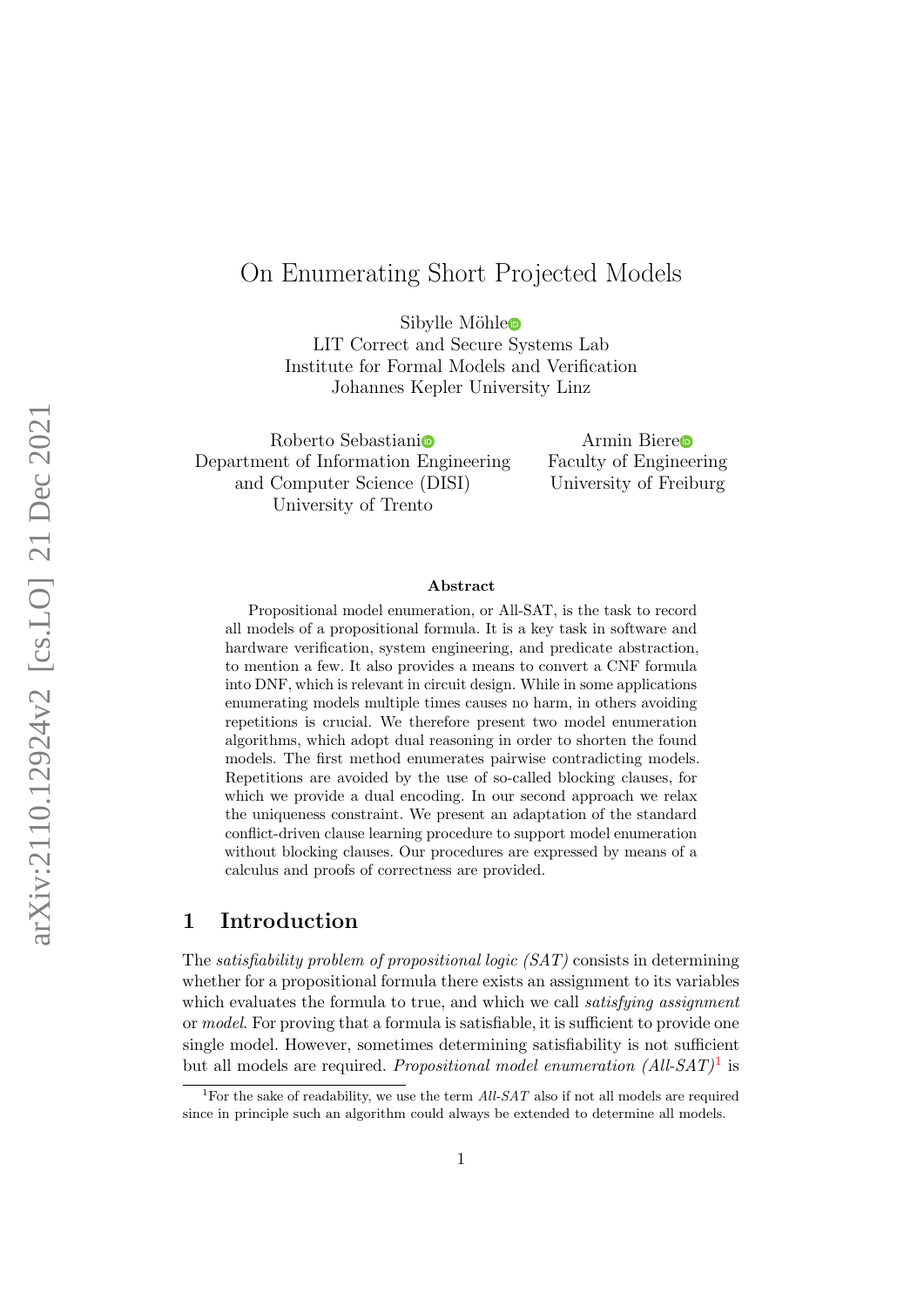the task of enumerating (all) satisfying assignments of a propositional formula. It is a key task in, e.g., bounded and unbounded model checking [\[1,](#page-42-0) [2,](#page-42-1) [3,](#page-42-2)] [4,](#page-43-0) [5,](#page-43-1) [6\]](#page-43-2), image computation [\[7,](#page-43-3) [8,](#page-43-4) [9,](#page-43-5) [10\]](#page-43-6), system engineering [\[11\]](#page-43-7), predicate abstraction [\[12\]](#page-43-8), and lazy Satisfiability Modulo Theories [\[13\]](#page-43-9).

Model enumeration also provides a means to convert a formula in Conjunctive Normal Form (CNF) into a logically equivalent formula in Disjunctive Normal Form (DNF) composed of the models of the CNF formula. This conversion is used in, e. g., circuit design [\[14\]](#page-43-10) and has also been studied from a computational complexity point of view [\[15\]](#page-43-11). If the models found are pairwise contradicting, the resulting DNF is a Disjoint Sum-of-Product (DSOP) formula, which is relevant in circuit design [\[16,](#page-43-12) [17\]](#page-44-0), and whose models can be enumerated in polynomial time [\[18\]](#page-44-1) by simply returning their disjuncts. If the models found are not pairwise contradicting, the resulting formula is still a DNF but does not support polytime model counting. Our model enumeration algorithm basically executes a CNF to DNF conversion, and from this point of view, it can be interpreted as a knowledge compilation algorithm.

The aim of knowledge compilation is to transform a formula into an-other language<sup>[2](#page-1-0)</sup> on which certain operations can be executed in polynomial time  $[19, 20]$  $[19, 20]$  $[19, 20]$ . This can be done, for instance, by recording the trace of an exhaustive search [\[21,](#page-44-4) [22,](#page-44-5) [23\]](#page-44-6), and the target language in these approaches is the deterministic Decomposable Normal Form  $(d-DNNF)$ ,<sup>[3](#page-1-1)</sup> which was applied, for instance, in planning [\[24\]](#page-44-7). In contrast, in our work we record the models of the input formula, and the resulting formula is in d-DNNF only if the detected models are pairwise contradicting.

Enumerating models requires to process the search space exhaustively and is therefore a harder task than determining satisfiability. However, since state-of-the-art SAT solvers are successfully applied in industrial applications, it seems natural to use them as a basis for model enumeration. Modern SAT solvers implement *conflict-driven clause learning (CDCL)* [\[25,](#page-44-8) [26,](#page-44-9) [27\]](#page-44-10) with non-chronological backtracking.<sup>[4](#page-1-2)</sup> If a CDCL-based SAT solver is extended to support model enumeration, adequate measures need be taken to avoid enumerating models multiple times as demonstrated by the following small example.

<span id="page-1-3"></span>Example 1 (Multiple model enumeration). Consider the propositional formula

$$
F = \underbrace{(a \lor c)}_{C_1} \land \underbrace{(a \lor \neg c)}_{C_2} \land \underbrace{(b \lor d)}_{C_3} \land \underbrace{(b \lor \neg d)}_{C_4}
$$

<span id="page-1-0"></span><sup>&</sup>lt;sup>2</sup>A language in this context refers one of the various forms a formula can be expressed in, e. g., CNF and DNF denote the languages we are mostly interested in in this article.

<span id="page-1-1"></span> $3A$  formula is in d-DNNF, if (1) the sets of variables of the conjuncts of each conjunction are pairwise disjoint, and (2) the disjuncts of each disjunction are pairwise contradicting [\[20\]](#page-44-3).

<span id="page-1-2"></span> $4$ Also referred to as *backjumping* in the literature.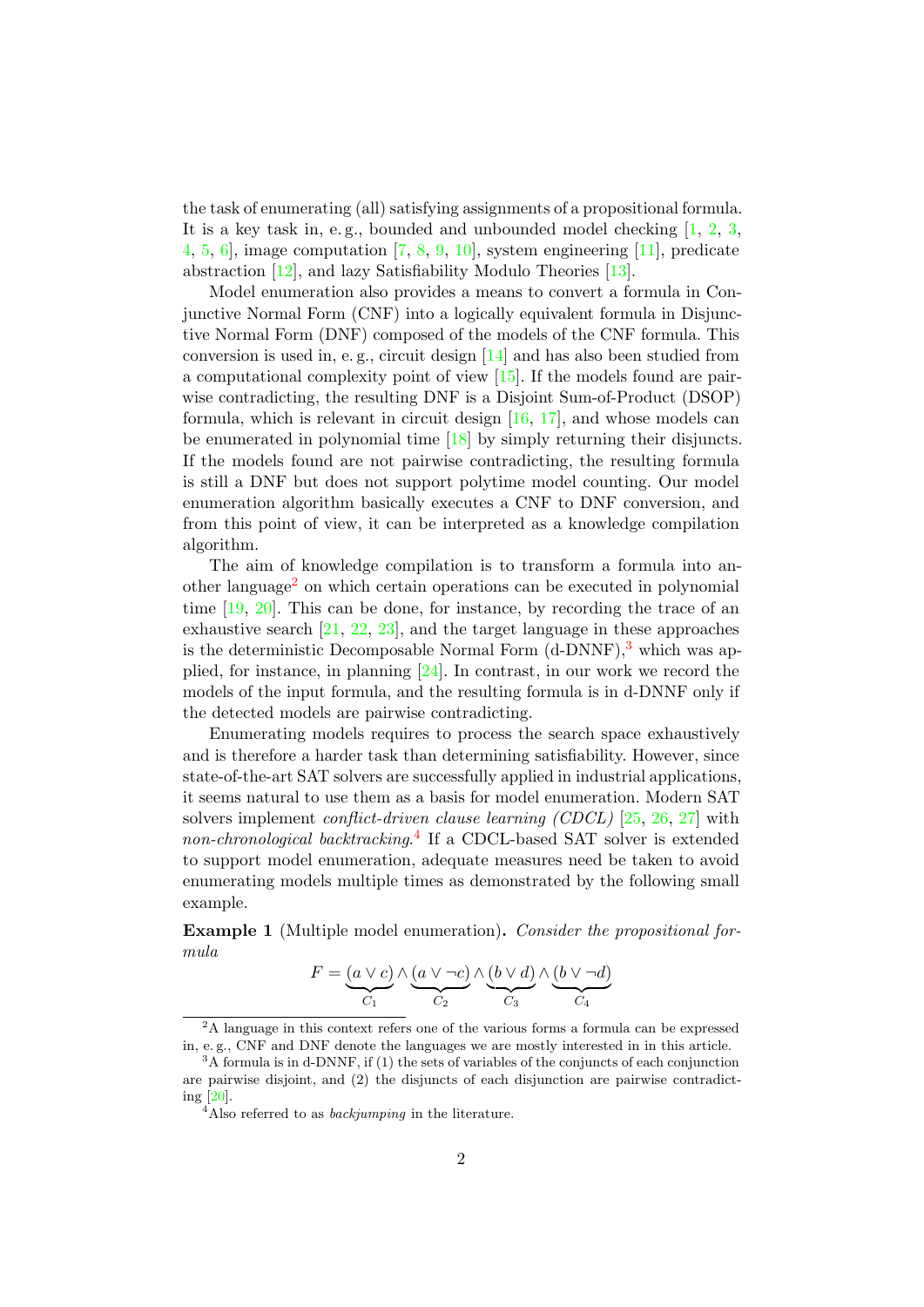which is defined over the set of variables  $V = \{a, b, c, d\}$ . Its models are given by models(F) = {a b c d, a b c  $\neg d$ , a b  $\neg c$  d, a b  $\neg c \neg d$ }. These models may be represented by  $ab$ , i.e., they are given by all total extensions of  $ab$ .

Let our model enumerator be based on CDCL with non-chronological backtracking. Assume we first decide a, i. e., assign a the value true, and then  $b$ . This (partial) assignment  $a b$  is a model of  $F$ . As in our previous work on propositional model counting  $(18)$ , we flip the second decision literal, i.e., assign b the value false, in order to explore the second branch, upon which the literal d is forced to true in order to satisfy clause  $C_3$ . The resulting assignment  $a \neg bd$  now falsifies clause  $C_4$ , i.e., sets all its literal to false. Conflict analysis yields the unit clause  $C_5 = (b)$ , which is added to F. The enumerator then backtracks to decision level zero, i. e., unassigns d, b and a, and propagates b with reason  $C_5$ . No literal is enforced by the assignment b, and a decision need be taken. If we choose a, F is satisfied. The model found  $is\;ba$ , which is the one we had found earlier.

Multiple model enumeration in [Example 1](#page-1-3) is caused by the fact that after conflict analysis the same satisfying assignment is repeated, albeit in reverse order. More generally, the same satisfying assignment might be found again if the enumerator backtracks past a flipped decision literal. Avoiding enumerating models multiple times is crucial in, e. g., weighted model counting (WMC) [\[28,](#page-44-11) [29,](#page-44-12) [30,](#page-44-13) [31\]](#page-45-0) and Bayesian inference [\[32\]](#page-45-1), which require enumerating the models in order to compute their weight or probability. Another example is weighted model integration (WMI) [\[33,](#page-45-2) [34\]](#page-45-3) which generalizes WMC for hybrid domains. In some applications, repeating models might lead to inefficiency and harm scalability  $[11]$ . In the context of model counting but also relevant in model enumartion, Bayardo and Pehoushek [\[35\]](#page-45-4) identified the need for good learning similarly to its learning counterpart in CDCL, and various measures have therefore been proposed to avoid the multiple enumeration of models.

One possibility is to rule out a model which was already found by adding a blocking clause to the formula  $[4, 36, 37]$  $[4, 36, 37]$  $[4, 36, 37]$  $[4, 36, 37]$  $[4, 36, 37]$ , which in essence is the negation of the model or the decision literals in the model to be blocked [\[36\]](#page-45-5). Whenever a satisfying assignment is repeated, the clause blocking it is falsified, and thus this model is not enumerated again. As soon as all models are found and the relevant blocking clauses added, the formula becomes unsatisfiable. However, there might be an exponential number of models and adding a blocking clause for each of them might result in a significant negative impact on the enumerator performance. In these cases, multiple model enumeration need be prevented by other measures. Toda and Soh [\[38\]](#page-45-7) address this issue by adopting a variant of conflict analysis which is inspired by Gebser et al. [\[39\]](#page-45-8) and is exempt from blocking clauses.

The use of blocking clauses can also be avoided by adopting the Davis-Putnam-Logemann-Loveland (DPLL) algorithm [\[40\]](#page-45-9). In DPLL, after a con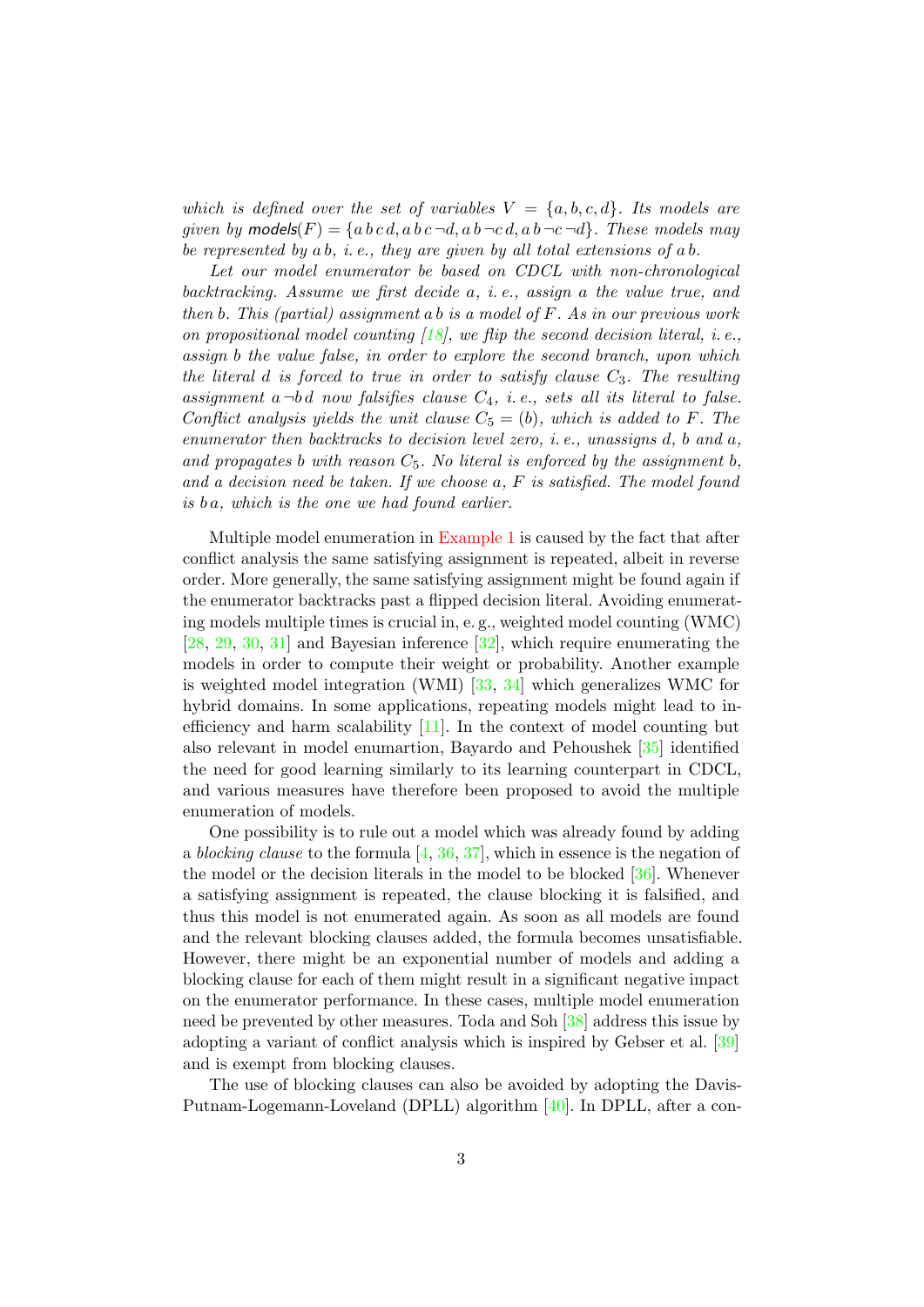flict or a model the last decision literal is flipped causing the solver to find only pairwise contradicting models. This idea was applied in the context of model counting by Birnbaum and Lozinskii [\[41\]](#page-45-10) but can readily be adapted to support model enumeration. Chronological backtracking in Grumberg et al. [\[10\]](#page-43-6) and in part in Gebser et al. [\[39\]](#page-45-8) ensures that the search space is traversed in a systematic manner similarly to DPLL, and that the use of blocking clauses can be avoided. An apparent drawback of DPLL-based solvers, however, is that they might spend a significant amount of time in regions of the search space having no satisfying assignments, since—unlike CDCL-based solvers—they lack the possibility to escape those regions early.

This last issue can be addressed by the use of chronological CDCL introduced by Nadel and Ryvchin [\[42,](#page-45-11) [43\]](#page-45-12). Chronological CDCL combines the power of conflict-driven clause learning with chronological backtracking. Specifically, after finding a model, the last open (left) decision literal is flipped in order to process neighboring regions of the search space, while in case of a conflict, the solver is able to escape regions without solution early. In our earlier work [\[18\]](#page-44-1), we developed a calculus for propositional model counting based on chronological CDCL and provided a proof of its correctness. We took a model enumeration approach making our method readily applicable in the context of model enumeration without repetition. However, while finding short models is crucial in, e. g., weighted model integration [\[33,](#page-45-2) [34\]](#page-45-3), only total models<sup>[5](#page-3-0)</sup> are detected as is usual in CDCL-based SAT solvers. The reason for this is a simple one.

To detect when a partial assignment<sup>[6](#page-3-1)</sup> is a model of the input formula, the SAT solver would have to carry out satisfiability checks before every decision, as done by Birnbaum and Lozinskii [\[41\]](#page-45-10). These satisfiability checks are expensive, and assigning the remaining variables instead is more efficient, computationally. If all variables are assigned and no conflict has occurred, the SAT solver knows to have found a model. This makes sense in SAT solving. Model enumeration, however, is a harder task, and therefore more expensive methods might pay off.

One such method is dual reasoning [\[37,](#page-45-6) [44\]](#page-45-13). Our dual model counter Dualiza<sup>[7](#page-3-2)</sup> takes as input the formula under consideration together with its negation. The basic idea is to execute CDCL on both formulae simultaneously maintaining one single trail. Whenever a conflict in the negated formula occurs, the current (partial) assignment is a model of the formula. Although developed for model counting, its adaptation for model enumeration is straightforward.

Another idea enabling the detection of short models was to check whether all total extensions of the current (partial) assignment evaluate the input

<span id="page-3-0"></span><sup>5</sup> In total models all variables occur.

<span id="page-3-1"></span><sup>6</sup> In a partial assignment not all variables occur.

<span id="page-3-2"></span><sup>7</sup> <https://github.com/arminbiere/dualiza>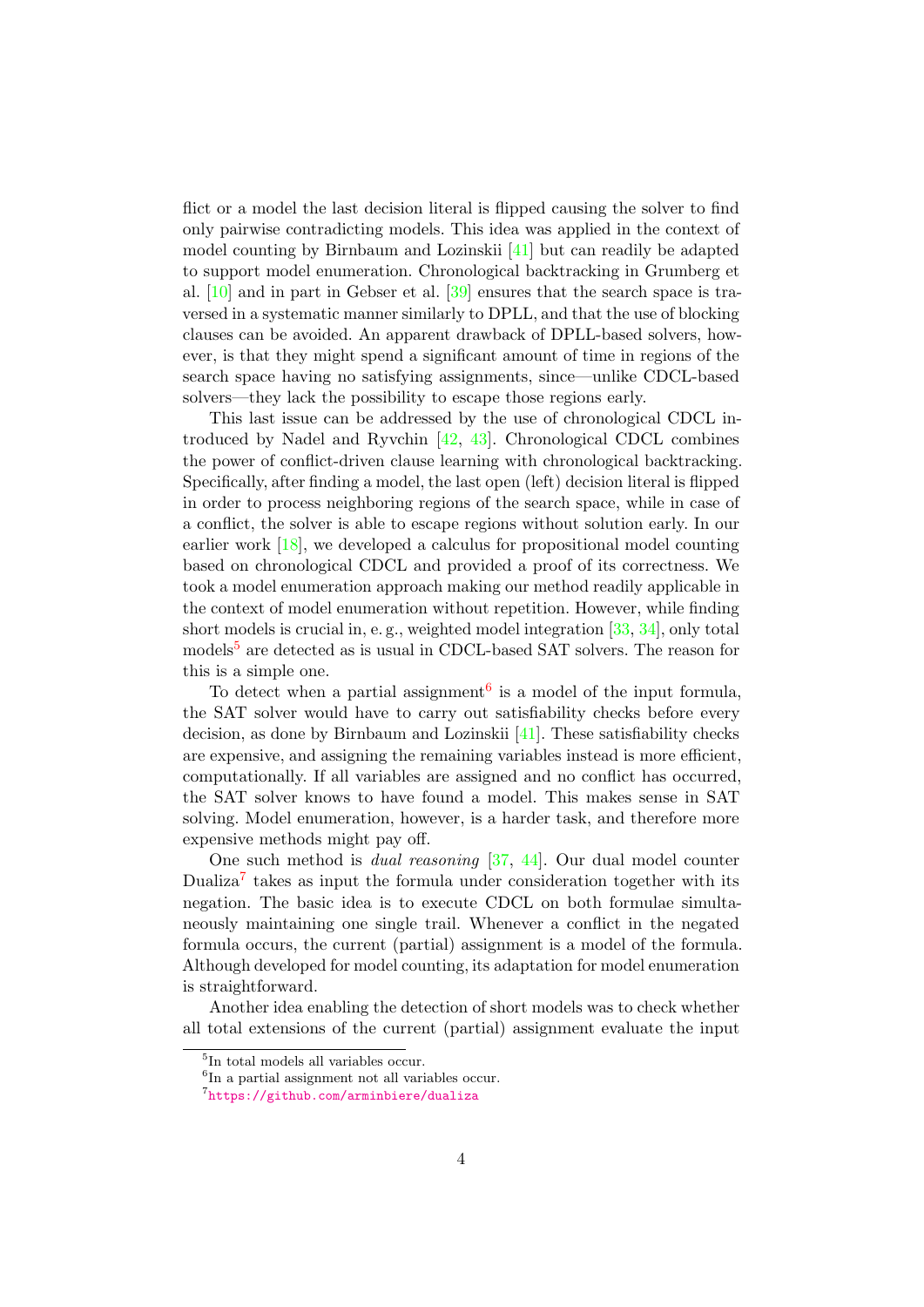formula to true before taking a decision, i. e., whether the current assignment logically entails the input formula [\[45,](#page-46-0) [46\]](#page-46-1).

Partial assignments evaluating the input formula to true represent sets of total models of the input formula. However, these sets might not be disjoint, as is demonstrated by the following example.

**Example 2** (Short redundant models). Let  $F = (a \wedge b) \vee (a \wedge c)$  be a propositional formula defined over the set of variables  $V = \{a, b, c\}$ . Notice that F is not in CNF and significantly differs from the one in our previous example. Its total models are **models** $(F) = \{ab \, c, a \, b \, \neg c, a \, \neg b \, c\}$ . These models may also be represented by the two partial models a b and a c. The former represents a b c and a  $b \neg c$ , whereas the latter represents a b c and a  $\neg bc$ . Notice that a b c occurs twice.

Partial assignments evaluating the input formula to true result in blocking clauses which are shorter than the ones blocking one single total model. Adding short blocking clauses has a twofold effect. First, a larger portion of the search space is ruled out. Second, fewer blocking clauses need be added which mitigates their negative impact on solver performance. Also, short blocking clauses generally propagate more eagerly than long ones. The need for shrinking or minimizing models has been pointed out by Bayardo and Pehoushek  $[35]$  and addressed further  $[6, 47, 48]$  $[6, 47, 48]$  $[6, 47, 48]$  $[6, 47, 48]$  $[6, 47, 48]$ . Notice that with blocking clauses CDCL can be used as in SAT solving, while in the absence of blocking clauses it need be adapted.

The reason is as follows. If a CDCL-based SAT solver encounters a conflict, it analyzes it and *learns* a clause<sup>[8](#page-4-0)</sup> in order to prevent the solver from repeating the same assignment which caused the conflict. This clause is determined by traversing the trail in reverse assignment order and resolving the reasons of the literals on the trail, starting with the conflicting clause, until the resolvent contains one single literal at the maximum decision level. If a model is found, the last decision literal is flipped in order to explore another branch of the search space. This leads to issues if this literal is encountered in later conflict analysis and no blocking clause was added, since in this case it is neither a decision literal nor a propagated literal.

To address this issue, Grumberg et al. [\[10\]](#page-43-6) introduce sub-levels for flipped decision literals treating them similarly to decision literals in future conflict analysis. Similarly to Gebser et al. [\[39\]](#page-45-8), Toda and Soh [\[38\]](#page-45-7) limit the level to which the solver is allowed to backtrack. These measures also ensure that enumerating overlapping partial models is avoided. However, in applications where repetitions cause no harm, the power of finding even shorter models representing larger, albeit not disjoint, sets of models, can be exploited. Shorter models are also obtained in the case of model enumeration under projection. Workshop on Trends in Information Processing (YSIP2) 2017 [\[44\]](#page-45-13)

<span id="page-4-0"></span><sup>&</sup>lt;sup>8</sup>We say that a clause is learned if it is added to the formula.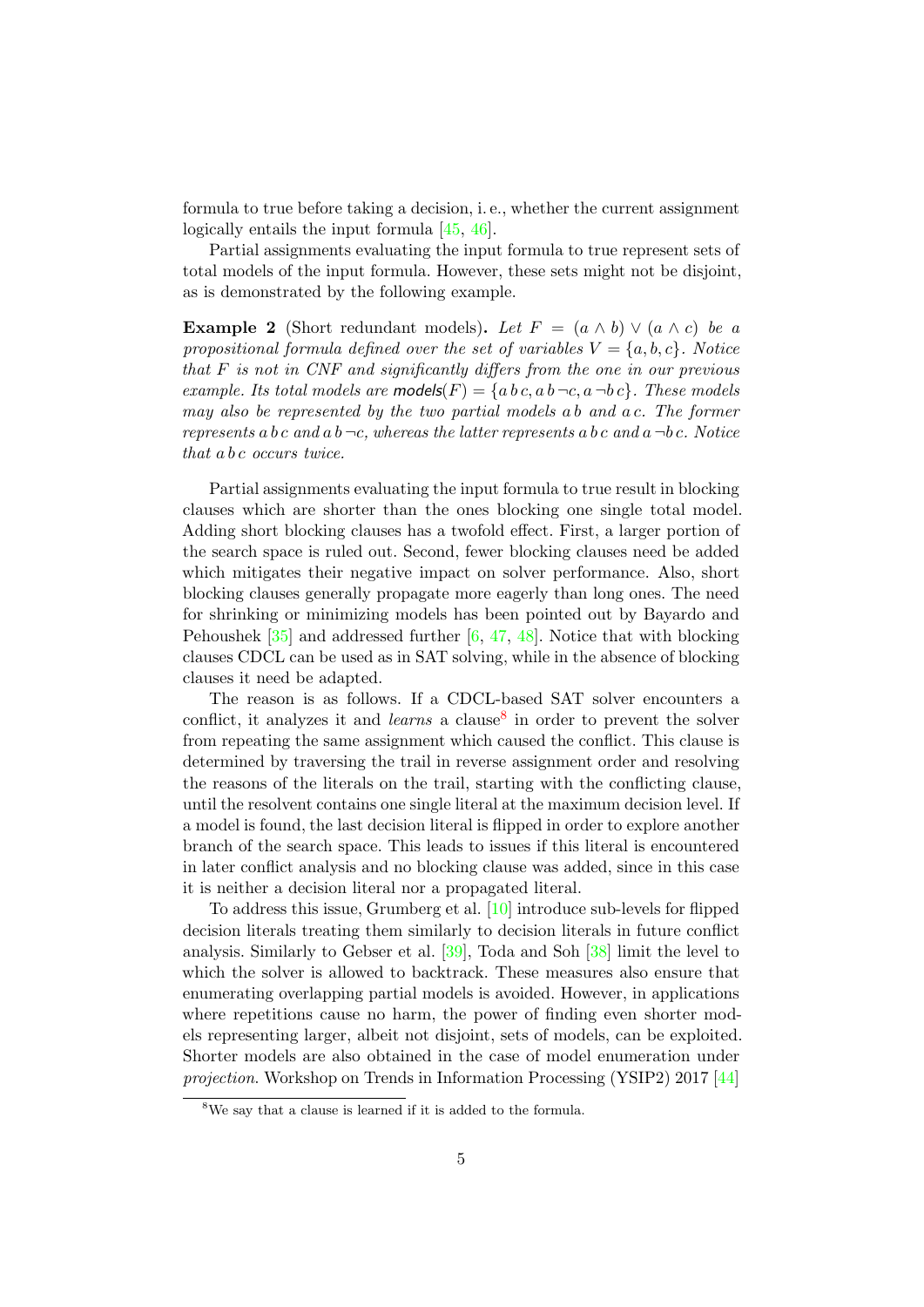and the 30th International Conference on Tools with Artificial Intelligence (ICTAI) 2018 [\[37\]](#page-45-6), the 22nd International Conference on Theory and Applications of Satisfiability Testing (SAT) 2019 [\[43\]](#page-45-12), and the 5th Global Conference on Artificial Intelligence (GCAI) 2019 [\[18\]](#page-44-1).

Structure of the paper. In [Section 2](#page-5-0) we give an overview over our contributions, before we introduce our notation and basic concepts needed in [Section 3.](#page-6-0) The definitions of soundness and completeness adopted in SAT and their interpretation for model enumeration are given in [Section 4.](#page-11-0) Dual reasoning is applied for shrinking models in [Section 5,](#page-12-0) and an according dual encoding of blocking clauses is introduced in [Section 6.](#page-14-0) After presenting our algorithm for projected model enumeration without repetition in [Section 7](#page-17-0) and providing a formalization and correctness proof and a generalization to the detection of partial models in [Section 8,](#page-21-0) we turn our attention to projected model enumeration with repetition. We adapt CDCL for SAT to support conflict analysis in the context of model enumeration without the use of blocking clauses in [Section 9](#page-35-0) and discuss the changes to our method needed to support multiple model enumeration in [Section 10,](#page-37-0) before we conclude in [Section 11.](#page-41-0)

# <span id="page-5-0"></span>2 Overview of Contributions

In this section, we give a high-level overview over our contributions.

## 2.1 Correctness with Respect to Model Enumeration

We recall the definitions of soundness and completeness in the context of SAT solving according to Weidenbach [\[51\]](#page-46-4), before stating them for All-SAT.

## 2.2 Model Shrinking

Obtaining short models is our main aim in this work. To this end, in our model enumeration algorithms we adopt a dual method for model shrinking.

Basically, whenever a model is found, a second SAT solver is called incrementally on this model and the negation of the formula. A conflict is obtained and conflict analysis executed to determine the literals involved in the conflict, which constitutes the shortened model.

## 2.3 Irredundant Model Enumeration Under Projection

We present a CDCL-based algorithm for projected model enumeration without repetition using dual model shrinking and blocking clauses. In a dual setting, models need be blocked not only in the formula but in its negation as well. A model is blocked in the negated formula by disjoining the two.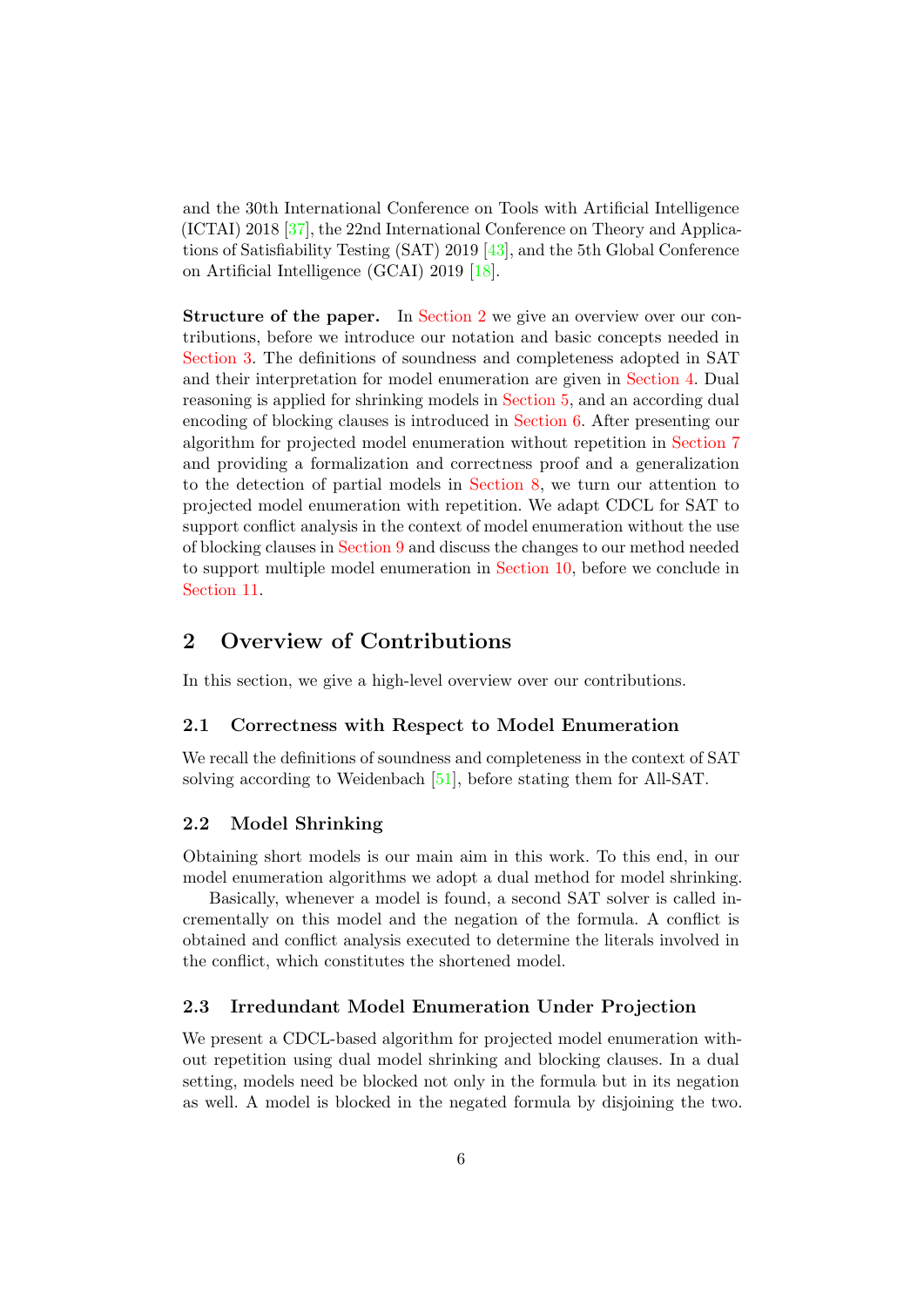However, the resulting formula is no longer in CNF. To address this issue, we present a dual encoding for blocking clauses.

The shrunken model is then used to determine the backtrack level, which might be much smaller than the current one. Conflict analysis and unit propagation are executed as in CDCL. The blocking clauses ensure no problems arise in conflict analysis. Our algorithm is expressed by means of a calculus whose rules cover termination, backtracking, unit propagation and decisions.

We identify three invariants and show that they hold in all non-terminal states, that our system always makes progress, and that it eventually terminates. Equivalence of the resulting formula and the input formula projected onto the relevant variables proves soundness and completeness and concludes our proof.

A generalization of our algorithm to the case where partial satisfying assignments are found is discussed. This generalization makes sense since we do not guarantee that our model shrinking method gives us the minimal model.

## 2.4 Redundant Model Enumeration Under Projection

This method uses dual model shrinking. It is exempt of blocking clauses, and the conflict analysis procedure need be adapted. We propose to annotate the flipped decision literals with the clause which would be added as blocking clause and discuss the relevant changes to our algorithm, calculus, proof, and its generalization to the case where partial models are found.

## <span id="page-6-0"></span>3 Preliminaries

In this section we provide the concepts and notation on which our presentation relies: propositional satisfiability (SAT) and incremental SAT solving, projection, and the dual representation of a formula, which constitutes the basis for dual reasoning.

## 3.1 Propositional Satisfiability (SAT)

The set containing the Boolean constants 0 (false) and 1 (true) is denoted with  $\mathbb{B} = \{0, 1\}$ . Let V be a set of propositional (or Boolean) variables. A *literal* is either a variable  $v \in V$  or its negation  $\neg v$ . We write  $\overline{\ell}$  to denote the complement of  $\ell$  assuming  $\ell = \ell$  and  $\neg \ell = \ell$ . The variable of a literal  $\ell$  is obtained by  $V(\ell)$ . This notion is extended to formulae, clauses, cubes, and sets of literals.

Most SAT solvers work on formulae in Conjunctive Normal Form (CNF), which are conjunctions of *clauses*, which are disjunctions of literals. These SAT solvers implement efficient algorithms tailored for CNFs, such as unit propagation, which will be presented below. In contrast, a formula in Disjunctive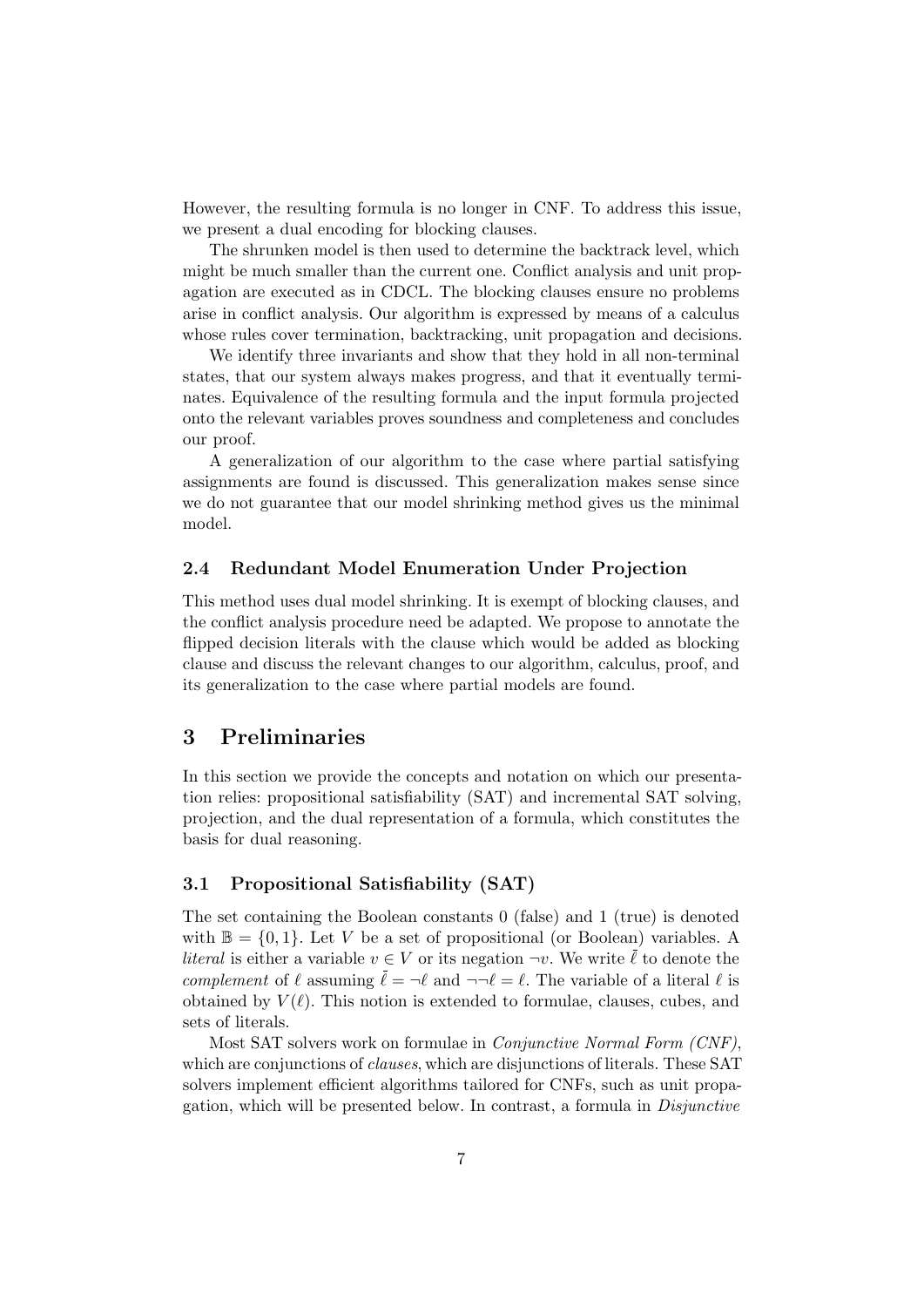Normal Form (DNF) is a disjunction of cubes, which are conjunctions of literals. We interpret formulae as sets of clauses and write  $C \in F$  to refer to a clause  $C$  occurring in the formula  $F$ . Accordingly, we interpret clauses and cubes as sets of literals. The empty CNF formula and the empty cube are denoted by 1, while the empty DNF formula and the empty clause are represented by 0.

A total assignment  $\sigma: V \mapsto \mathbb{B}$  maps V to the truth values 0 and 1. It can be applied to a formula  $F$  over a set of variables  $V$  to obtain the truth value  $\sigma(F) \in \mathbb{B}$ , also written  $F|_{\sigma}$ . The value of F under  $\sigma$  is denoted by  $\sigma(F)$ . A sequence  $I = \ell_1, \ldots, \ell_n$  with mutually exclusive variables  $(V(\ell_i) \neq V(\ell_j))$ for  $i \neq j$ ) is called a *trail*. If their variable sets are disjoint, trails and literals may be concatenated, denoted  $I = I'I''$  and  $I = I'l'I''$ . We treat trails as conjunctions or sets of literals and write  $\ell \in I$  if  $\ell$  is contained in I. Trails can also be interpreted as partial assignments with  $I(\ell) = 1$  iff  $\ell \in I$ . Similarly,  $I(\ell) = 0$  iff  $\neg \ell \in I$ , and  $I(\ell)$  is undefined iff  $V(\ell) \notin V(I)$ . The unassigned variables in V are denoted by  $V - I$  and the empty trail by  $\varepsilon$ .

The literal  $\ell$  can be either *decided* or *propagated*. In the former case, its value is chosen according to some heuristic by a *decision*, and  $\ell$  is called decision literal. In the latter case, there exists a clause  $C \in F$  containing  $\ell$ in which all literals except  $\ell$  evaluate to false under the current (partial) assignment. The literal  $\ell$  is called *unit literal* or *unit* and C a *unit clause.* In order to satisfy C, and thus F, the literal  $\ell$  need be assigned the value true. After being propagated, the literal  $\ell$  becomes a propagation literal, and C its reason. The corresponding rule is the unit propagation rule. We annotate decision literals on the trail by a superscript, e.g.,  $\ell^d$ , denoting open "left" branches in the sense of DPLL. If a decision literal  $\ell$  is flipped, its complement  $\bar{\ell}$  opens a "right" branch. Both propagation literals and flipped decision literals are annotated on the trail by their reason, as in  $\ell^C$ .

The trail is partitioned into blocks, called decision levels, which extend from a decision literal to the last literal preceding the next decision literal. Literals occurring before the first decision are assigned at decision level zero. They are assigned exclusively by unit propagation. The decision level of a variable  $v \in V$  is obtained by applying the *decision level function*  $\delta: V \mapsto \mathbb{N} \cup \infty$ . If v is unassigned, we have  $\delta(V) = \infty$ . We extend  $\delta$  accordingly to literals  $\ell$ , non-empty clauses  $C$ , and non-empty sequences of literals  $I$ , by defining  $\delta(\ell) = \delta(V(\ell)), \delta(C) = \max{\{\delta(\ell) | \ell \in C\}}$ , and  $\delta(I) = \max{\{\delta(\ell) | \ell \in C\}}$ I}. Accordingly, we define  $\delta(L) = \max{\{\delta(\ell) | \ell \in L\}}$  for a set of literals  $L \neq \emptyset$ . If v is unassigned, we have  $\delta(v) = \infty$ , and  $\delta(0) = \delta(\varepsilon) = \delta(\emptyset)$  for the empty clause, the empty sequence and the empty set of literals. Whenever a variable is assigned or unassigned, the decision level function  $\delta$  is updated. If  $V(\ell)$ is assigned at decision level d, we write  $\delta[\ell \mapsto d]$ . If all variables in the set of variables V are unassigned, we write  $\delta[V \mapsto \infty]$  or  $\delta \equiv \infty$  as a shortcut. Similarly, if all literals occurring in a sequence of literals I are unassigned, we write  $\delta[I \mapsto \infty] = \delta[V(I) \mapsto \infty]$ . The function  $\delta$  is left-associative, i.e.,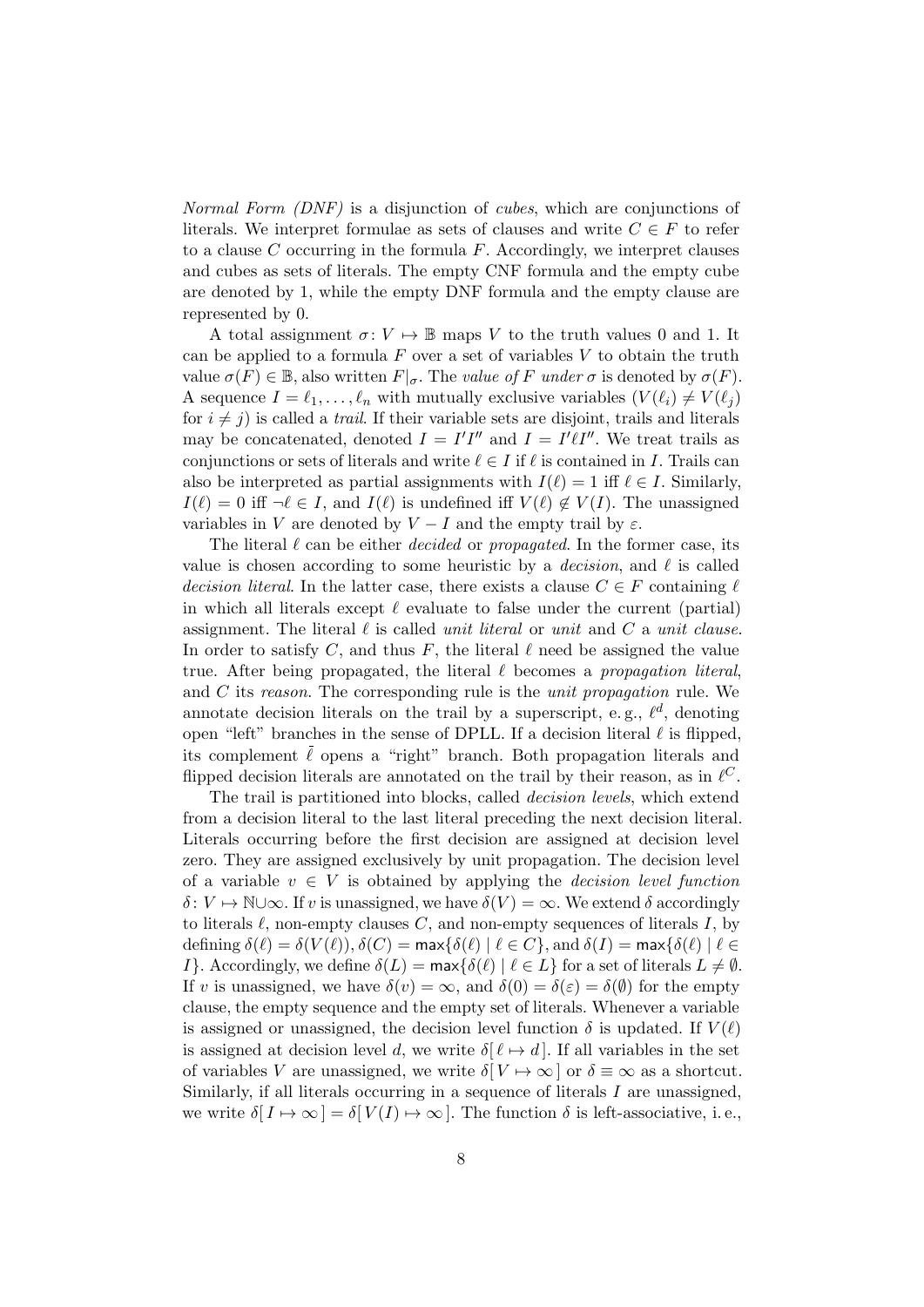$\delta[I \mapsto \infty][\ell \mapsto d]$  first unassigns all variables on I and then assigns literal  $\ell$ at decision level d.

We call residual of F under I, denoted  $F|_I$ , the formula  $I(F)$  obtained by assigning the variables in  $F$  their truth value. If  $F$  is in CNF, this amounts to removing from F all clauses containing a literal  $\ell \in I$  and removing from the remaining clauses all occurrences of  $\neg \ell$ . If  $F|_I = 1$ , we say that I satisfies F or that I is a model of F. If all variables are assigned, we call I a total model of F. Following the distinction highlighted by Sebastiani [\[45\]](#page-46-0), if  $I$  is a partial assignment, we say that I evaluates F to 1, written  $I \vdash F$ , if  $F|_I = 1$ , and that I logically entails F, written  $I \models F$ , or that I is a partial model of F, if all total assignments extending I satisfy F. Notice that  $I \vdash F$  implies that  $I \models F$  but not viceversa: e.g., it  $F \stackrel{\text{def}}{=} (a \land b) \lor (a \land \neg b)$  and  $I \stackrel{\text{def}}{=} a$ , then  $I \models F$  but  $I \not\vdash F$ , because  $F|_I = (b \vee \neg b) \neq 1$ . If F is in CNF without valid clauses, i.e., without clauses containing contradicting literals, then  $I \vdash F$ iff  $F|_I = 1$ . We say that I evaluates F to 0 or that I is a countermodel of F, iff  $F|_I = 0$ . If F is in CNF, its residual under I contains the empty clause, written  $0 \in F|_I$ . Similarly, we say that a *conflict* occurs and call the clause whose literals are set to false under  $I$  conflicting clause and its decision level *conflict level*. In CDCL with non-chronological backtracking this is the current decision level  $\delta(I)$ .

## <span id="page-8-1"></span>3.2 Conflict-Driven Clause Learning

Suppose the current trail I falsifies the formula  $F$ . The basic idea is to determine a clause, let's say  $D$ , containing the negated assignments responsible for the conflict. By adding  $D$  to  $F$ , this assignment is blocked. Moreover, backtracking to the second highest decision level in D results in D becoming unit, and its literal with highest decision level is propagated.

A main ingredient of the clause learning algorithm is resolution [\[52\]](#page-46-5). Given two clauses  $(A \vee \ell)$  and  $(B \vee \neg \ell)$ , where A and B are disjunctions of literals and  $\ell$  is a literal, their resolvent  $(A \vee \ell) \otimes_{\ell} (B \vee \neg \ell) = (A \vee B)$  is obtained by resolving them on  $\ell$ .

The clause  $D$  is determined by a sequence of resolution steps, which can be read off either the trail or the implication graph, which is defined as follows. Decision literals are represented as nodes on the left and annotated with their decision level. Propagated literals are internal nodes with one incoming arc originating from each node representing a literal in their reason. A conflict is represented by the special node  $\kappa$  whose incoming arcs are annotated with the conflicting clause.

<span id="page-8-0"></span>**Example 3** (Trail and implication graph). Consider the formula

$$
F = \underbrace{(\neg a \lor b)}_{C_1} \land \underbrace{(\neg c \lor d)}_{C_2} \land \underbrace{(\neg b \lor \neg c \lor \neg d)}_{C_3}
$$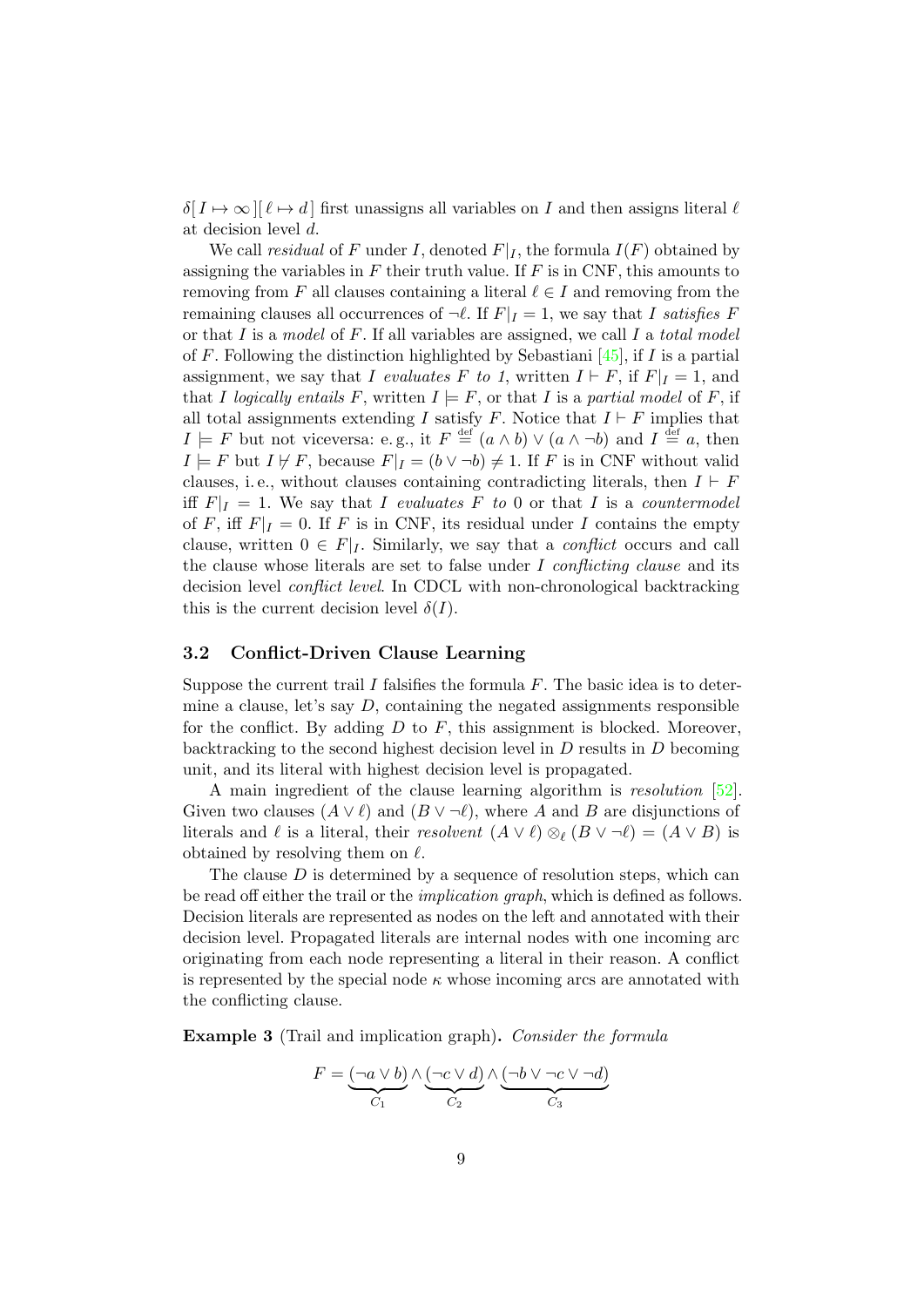over the set of variables  $V = \{a, b, c, d\}$ . Assume we first decide a, then propagate b with reason  $C_1$  followed by deciding c and propagating d with reason  $C_2$ . Under this assignment,  $C_3$  is falsified. The current trail is given by

$$
I = a^d b^{C_1} c^d d^{C_2},
$$

and the according implication graph is



During conflict analysis, the conflicting clause is resolved with the reason of one of its literals. This procedure is repeated with the reason of one literal in the resolvent, and so on, until the resolvent contains one single literal at conflict level. In the following example, clause learning based on I and the implication graph is shown.

Example 4 (Conflict-driven clause learning). Consider the situation in [Example 3.](#page-8-0) The conflicting clause is  $C_3 = (\neg b \lor \neg c \lor \neg d)$ .

In order do determine the sequence of resolution steps in order to learn a clause from I, we resolve the conflicting clause  $C_3$  with the reason of the last propagated literal on I,  $C_2$ , obtaining  $\neg b \lor \neg c$ , which already contains only one literal at conflict level 2, namely  $\neg c$ .

Considering the implication graph, we can resolve  $C_3$  with either  $C_2$  or  $C_1$ . If we choose  $C_1$ , the resolvent  $(\neg a \lor \neg c \lor \neg d)$  contains two literals at conflict level, hence resolution with  $C_2$  is needed resulting in  $(\neg a \lor \neg c)$ . Notice that resolving  $C_3$  with  $C_2$  first, would save one resolution step.

#### 3.3 Incremental SAT Solving

The basic idea of incremental SAT solving is to exploit the progress made during the search process, if similar formulae need be solved. So, instead of discarding the learned clauses they are retained between the single SAT calls.

Hooker [\[53\]](#page-46-6) presented the idea of incremental in the context of knowledgebased reasoning. Eén and Sörensson  $[54]$  introduced the concept of assumptions in the context of incremental SAT solving, which fits our needs best. Assumptions can be viewed as unit clauses added to the formula. They basically represent a (partial) assignment whose literals remain set to true during the solving process. In particular, backtracking does not occur past any assumed literal.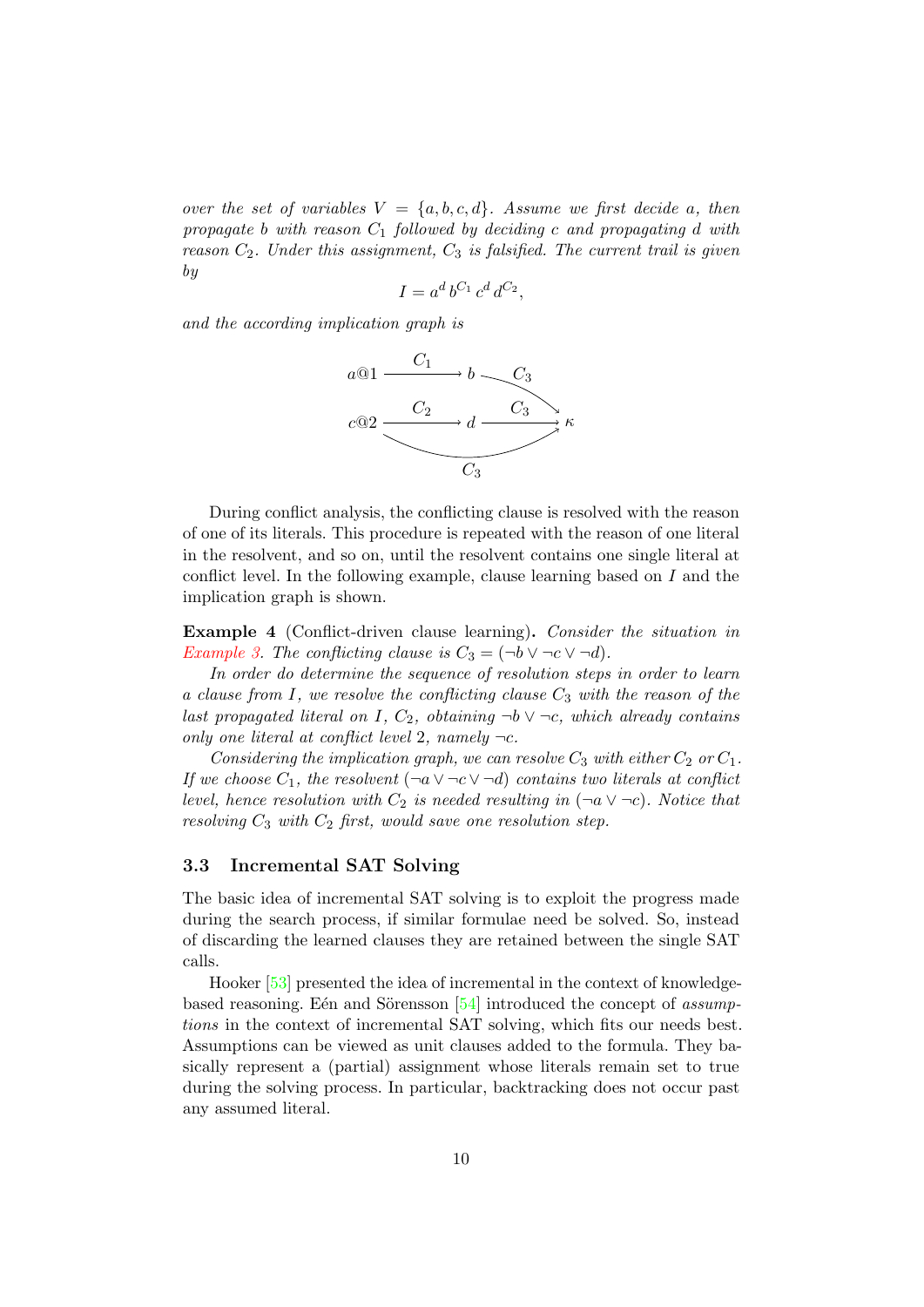#### <span id="page-10-1"></span>3.4 Projection

We are interested in enumerating the models of a propositional formula projected onto a subset of its variables. To this end we partition the set of variables  $V = X \cup Y$  into the set of relevant variables X and the set of *irrelevant variables* Y and write  $F(X \cup Y)$  to express that F depends on the variable set  $X \cup Y$ . Accordingly, we decompose the assignment  $\sigma =$  $\sigma_X \cup \sigma_Y$  into its relevant part  $\sigma_X : X \mapsto \mathbb{B}$  and its irrelevant part  $\sigma_Y : Y \mapsto \mathbb{B}$ following the convention introduced in our earlier work on dual projected model counting [\[37\]](#page-45-6). The main idea of projection onto the relevant variables is to existentially quantify the irrelevant variables. The models of  $F(X \cup Y)$ projected onto  $X$  are therefore

$$
\text{models}(\exists Y. F(X, Y)) = \{\tau: X \to \mathbb{B} \mid \text{exists } \sigma: V \to \mathbb{B} \text{ with}
$$

$$
\sigma(F(X, Y)) = 1 \text{ and } \tau = \sigma_X\},
$$

and enumerating all models of  $F$  without projection is therefore the special case where  $Y = \emptyset$ . The projection of the trail I onto the set of variables X is denoted by  $\pi(I, X)$  and  $\pi(F(X, Y), X) \equiv \exists Y [ F(X, Y) ].$ 

<span id="page-10-2"></span>Example 5 (Projected models). Consider again the formula F in [Example 1.](#page-1-3) Its unprojected models are models(F) =  ${abc\,d, a b \neg d, a b \neg c \neg d, a b \neg c \neg d}.$ Its models projected onto  $X = \{a, c\}$  are a c and  $a \neg c$ .

In order to benefit from the efficient methods SAT solvers execute on CNF formulae, we transform an arbitrary formula  $F(X, Y)$  into CNF by, e.g., the Tseitin transformation  $[55]$ . By this transformation, auxiliary variables, also referred to as Tseitin or internal variables, are introduced. The Tseitin transformation is satisfiability-preserving, i. e., a satisfiable formula is not turned into an unsatisfiable one and, similarly, an unsatisfiable formula is not turned into a satisfiable one. The Tseitin variables, which we denote by S, are defined in terms of the variables in  $X \cup Y$ , which we call *input* variables. As a consequence, for each total assignment to the variables in  $X \cup Y$  there exists one single assignment to the variables in S such that the resulting assignment is a model of F, and therefore the model count is preserved. Due to the introduction of the Tseitin variables the resulting formula  $P(X, Y, S)$  = Tseitin( $F(X, Y)$ ) is not logically equivalent to  $F(X, Y)$ , i.e.,  $models(F) \neq models(P)$ , and the Tseitin transformation is not *equivalencepreserving.* However, the models of  $P(X, Y, S)$  projected onto the input variables are exactly the models of  $F(X, Y)$ , and

$$
\exists S \left[ P(X, Y, S) \right] \equiv F(X, Y). \tag{1}
$$

<span id="page-10-0"></span><sup>&</sup>lt;sup>9</sup>It turns out that in the context of dual projected model enumeration also the Plaisted-Greenbaum transformation [\[56\]](#page-46-9) might be used although in general it does not preserve the model count.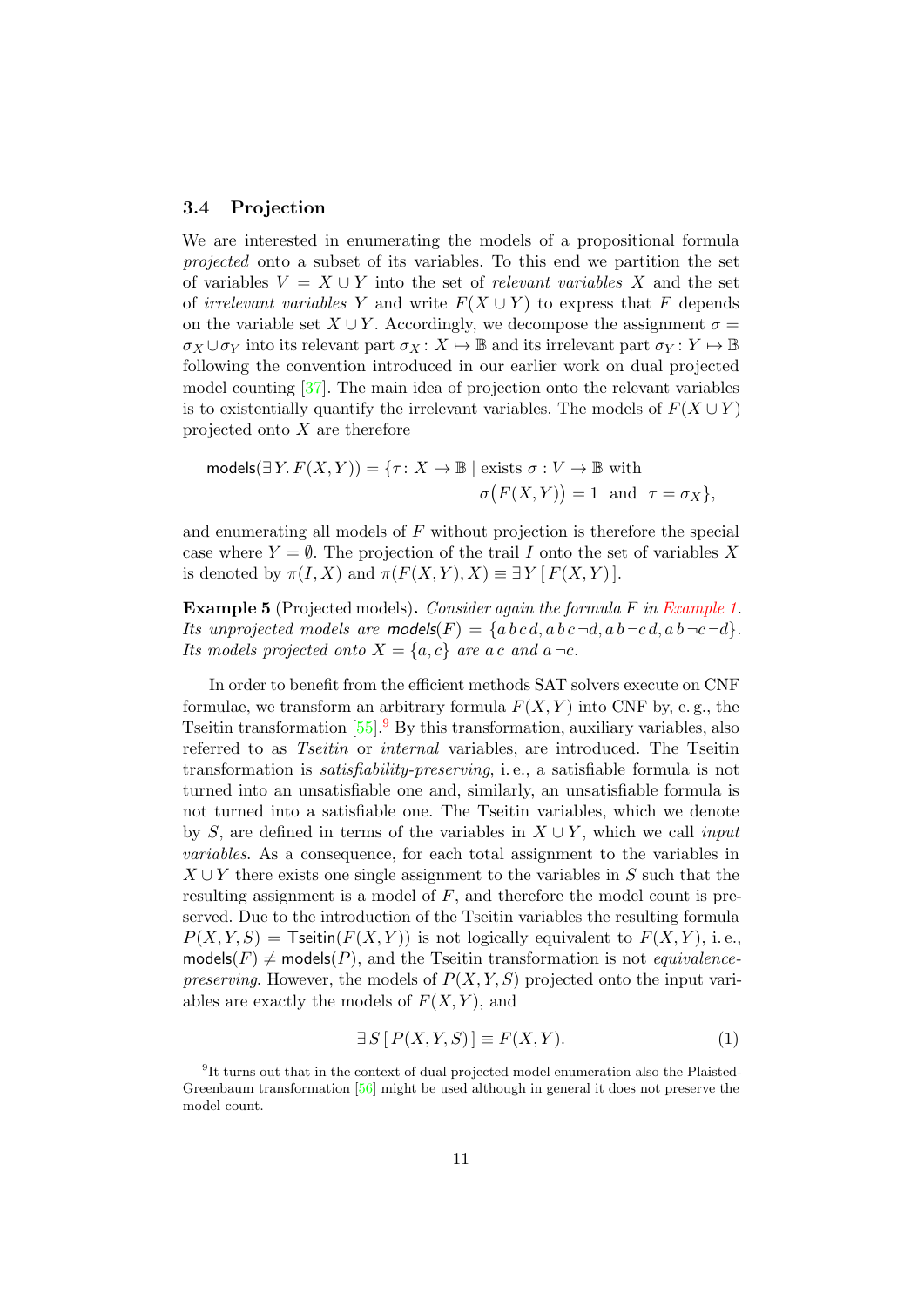The models of  $F$  projected onto  $X$  are accordingly given by

$$
\text{models}(\exists Y, S \, [ P(X, Y, S) ] ) = \text{models}(\exists Y \, [ F(X, Y) ] ). \tag{2}
$$

#### <span id="page-11-7"></span>3.5 Dual Representation of a Formula

We make use of the dual representation of a formula introduced in our earlier work [\[37\]](#page-45-6). Let  $F(X, Y)$  and  $P(X, Y, S)$  be defined as in [Subsection 3.4,](#page-10-1) and let  $N(X, Y, T) =$  Tseitin( $\neg F(X, Y)$ ) be a CNF representation of  $\neg F$ , where T denotes the set of Tseitin variables introduced by the transformation, i. e.,

<span id="page-11-3"></span>
$$
\exists T \left[ N(X, Y, T) \right] \equiv \neg F(X, Y). \tag{3}
$$

Formulae  $P(X, Y, S)$  and  $N(X, Y, T)$  are a *dual representation*<sup>[10](#page-11-1)</sup> of  $F(X, Y)$ . For the sake of readability, we also may write  $F$ ,  $P$ , and  $N$ . Notice that this representation is not unique in general. Besides that, the formulae  $P(X, Y, S)$ and  $N(X, Y, T)$  share the set of input variables  $X \cup Y$ , and  $S \cap T = \emptyset$ . We have

<span id="page-11-5"></span>
$$
\exists S \left[ P(X, Y, S) \right] \equiv \neg \exists T \left[ N(X, Y, T) \right],\tag{4}
$$

<span id="page-11-6"></span>and in an earlier work [\[37\]](#page-45-6) we showed that during the enumeration process a generalization of the following always holds assuming we first split on variables in X and then on variables in  $Y \cup S$  but never on variables in T:

<span id="page-11-4"></span>
$$
(\neg \exists T \left[ N(X, Y, T)|_I \right]) \models (\exists S \left[ P(X, Y, S)|_I \right])
$$
\n
$$
(5)
$$

where I is a trail over variables in  $X \cup Y \cup S \cup T$ . Obviously, also

$$
(\exists S\left[P(X,Y,S)|_I\right]) \models (\neg \exists T\left[N(X,Y,T)|_I\right]),\tag{6}
$$

saying that whenever  $I$  can be extended to a model of  $P$ , all extensions of it falsify N. This property is a basic ingredient of our dual model shrinking method.

## <span id="page-11-0"></span>4 Soundness and Completeness

In this section, we recall the definitions of soundness and completeness with respect to SAT solving following Weidenbach [\[51\]](#page-46-4) and present their definition in the context of model enumeration. In his work, Weidenbach refers to total models, but his definitions are readily applicable for partial models as well. Accordingly, and as we are targeting the detection of partial models, our definitions apply to both total and partial models.

<span id="page-11-2"></span>Definition 1 (Soundness in satisfiability). An algorithm for satisfiability is sound, iff it is guaranteed that the model it finds is a model of the formula.

<span id="page-11-1"></span><sup>&</sup>lt;sup>10</sup>Referred to as *combined formula pair* of  $F(X, Y)$  in our previous work [\[37\]](#page-45-6).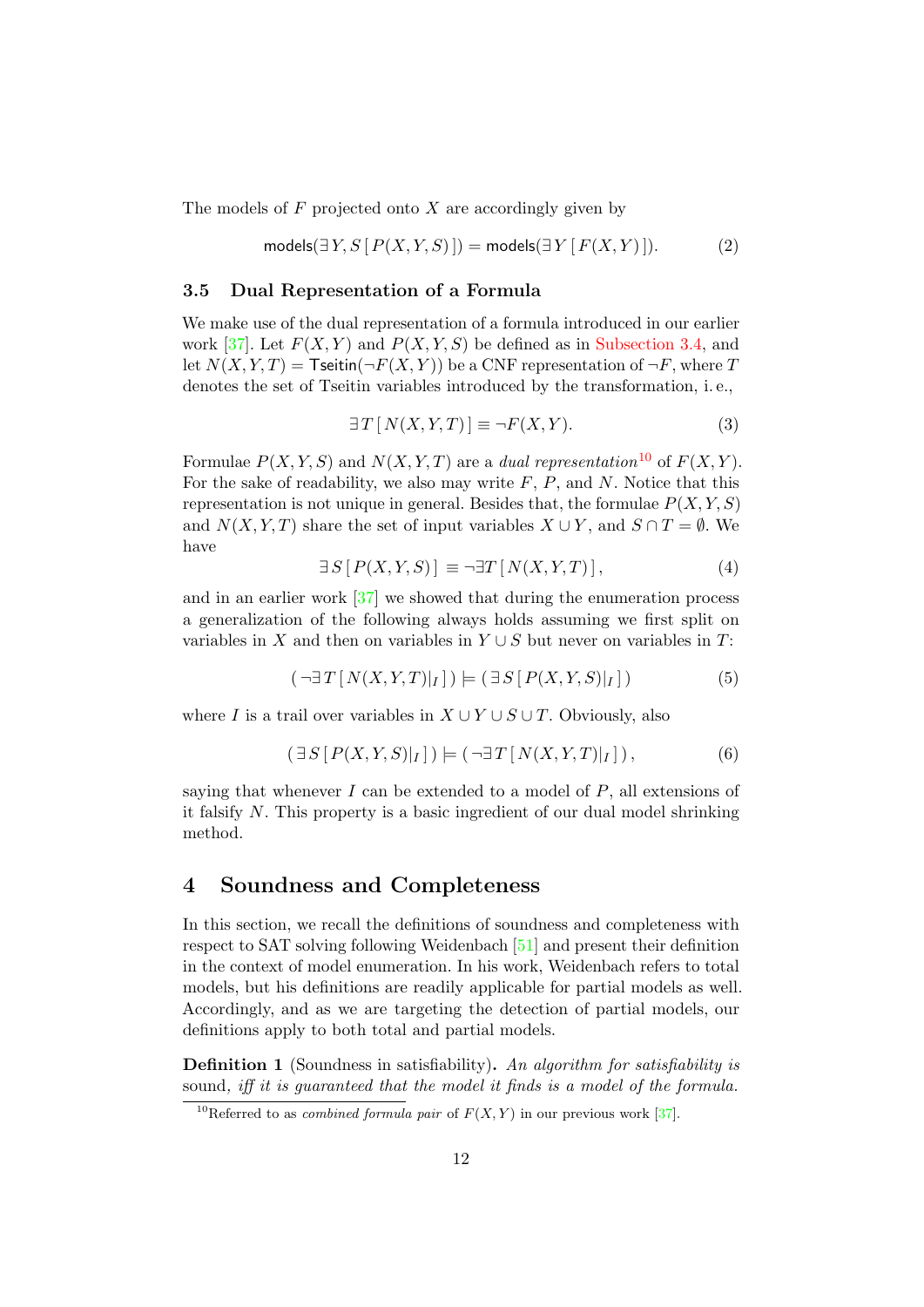<span id="page-12-1"></span>Definition 2 (Completeness in satisfiability). An algorithm for satisfiability is complete, iff it is guaranteed to find a model if the formula is satisfiable.

<span id="page-12-2"></span>Definition 3 (Strong completeness in satisfiability). An algorithm for satisfiability is strongly complete iff it is guaranteed that it finds any model of a satisfiable formula.

[Definition 1](#page-11-2) says that the model returned by a sound satisfiability algorithm is a model of the formula. In the context of model enumeration, the counterpart of a model is a sequence containing all models. Hence, soundness in model enumeration states that the sequence of models returned by the model enumerator contains only models of the formula.

<span id="page-12-3"></span>Definition 4 (Soundness in model enumeration). A model enumeration algorithm is sound, iff it is guaranteed that the models in the sequence of all models it enumerates are models of the formula.

[Definition 2](#page-12-1) ensures that if the input formula is satisfiable, a complete satisfiability algorithm finds a model for it. In the context of model enumeration, we would expect that a complete enumeration algorithm finds a sequence of models, if the formula is satisfiable.

<span id="page-12-4"></span>Definition 5 (Completeness in model enumeration). A model enumeration algorithm is complete, iff it is guaranteed to find a sequence containing all models of a satisfiable formula.

According to [Definition 3,](#page-12-2) a strongly complete satisfiability algorithm finds any, i. e., arbitrary, model. For model enumeration this would mean that a strongly complete model enumeration algorithm finds any, i. e., arbitrary, sequence of models.

<span id="page-12-5"></span>Definition 6 (Strong completeness in model enumeration). A model enumeration algorithm is strongly complete, iff it is quaranteed to find any arbitrary sequence containing all models of a satisfiable formula.

Note: Strong completeness can be obtained by restarting after the addition of a blocking clause or according to some heuristic if no blocking clauses are used.

# <span id="page-12-0"></span>5 Dual Reasoning for Model Shrinking

In a previous work, we adopted dual reasoning for obtaining partial models [\[37\]](#page-45-6). Basically, we executed CDCL on the formula under consideration and its negation simultaneously exploiting the fact that CDCL is biased towards detecting conflicts. Our experiments showed that dual reasoning detects short models. However, processing two formulae simultaneously turned out to be computationally expensive.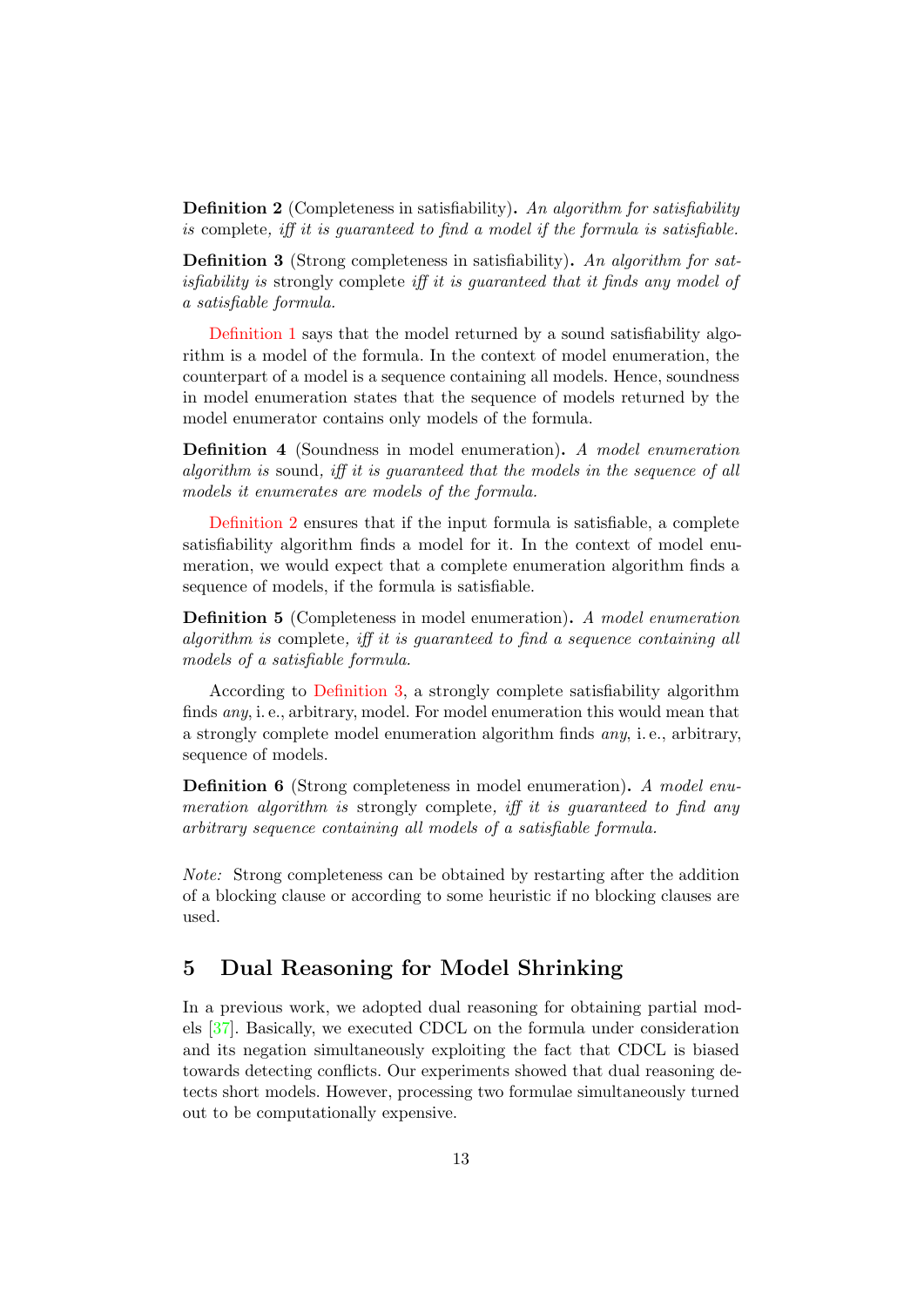In another work  $[46]$  we propose, before taking a decision, to check whether the current (partial) assignment logically entails the formula under consideration. We present four flavors of the entailment check, some of which use a SAT oracle and rely on dual reasoning.

The method introduced in this work, instead, exploits the effectiveness of dual reasoning in detecting short partial models while avoiding both processing two formulae simultaneously and oracle calls, which might be computationally expensive. In essence, we let the enumerator find total models and shrink them by means of dual reasoning.

Assume our task is to determine the models of a formula  $F(X, Y)$  over the set of relevant variables  $X$  and irrelevant variables  $Y$  projected onto  $X$ . and let  $P(X, Y, S)$  and  $N(X, Y, T)$  be CNF representations of F and  $\neg F$ , respectively, as introduced in [Section 3.](#page-6-0) Obviously, [Equation 2–](#page-11-3)[Equation 9](#page-15-0) hold. Suppose standard CDCL is executed on  $P$ . We denote with  $I$  the trail which ranges over variables in  $X \cup Y \cup S \cup T$ , where S and T are the Tseitin variables occurring in  $P$  and  $N$ , respectively.

Now assume a total model  $I$  of  $P$  is found. A second SAT solver is incrementally invoked on  $\pi(I, X \cup Y) \wedge N$ . Since  $\pi(I, X \cup Y) \models F$  and all variables in  $X \cup Y$  are assigned, due to [Equation 6](#page-11-4) a conflict in N occurs by propagating variables in T only. If conflict analysis is carried out as described in [Subsection 3.2,](#page-8-1) the learned clause  $\neg I^*$  contains only negated assumption literals.<sup>[11](#page-13-0)</sup> On the one hand,  $\neg I^*$  represents a cause for the conflict in N. On the other hand, due to [Equation 5,](#page-11-5) its negation  $I^*$  represents a (partial) model of F. More precisely,  $I^*$  represents all total models of F projected onto  $X \cup Y$  in which the variables in  $X \cup Y$  not occurring in  $I^*$  may assume any truth value.

<span id="page-13-1"></span>**Example 6** (Model shrinking by dual reasoning). Let  $F = (a \vee b) \wedge (c \vee d)$  be a propositional formula over the set of variables  $V = \{a, b, c, d\}$ . Without loss of generalization, suppose we want to enumerate the models of F projected onto V. Assume a total model  $I = a b c d$  has been found. We call a second SAT solver on  $N \wedge I$ , where

$$
N = \underbrace{(\neg t_1 \lor \neg a)}_{C_1} \land \underbrace{(\neg t_1 \lor \neg b)}_{C_2} \land \underbrace{(\neg t_2 \lor \neg c)}_{C_3} \land \underbrace{(\neg t_2 \lor \neg c)}_{C_6} \land \underbrace{(\neg t_2 \lor \neg d)}_{C_6} \land \underbrace{(\neg t_2 \lor \neg d)}_{C_6} \land \underbrace{(\neg t_2 \lor \neg d)}_{C_7} \land \underbrace{(\neg t_2 \lor \neg d)}_{C_8}
$$

is the Tseitin encoding of  $\neg F = (\neg a \land \neg b) \lor (\neg c \land \neg d)$  with Tseitin variables  $T = \{t_1, t_2\}$ . The clauses  $C_1$  to  $C_3$  encode  $(t_1 \leftrightarrow (\neg a \wedge \neg b))$ , the clauses  $C_4$ to  $C_6$  encode  $(t_2 \leftrightarrow (\neg c \land \neg d))$ , and  $C_7$  encodes  $(t_1 \lor t_2)$ .

<span id="page-13-0"></span> $11$ See also the work by Niemetz et al. [\[57\]](#page-46-10).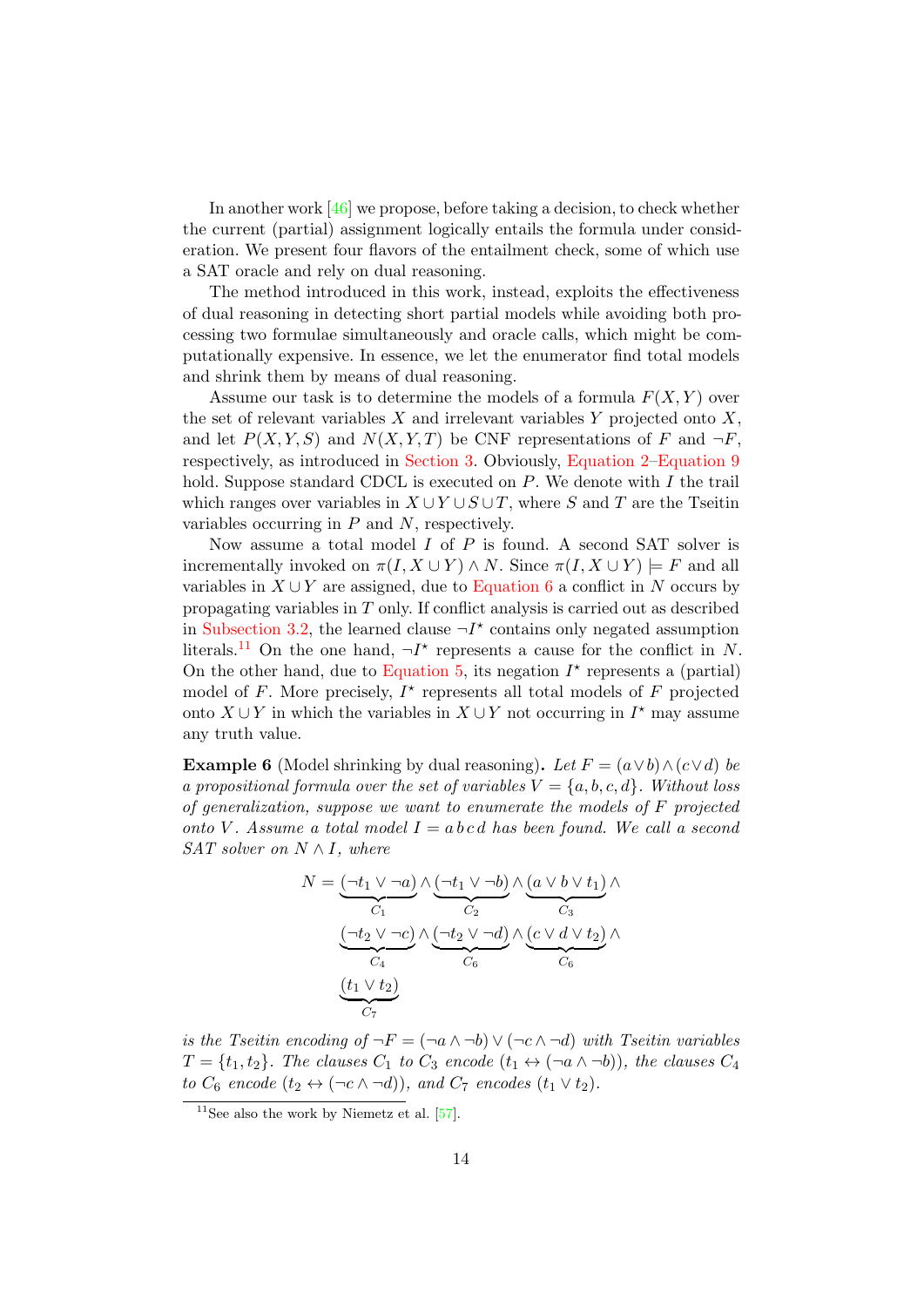The literals on I are considered assumed variables, annotated by, e.g.,  $a^a$ , and  $I = a^a b^a c^a d^a$ . After propagating  $\neg t_1$  with reason  $C_1$  and  $\neg t_2$  with reason  $C_4$ , the clause  $C_7$  becomes empty. The trail is  $I' = a^a b^a c^a d^a \neg t_1^{C_1} \neg t_2^{C_4}$ . We resolve  $C_7$  with  $C_4$  to obtain the clause  $(t_1 \vee \neg c)$ , which we then resolve with  $C_1$ . The resolvent is  $(\neg c \lor \neg a)$ , which contains only assumed literals, which have no reason in  $I'$ , and thus can not be resolved further. Below on the left hand side, the implication graph is visualized, and the corresponding resolution steps are depicted on the right hand side.



The negation of the clause  $(\neg c \lor \neg a)$ , ca, is a countermodel of  $\neg F$  and hence a model of F. In this case, it is also minimal w.r.t. the number of literals.

Note: The gain obtained by model shrinking is twofold. On the one hand, it enables the (implicit) exploration of multiple models in one pass: e. g., in [Example 6,](#page-13-1) the model c a represents four total models, namely,  $a b c d$ ,  $a b c \neg d$ ,  $a \neg b c d$ , and  $a \neg b c \neg d$ . On the other hand, short models result in short blocking clauses ruling out a larger part of the search space, as mentioned earlier.

# <span id="page-14-0"></span>6 Dual Encoding of Blocking Clauses

Recall that we make use of [Equation 4.](#page-11-6) If a blocking clause is added to P and  $N$  is not updated accordingly,  $P$  and  $N$  do not represent the negation of each other anymore, and [Equation 4](#page-11-6) ceases to hold. This might lead to multiple model enumerations in the further search. This issue can be remediated by adding the shrunken models disjunctively to N. To retain N in CNF and ensure [Equation 4,](#page-11-6) we propose the following dual encoding of the blocking clauses.

We denote with  $T_{setin}()$  the function which takes as argument an arbitrary propositional formula and returns its Tseitin transformation. For the sake of readability, we write  $F$ ,  $P$ , and  $N$  as well as their indexed variants instead of  $F(X \cup Y)$ ,  $P(X \cup Y \cup S)$  and  $N(X \cup Y \cup T)$ . We define

<span id="page-14-2"></span><span id="page-14-1"></span>
$$
P_0 = \mathsf{Tseitin}(F) \tag{7}
$$

$$
N_0 = t_0 \wedge \text{Tseitin}(t_0 \leftrightarrow \neg F). \tag{8}
$$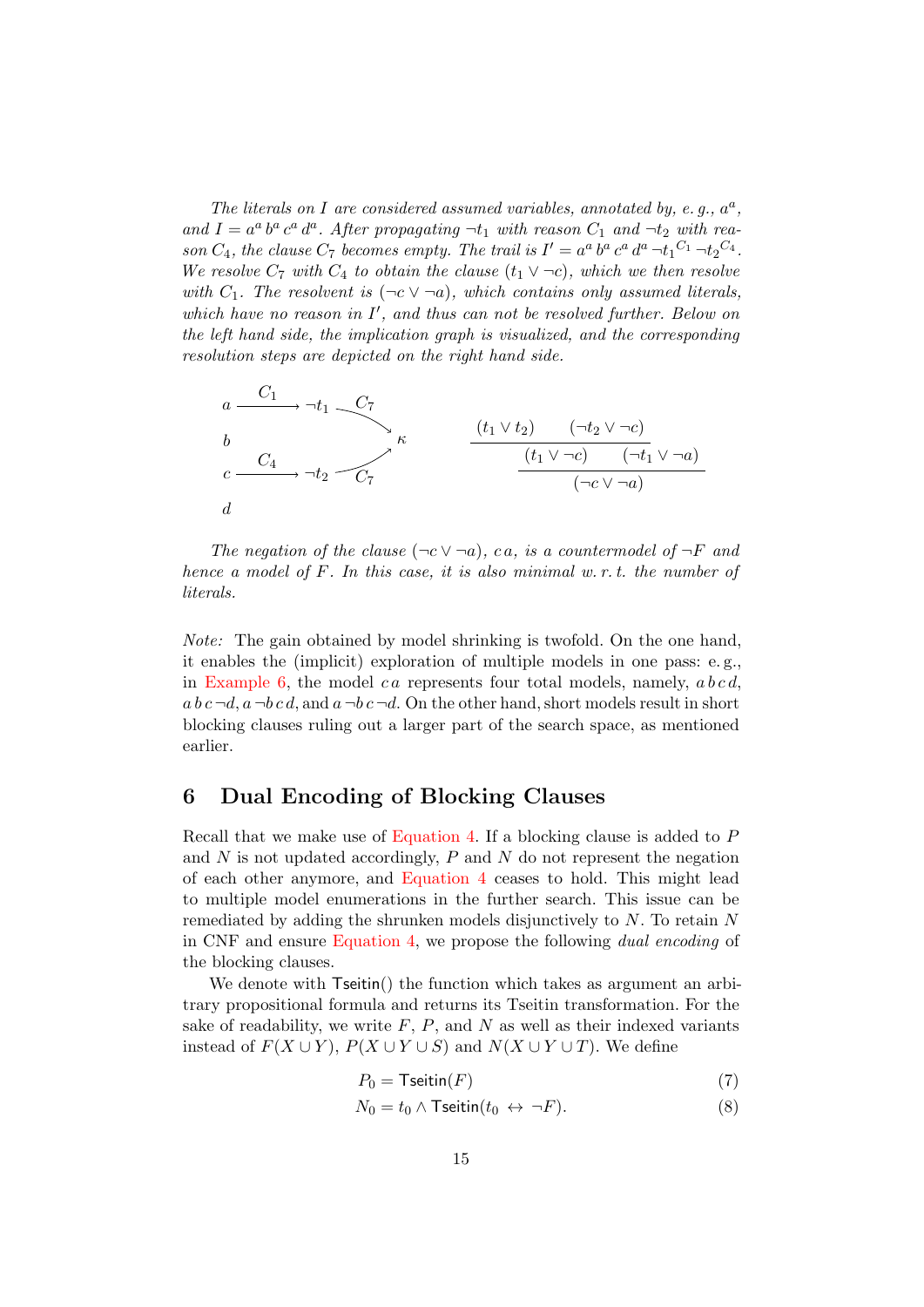Let  $I_1$  be a trail such that  $I_1$  evaluates F to true, i.e.,  $I_1 \vdash F$ . A second SAT solver SAT is called on  $\pi(I_1, X \cup Y) \wedge N_0$ , and a conflict is obtained as argued above. Assume SAT returns the assignment  $I_1^* \leq I_1$ such that  $SAT(\pi(I_1^*, X \cup Y), N_0) = \text{UNSAT}$ . Then  $\neg \pi(I_1^*, X)$  is added to  $P_0$  obtaining  $P_1 = P_0 \wedge \neg \pi(I_1^*, X)$ . To ensure [Equation 4,](#page-11-6) we define  $N_1=(t_0\vee t_1)\wedge \mathsf{T}$ seitin $(t_0\leftrightarrow\neg F)\wedge \mathsf{T}$ seitin $(t_1\leftrightarrow \pi(I_1^\star,X)),$  and so on.

At the  $n^{\text{th}}$  step, we have

$$
P_n = P_0 \wedge \bigwedge_{i=1}^n \neg \pi(I_i^*, X) \tag{9}
$$

$$
N_n = (t_0 \vee \bigvee_{i=1}^n t_i) \wedge \text{Tseitin}(t_0 \leftrightarrow \neg F) \wedge \bigwedge_{i=1}^n \text{Tseitin}(t_i \leftrightarrow \pi(I_i^*, X)) \quad (10)
$$

where the red parts denote the additions to  $P_0$  and  $N_0$ .

Let  $I_{n+1}$  be a trail evaluating  $P_n$  to true, i.e.,  $I_{n+1} \vdash P_n$ . We invoke SAT on  $\pi(I_{n+1}, X \cup Y) \wedge N_n$  leading to a conflict as described above. Assume SAT returns  $I_{n+1}^* \leq I_{n+1}$ , such that  $SAT(\pi(I_{n+1}^*, X \cup Y), N_n) = \text{UNSAT}$ . We add  $\neg \pi(I_{n+1}^{\star}, X)$  to  $P_n$  and update  $N_n$  accordingly. Now we have

$$
P_{n+1} = P_n \wedge \neg \pi(I_{i+1}^*, X)
$$
\n
$$
N_{n+1} = N_n \setminus \{(t_0 \vee \bigvee_{i=1}^n t_i)\} \wedge (t_0 \vee \bigvee_{i=1}^{n+1} t_i) \wedge \text{Tseitin}(t_{n+1} \leftrightarrow \pi(I_{n+1}^*, X))
$$
\n
$$
(11)
$$

<span id="page-15-2"></span><span id="page-15-1"></span><span id="page-15-0"></span>(12)

where  $I_{i+1} \vdash P_i$  for  $0 \leq i \leq n$ and  $i_{i+1}^* \leq I_{i+1}$  is s. t.  $SAT(\pi(I_{i+1}^*, X \cup Y), N_i) = \text{UNSAT}.$ 

<span id="page-15-3"></span>**Proposition 1.** Let  $F(X, Y)$  be an arbitrary propositional formula over the relevant variables X and the irrelevant variables Y. Let F and  $\neg F$  be encoded into CNFs  $P_0$  and  $N_0$ , respectively, according to Equation  $\gamma$  and [Equation 8.](#page-14-2) If for all models found blocking clauses are added to  $P_0$  and  $N_0$  according to [Equation 9](#page-15-0) and [Equation 10,](#page-15-1) then only pairwise contradicting models are found, i. e.,  $\pi(I_i^*, X)$  and  $\pi(I_j^*, X)$  are pairwise contradicting for every  $i \neq j$ .

*Proof.* By construction,  $N_n \equiv \neg F \vee \bigvee_{i=1}^n \pi(I^*, X \cup Y)$ , and  $\pi(I^*, X \cup Y) \wedge \pi(I^*, Y \cup Y)$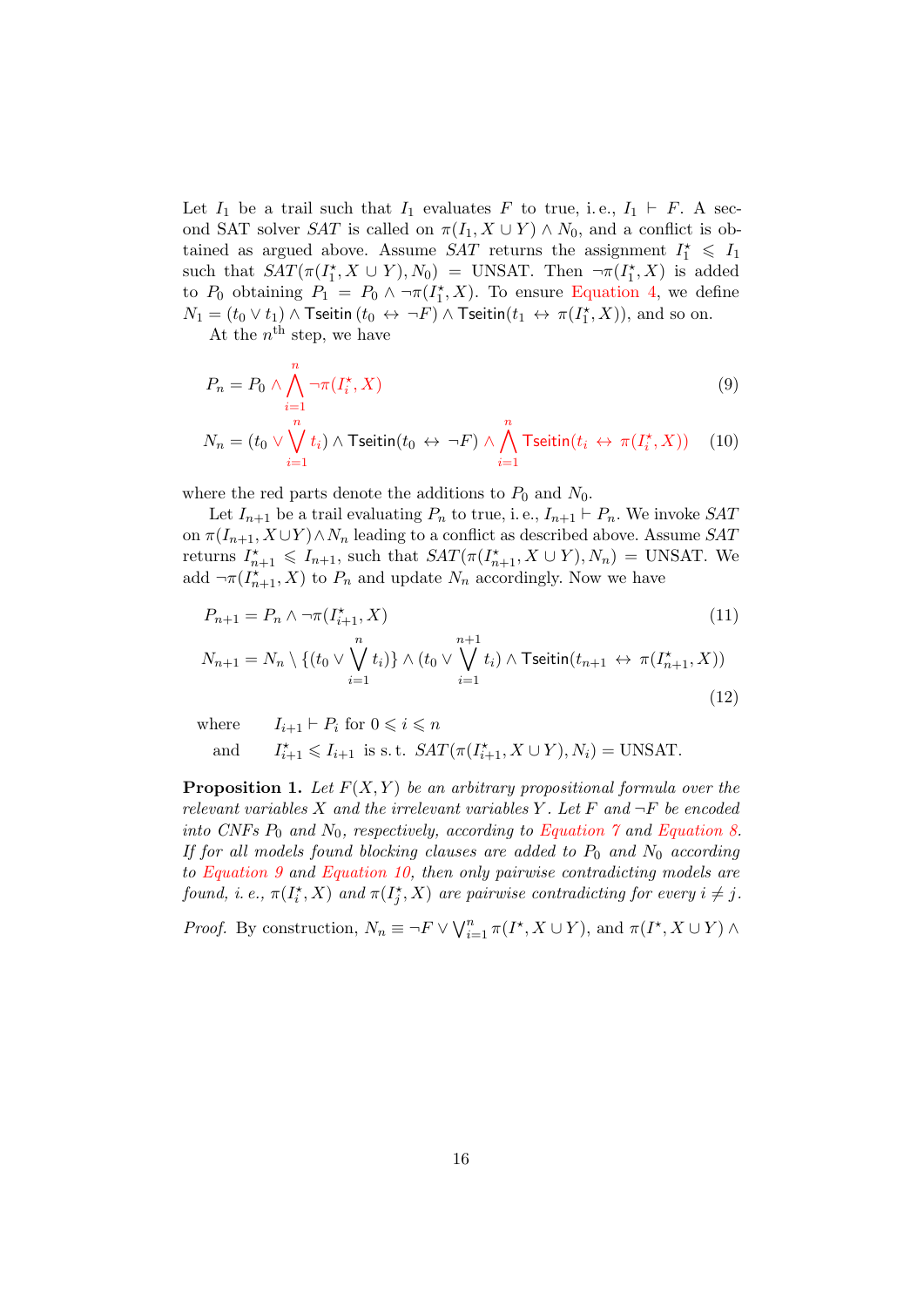$N_n \equiv 0$ . Furthermore,  $\pi(I^*, X \cup Y) \wedge \neg F \equiv 0$ . We have

$$
0 \equiv
$$
  
\n
$$
\pi(I_{n+1}^*, X \cup Y) \wedge (\neg F \vee \bigvee_{i=1}^n \pi(I^*, X \cup Y)) =
$$
  
\n
$$
(\pi(I_{n+1}^*, X \cup Y) \wedge \neg F) \vee (\pi(I_{n+1}^*, X \cup Y) \wedge \bigvee_{i=1}^n \pi(I_i^*, X \cup Y)) \equiv
$$
  
\n
$$
(\pi(I_{n+1}^*, X \cup Y) \wedge \bigvee_{i=1}^n \pi(I_i^*, X \cup Y)) \equiv
$$
  
\n
$$
(\pi(I_{n+1}^*, X) \wedge \bigvee_{i=1}^n \pi(I_i^*, X)),
$$

since  $I_i^*$  contains only relevant variables. Hence,  $\pi(I_{n+1}^*, X) \wedge \pi(I_i^*, X) \equiv 0$ for  $i = 1, \ldots, n$ .  $\Box$ 

Note: [Equation 4](#page-11-6) always holds:

$$
\exists S \, [P_i(X, Y, S)] \equiv \neg \exists T \, [N_i(X, Y, T)] \text{ for all } 0 \leq i \leq n+1.
$$

Consequently, also [Equation 5](#page-11-5) and [Equation 6](#page-11-4) hold:

$$
(\neg \exists T[N_i(X, Y, T)|_I]) \models (\exists S[P_i(X, Y, S)|_I]) \text{ for all } 0 \leq i \leq n+1
$$
  

$$
(\exists S[P_i(X, Y, S)|_I]) \models (\neg \exists T[N_i(X, Y, T)|_I]) \text{ for all } 0 \leq i \leq n+1
$$

However, for our usage we may use the implication in the forward direction only and write  $t_i \to \pi(I_i^*, X)$  and  $t_{n+1} \to \pi(I_{n+1}^*, X)$  in [Equation 10](#page-15-1) and [Equation 12](#page-15-2) without compromising correctness for the following reason: The formula  $N_i$  is called always under  $I_{i+1}$  which falsifies all  $I_k^*$  for  $0 \leq k \leq i$ . Hence,  $\pi(I_i^*, X) \to t_i$  is always true.

Example 7 (Dual blocking clauses). We clarify the proposed encoding by a small example and show that it prevents multiple model counts. Let our example be  $F = x_1 \vee (x_2 \wedge x_3)$  and assume we have found the model  $I_1^* = x_1$ . Then

$$
P_1 = (\neg s_1 \lor x_2) \land (\neg s_1 \lor x_3) \land (s_1 \lor \neg x_2 \lor \neg x_3) \land (x_1 \lor s_1) \land (\neg x_1)
$$

and

$$
N_1 = \underbrace{(\neg t_1 \lor \neg x_1)}_{C_1} \land \underbrace{(\neg t_1 \lor \neg x_2)}_{C_2} \land \underbrace{(t_0 \lor x_1 \lor x_2)}_{C_3} \land \underbrace{(\neg t_2 \lor \neg x_1)}_{C_4} \land \underbrace{(\neg t_2 \lor \neg x_3)}_{C_5} \land \underbrace{(t_2 \lor x_2 \lor x_3)}_{C_6} \land \underbrace{(t_1 \lor t_2 \lor t_3)}_{C_7} \land \underbrace{(\neg t_3 \lor x_1)}_{C_8} \land \underbrace{(t_3 \lor \neg x_1)}_{C_9}
$$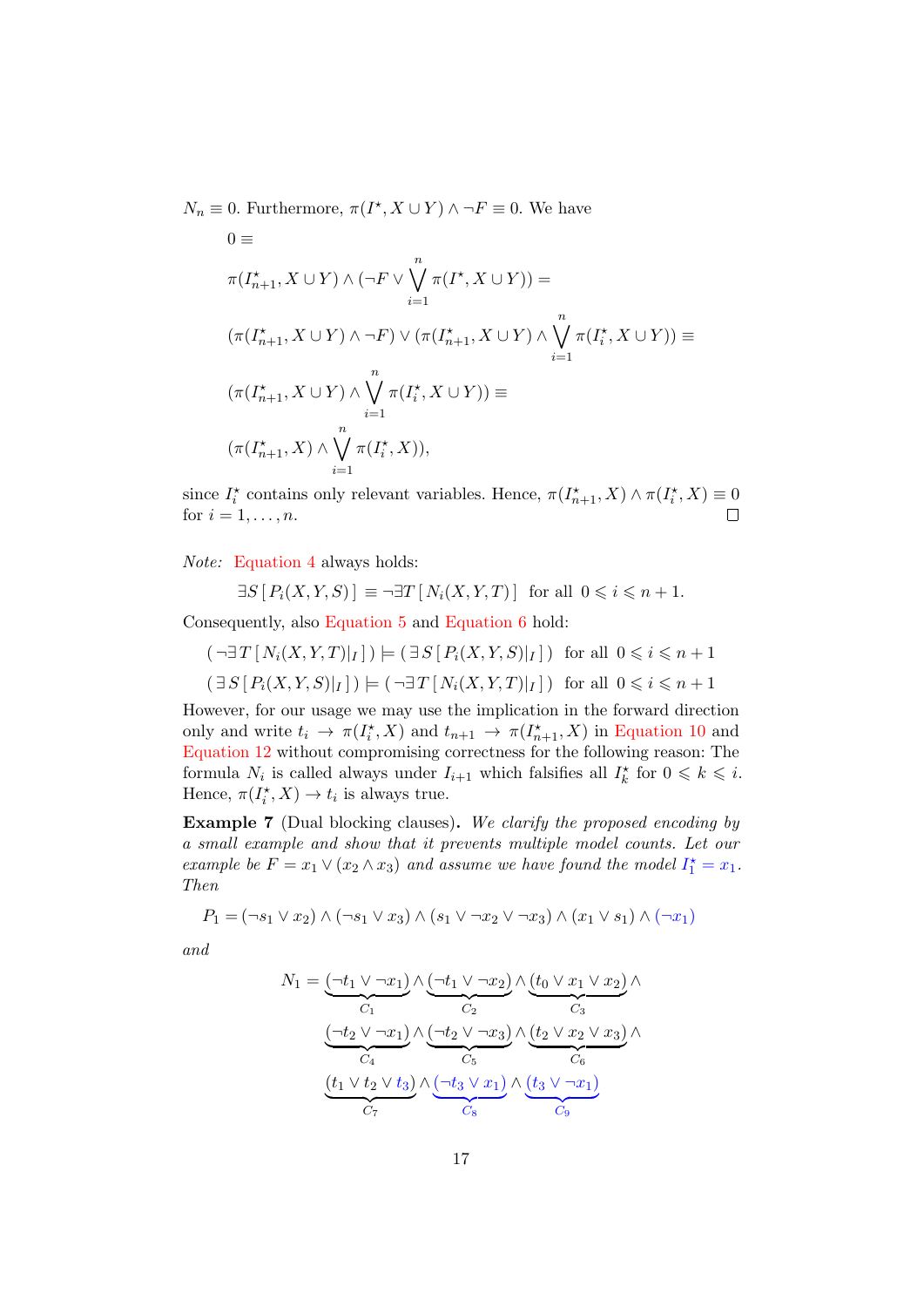where the blue parts denote the corresponding additions to  $P_0$  and  $N_0$ . If now we find a total model  $I_2 = \neg x_1 x_2 x_3$ , we obtain a conflict in  $N_1$  by unit propagating variables  $t_1$ ,  $t_3$ , and  $t_3$  only. The conflicting clause is  $(t_1 \vee t_2 \vee t_3)$ . The implication graph is depicted below on the left hand side, the corresponding resolution steps for conflict analysis below on the right hand side.

$$
\begin{array}{ccc}\n\begin{array}{ccc}\n\begin{array}{ccc}\n\begin{array}{ccc}\n\begin{array}{ccc}\n\begin{array}{ccc}\n\begin{array}{ccc}\n\end{array} & \begin{array}{ccc}\n\end{array} & \begin{array}{ccc}\n\end{array} & \begin{array}{ccc}\n\end{array} & \begin{array}{ccc}\n\end{array} & \begin{array}{ccc}\n\end{array} & \begin{array}{ccc}\n\end{array} & \begin{array}{ccc}\n\end{array} & \begin{array}{ccc}\n\end{array} & \begin{array}{ccc}\n\end{array} & \begin{array}{ccc}\n\end{array} & \begin{array}{ccc}\n\end{array} & \begin{array}{ccc}\n\end{array} & \begin{array}{ccc}\n\end{array} & \begin{array}{ccc}\n\end{array} & \begin{array}{ccc}\n\end{array} & \begin{array}{ccc}\n\end{array} & \begin{array}{ccc}\n\end{array} & \begin{array}{ccc}\n\end{array} & \begin{array}{ccc}\n\end{array} & \begin{array}{ccc}\n\end{array} & \begin{array}{ccc}\n\end{array} & \begin{array}{ccc}\n\end{array} & \begin{array}{ccc}\n\end{array} & \begin{array}{ccc}\n\end{array} & \begin{array}{ccc}\n\end{array} & \begin{array}{ccc}\n\end{array} & \begin{array}{ccc}\n\end{array} & \begin{array}{ccc}\n\end{array} & \begin{array}{ccc}\n\end{array} & \begin{array}{ccc}\n\end{array} & \begin{array}{ccc}\n\end{array} & \begin{array}{ccc}\n\end{array} & \begin{array}{ccc}\n\end{array} & \begin{array}{ccc}\n\end{array} & \begin{array}{ccc}\n\end{array} & \begin{array}{ccc}\n\end{array} & \begin{array}{ccc}\n\end{array} & \begin{array}{ccc}\n\end{array} & \begin{array}{ccc}\n\end{array} & \begin{array} & \begin{array} \\
\end{array} & \begin{array} \\
\end{array} & \begin{array} \\
\end{array} & \begin{array} \\
\end{array} & \begin{array} \\
\end
$$

Conflict analysis returns the clause  $(\neg x_3 \lor \neg x_2 \lor x_1)$ , which, after being added to P, blocks the model  $\neg x_1 x_2 x_3$ , which does not overlap with the previously found model  $x_1$ .

# <span id="page-17-0"></span>7 Projected Model Enumeration Without Repetition

We are given a propositional formula  $F(X, Y)$  over the set of irredundant variables  $X$  and the set of redundant variables  $Y$ , and our task is to enumerate its models projected onto the variables in X. Let  $P(X, Y, S)$  and  $N(X, Y, T)$ be a dual representation of  $F$  according to [Section 3.](#page-6-0) Obviously, [Equation 2–](#page-11-3) [Equation 6](#page-11-4) hold.

In [Figure 1,](#page-18-0) we consider the case with permanent learning of the blocking clauses. Let the first SAT solver execute standard CDCL on P and let I denote its trail. Obviously it finds only total models of P. Due to [Equation 2,](#page-11-3) these models satisfy  $F$ , too. Now assume a (total) model  $I$  of  $F$  is found. A second SAT solver SAT is incrementally invoked on  $\pi(I, X \cup Y) \wedge N$  with the aim to shrink  $I$  obtaining  $I^*$  as described in [Section 5.](#page-12-0)

Let b denote the decision level of  $\pi(\neg I^*, X)$  and  $\ell$  be the literal in  $\pi(\neg I^*, X)$ with decision level b. If we now add the clause  $\pi(\neg I^*, X)$  to P and backtrack to decision level  $b - 1$ , it becomes unit and in the next step  $\neg \ell$  is propagated. Notice that  $\pi(\neg I^*, X)$  acts in P as a blocking clause and must not be deleted anytime which might blow up  $P$  and slow down the first SAT solver. Moreover, the dual encoding of the blocking clause according to [Section 6](#page-14-0) ensures [Equation 4,](#page-11-6) on which our method relies.

In [Subsection 7.1,](#page-19-0) we present the main function EnumerateIrredundant. Unit propagation [\(Subsection 7.2\)](#page-19-1) and the schema for conflict analysis [\(Sub](#page-19-2)[section 7.3\)](#page-19-2) are the same as in CDCL for SAT.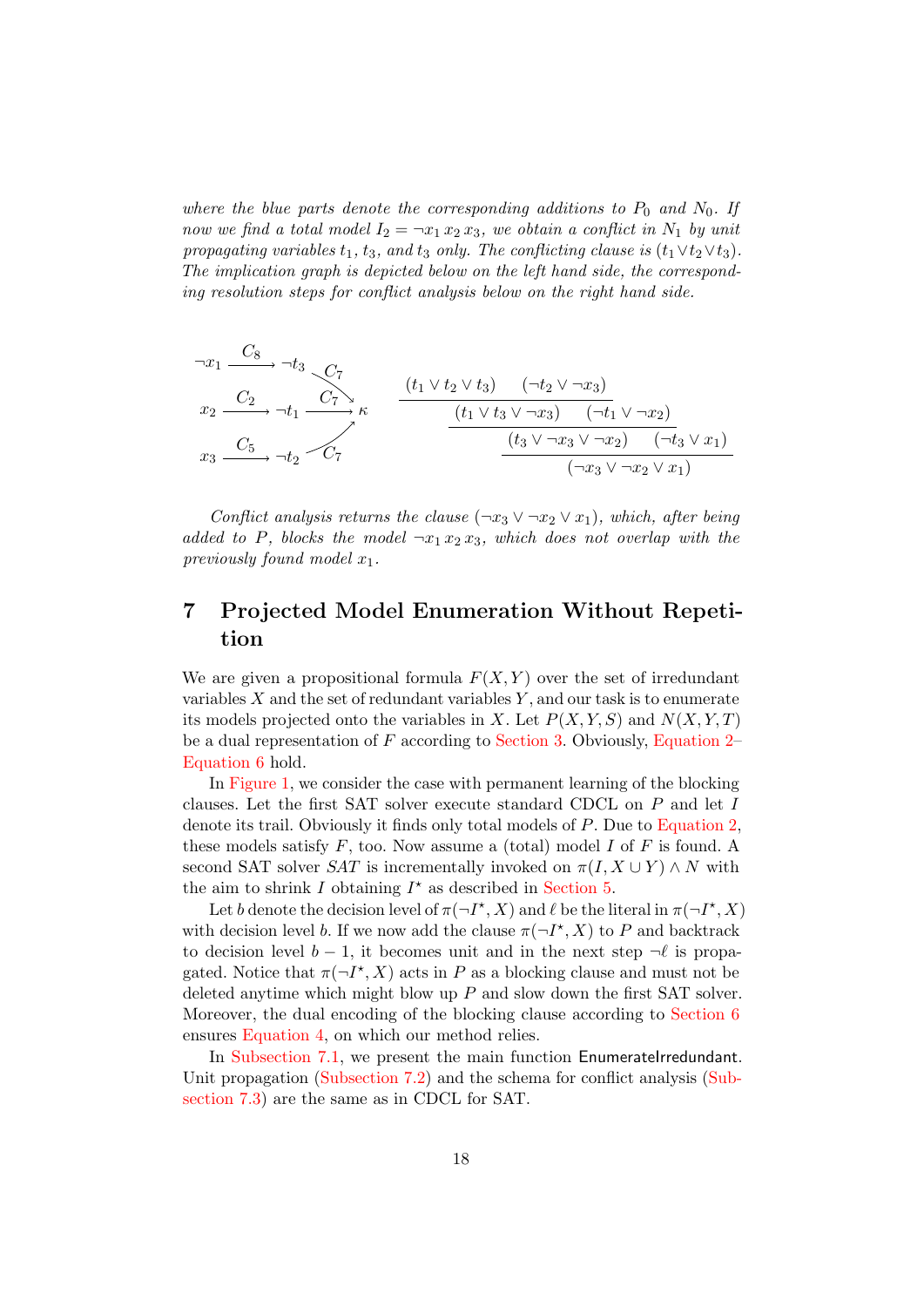**Input:** formulae  $P(X, Y, S)$  and  $N(X, Y, T)$  s.t.  $\exists S \left[ P(X, Y, S) \right] \equiv \neg \exists T \left[ N(X, Y, T) \right],$ set of variables  $X \cup Y \cup S \cup T$ , trails  $I$  and  $J$ **Output:** DNF representation of  $\pi(P, X)$ EnumerateIrredundant  $(P, N)$  //  $P_0 = CNF(F)$ //  $N_0 = t_0 \wedge \text{CNF} (t_0 \leftrightarrow \neg F)$ 1  $I := \varepsilon$ 2  $\delta[V \mapsto \infty]$ 3  $M := 0$  $4 \quad i := 0$ 5 forever do 6  $i := i + 1$ 7  $C :=$  PropagateUnits  $(P, I, \delta)$ 8 if  $C \neq 0$  then 9  $c := \delta(C)$ 10 if  $c = 0$  then 11 return  $M$ 12 else 13 AnalyzeConflict  $(P, I, C, \delta)$ 14 else 15 if all variables in  $X \cup Y \cup S$  are assigned then 16  $// I$  is total model of P and F 17 if  $V(\text{decs}(I)) \cap X = \emptyset$  then 18 **return**  $M \vee \pi(I, X)$ 19 else **20**  $\star := \mathsf{SAT}(N, \pi(I, X \cup Y))$ 21 //  $I^*$  is model of  $\pi(F, X \cup Y)$  and conflict set of I w.r.t. N 22  $P := P \wedge \neg \pi(\text{decs}(I^{\star}), X)$ 23  $N := N \setminus \{(t_0 \vee \bigvee_{j=1}^{i-1} t_j)\} \wedge$  $(t_0 \vee \check{\bigvee}_{j=1}^i t_j) \wedge \mathsf{CNF}\left(\, t_i \,\leftrightarrow\, \pi(\mathsf{desc}(I^\star), X)\,\right)$ 24  $M := M \vee \pi(I^{\star}, X)$ 25  $b := \delta(\neg \pi(I^*, X))$ 26 Backtrack  $(I, b - 1)$ 27 else 28 Decide  $(I)$ 

<span id="page-18-0"></span>Figure 1: Irredundant model enumeration. The black lines describe CDCL returning a model if one is found and the empty clause otherwise. The blue part represents the extension to model enumeration. A second SAT solver is called incrementally on N assuming the literals on  $\pi(I, X \cup Y)$ . A conflict occurs by unit propagation only, and  $\pi(I^*, X \cup Y)$  is a (partial) model of  $F$ . The is encoded as a dual blocking clause, and  $P$  and  $N$  are updated accordingly. 19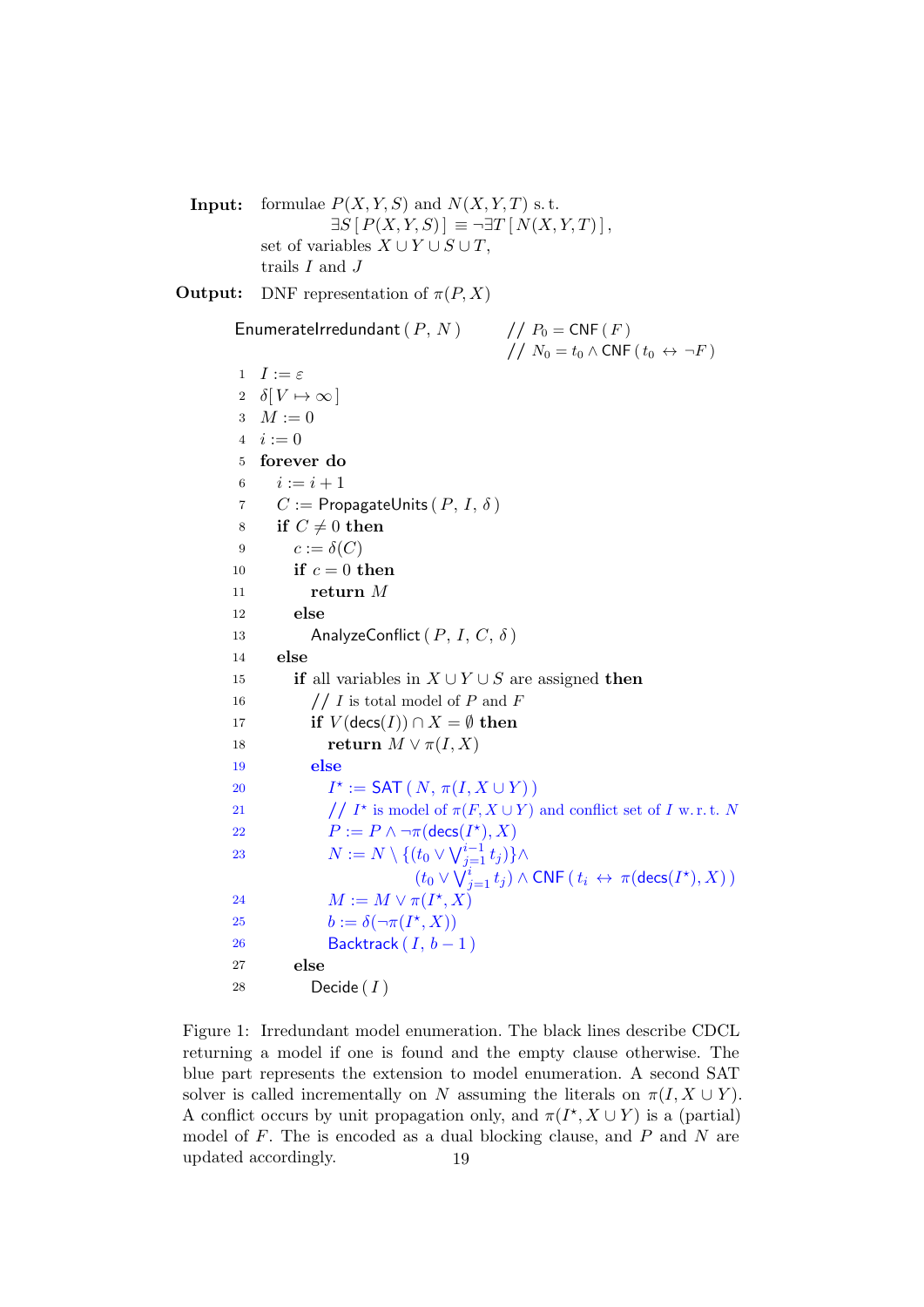## <span id="page-19-0"></span>7.1 Main Algorithm

The function EnumerateIrredundant in [Figure 1](#page-18-0) describes the main algorithm. (Black rows 1–18 and 27–28 represent standard CDCL returning a model if the formula under consideration is satisfiable and the empty clause otherwise, blue rows 19–26 the rest of the algorithm.)

Initially, the trail  $I$  is empty, the target DNF  $M$  is 0, and all variables are unassigned, i.e., assigned decision level  $\infty$ . Unit propagation is executed until either a conflict occurs or all variables are assigned a value (line 7).

If a conflict occurs at decision level zero, the search space has been processed exhaustively, and the enumeration terminates (lines 8–11). If a conflict occurs at a decision level higher than zero, conflict analysis is executed (line 13).

If no conflict occurs and all variables are assigned, a total model has been found (line 15). If no relevant decisions are left on the trail  $I$ , the search space has been processed exhaustively, the found model is output and the search terminates (lines  $17-18$ ). If I contains a relevant decision, the found model is shrunken (line 20) by means of dual reasoning as described in [Section 5.](#page-12-0) It is blocked, and the last relevant decision literal is flipped (lines 22–26). If no conflict occurs and not all variables are assigned a value, a decision is taken (line 28).

## <span id="page-19-1"></span>7.2 Unit Propagation

Unit propagation is described by the function PropagateUnits in [Figure 2.](#page-20-0) It takes as input the formula F, the trail I, and the decision level function  $\delta$ . If a clause  $C \in F$  is unit under I, its unit literal  $\ell$  is propagated, i.e., I is extended by  $\ell$  (line 2). Propagated literals are assigned at the current decision level (line 3) as is usual in modern CDCL-based SAT solvers. If the resulting trail falsifies some clause  $D \in F$ , this clause is returned (lines 4–5). Otherwise the function returns the empty clause 0 (line 6).

## <span id="page-19-2"></span>7.3 Conflict Analysis

Conflict analysis is described by the function AnalyzeConflict in [Figure 2.](#page-20-0) It takes as input the formula  $F$ , the trail  $I$ , the conflicting clause  $C$ , and the decision level function  $\delta$ . A clause D is learned as described in [Section 9](#page-35-0) and added to F (lines 1–2). The second highest decision level j in  $D$  is determined (lines 3–4), and the enumerator backtracks (non-chronologically) to decision level  $j$ . Backtracking involves unassigning all literals with decision level higher than  $j$  (lines 5–7). After backtracking, the clause  $D$  becomes unit with unit literal  $\ell$ , which is propagated and assigned decision level j (lines 8–9).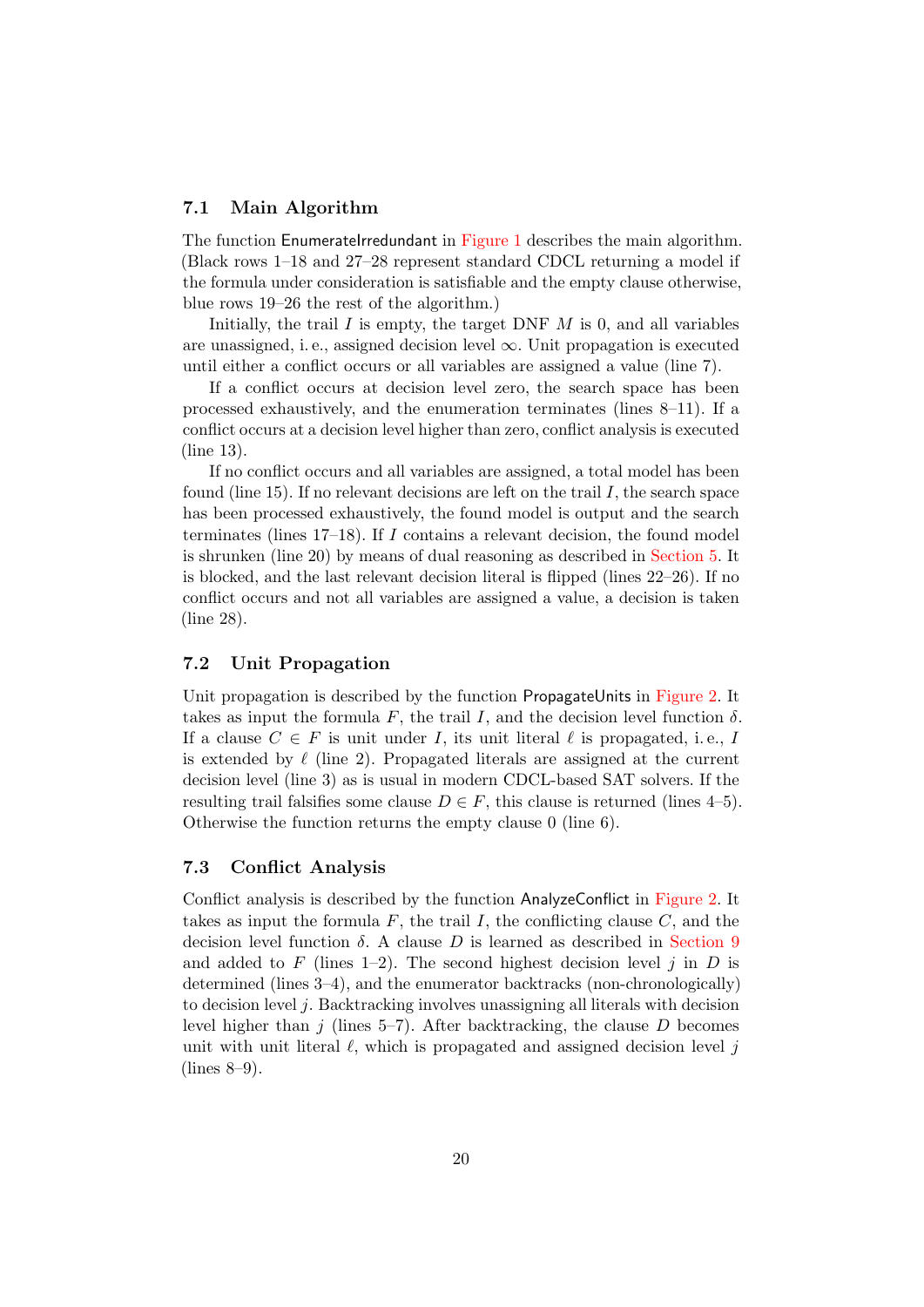<span id="page-20-0"></span>PropagateUnits ( $F, I, \delta$ ) 1 while some  $C \in F$  is unit  $(\ell)$  under I do 2  $I := I\ell$ 3  $\delta(\ell) := \delta(I)$ 4 for all clauses  $D \in F$  containing  $\neg \ell$  do 5 if  $I(D) = 0$  then return D 6 return 0 AnalyzeConflict ( $F, I, C, \delta$ ) 1  $D := \text{Learn}(I, C)$ 2  $F := F \wedge D$ 3  $\ell :=$  literal in D at decision level  $\delta(I)$ 4  $j := \delta(D \setminus \{\ell\})$ 5 **for all** literals  $k \in I$  with decision level > j do 6 assign k decision level  $\infty$ 7 remove k from I 8  $I := I\ell$ 9  $\delta(\ell) := j$ 

Figure 2: The function PropagateUnits implements unit propagation in F. The unit literal  $\ell$  is assigned the decision level of I. If some clause  $D \in F$ containing the complement of  $\ell$  becomes falsified, PropagateUnits returns D. Otherwise it returns the empty clause 0 indicating that no conflict has occurred. The function AnalyzeConflict is called whenever a clause  $C \in F$ becomes empty under the current assignment. It learns a clause D starting with the conflicting clause  $C$ . The solver then backtracks to the second highest decision level j in D, upon which D becomes unit with unit literal  $\ell$ , and propagates  $\ell$ .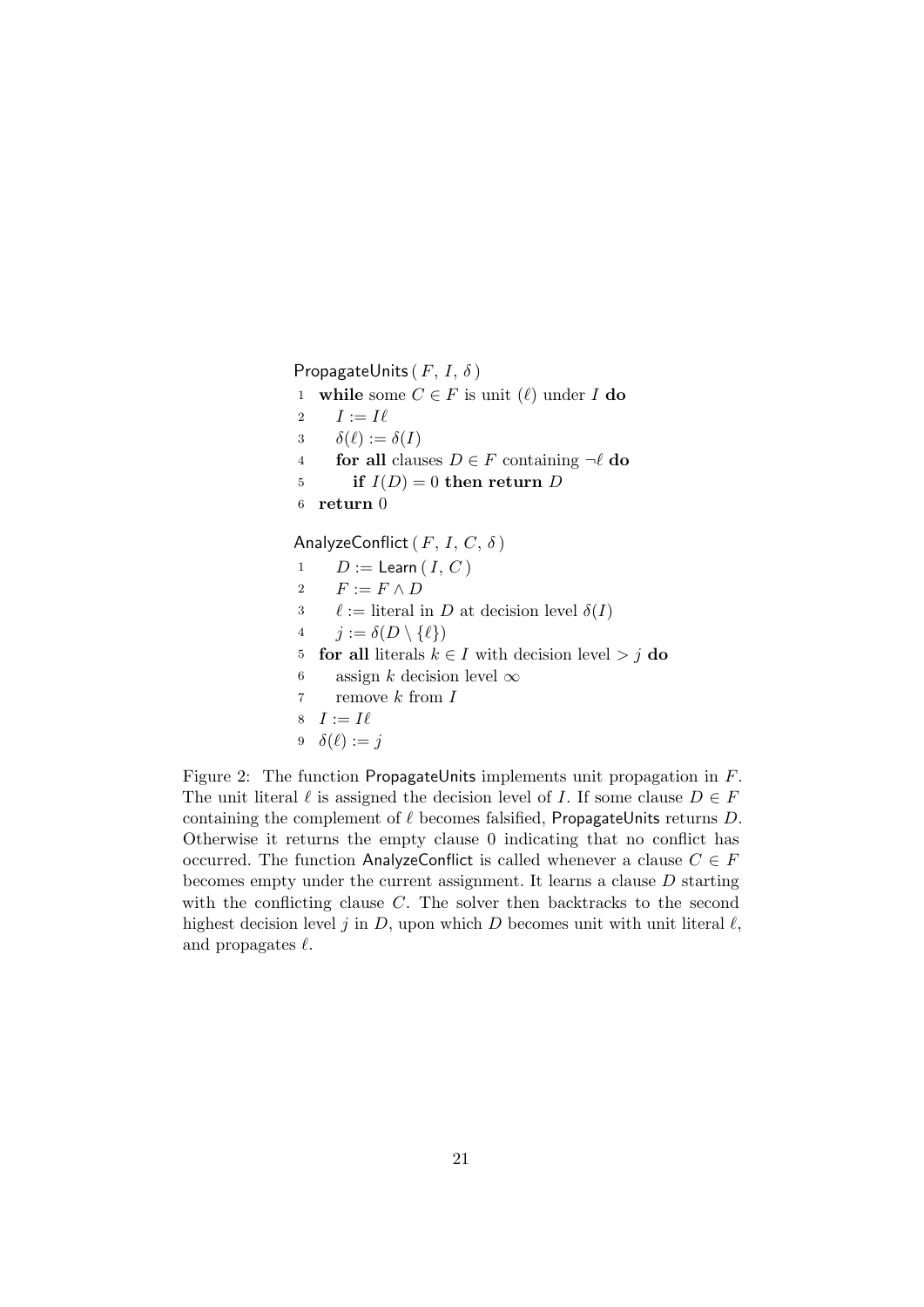# <span id="page-21-0"></span>8 Formalizing Projected Irredundant Model Enumeration

In this section, we provide a formalization of our algorithm presented in [Sec](#page-17-0)[tion 7.](#page-17-0) Let  $F(X, Y)$  be a formula defined onto the set of relevant (input) variables  $X$  and the set of irrelevant (input) variables  $Y$ , and assume our task is to enumerate its models projected onto X.

Our formalization works on a dual representation of  $F$ , given by  $P(X, Y, S)$ and  $N(X, Y, T)$  introduced in [Subsection 3.5.](#page-11-7) So,  $P(X, Y, S)$  and  $N(X, Y, T)$ are defined over the same sets of relevant variables X and irrelevant variables Y as well as the disjoint sets of variables  $S$  and  $T$ , respectively, which are defined in terms of the variables in  $X \cup Y$ . Recall that [Equation 2](#page-11-3)[–Equation 6](#page-11-4) hold. We show the working of our calculus by means of an example, before we provide a correctness proof.

#### <span id="page-21-1"></span>8.1 Calculus

We formalize the algorithm presented in [Section 7](#page-17-0) as a state transition system with transition relation  $\rightsquigarrow_{\text{EnumIrred}}$ . Non-terminal states are described by tuples  $(P, N, M, I, \delta)$ . The third element, M, is a DSOP formula over variables in  $X$ . The fourth element,  $I$ , denotes the trail defined over variables in  $X \cup Y \cup S \cup T$ , and  $\delta$  denotes the decision level function. The initial state is  $(P_0, N_0, 0, \varepsilon, \delta_0)$ , where  $P_0$  and  $N_0$  denote the initial CNF representations of F and  $\neg F$ , respectively,  $\varepsilon$  denotes the empty trail, and  $\delta_0 \equiv \infty$ . The terminal state is given by a DSOP formula  $M$ , which is equivalent to the projection of P onto X. The transition relation  $\rightsquigarrow_{\text{EnumIrred}}$  is the union of transition relations  $\rightsquigarrow_R$ , where R is either End1, End0, Unit, Back1, Back0, DecX, or DecYS. The rules are listed in [Figure 3.](#page-22-0)

End1. All variables are assigned and no conflict in P occurred, hence the trail  $I$  is a total model of  $P$ . It contains no relevant decision indicating that the relevant search space has been processed exhaustively. The model projected onto  $X$  is added to  $M$ , and the search terminates. It is sufficient to check for relevant decisions, since flipping an irrelevant one would result in detecting redundant models projected onto  $X$ . However, due to the addition of blocking clauses, a conflict would occur, and checking for relevant decisions essentially saves work.

End0. A conflict at decision level zero has occurred indicating that the search space has been processed exhaustively. The search terminates leaving M unaltered. We need to make sure no decision is left on the trail, which in particular includes the irrelevant ones. The reason is that after flipping any decision—in particular also irrelevant and internal ones—the resulting trail might be extended to a model of P.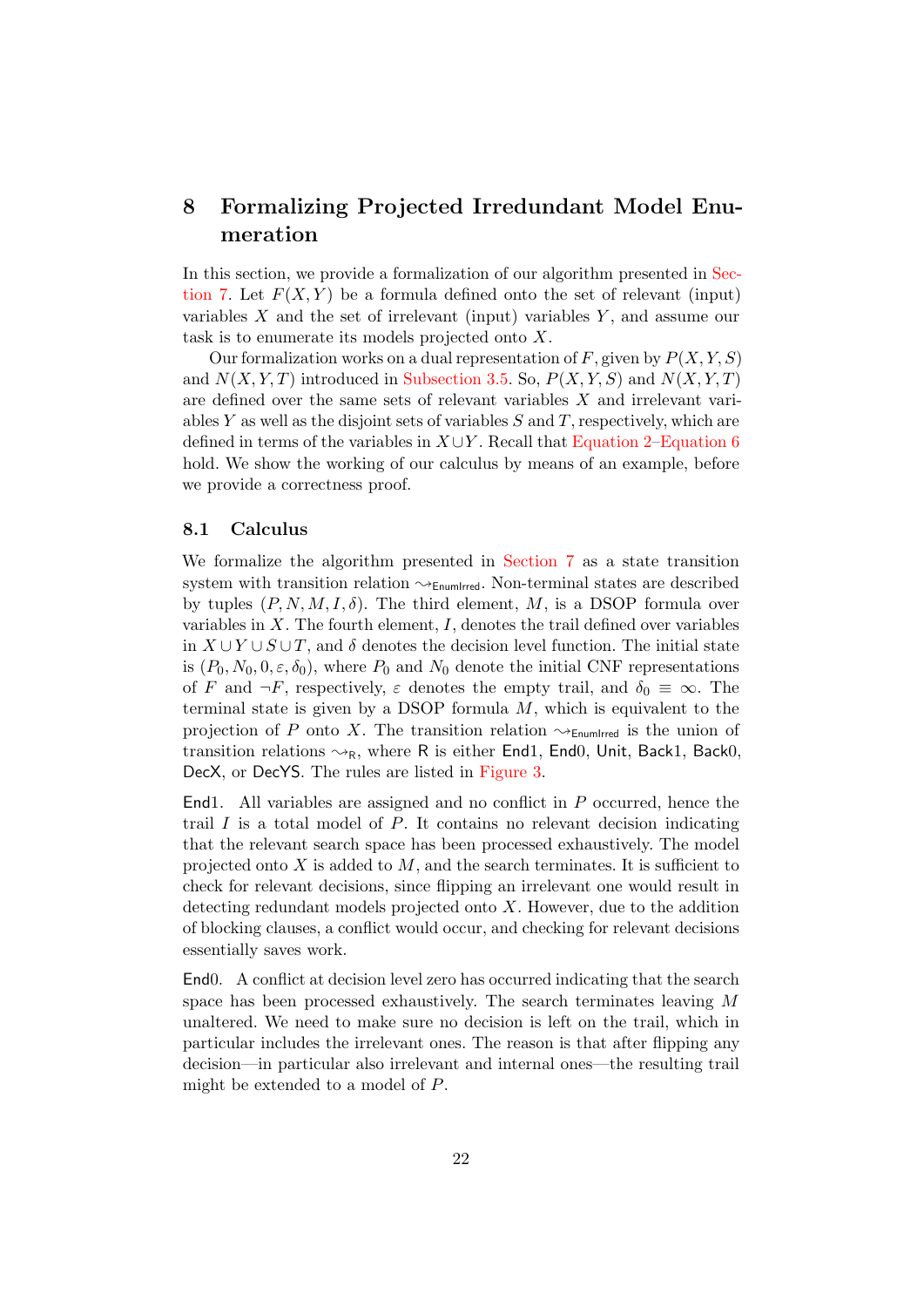| End1: | $(P, N, M, I, \delta) \rightsquigarrow_{\text{End}1} M \vee m$ if $P _I \neq 0$ and                                                                                                                                                                                                                                                                                                                                                                                                                                                                                            |
|-------|--------------------------------------------------------------------------------------------------------------------------------------------------------------------------------------------------------------------------------------------------------------------------------------------------------------------------------------------------------------------------------------------------------------------------------------------------------------------------------------------------------------------------------------------------------------------------------|
|       | $(X \cup Y \cup S) - I = \emptyset$ and $V(\text{desc}(I)) \cap X = \emptyset$ and $m \stackrel{\text{def}}{=} \pi(I, X)$                                                                                                                                                                                                                                                                                                                                                                                                                                                      |
| End0: | $(P, N, M, I, \delta) \rightsquigarrow_{\text{End}0} M$ if exists $C \in P$ with $C _{I} = 0$ and                                                                                                                                                                                                                                                                                                                                                                                                                                                                              |
|       | $\delta(C)=0$                                                                                                                                                                                                                                                                                                                                                                                                                                                                                                                                                                  |
| Unit: | $(P, N, M, I, \delta) \rightsquigarrow_{\text{Unit}} (P, N, M, I\ell^C, \delta[\ell \mapsto a]) \text{ if } P _I \neq 0 \text{ and }$<br>exists $C \in P$ with $\{\ell\} = C _{I}$ and $a \stackrel{\text{def}}{=} \delta(I)$                                                                                                                                                                                                                                                                                                                                                  |
|       | Back1: $(P, N, M, I, \delta) \rightsquigarrow_{\text{Back1}} (P \wedge B, O, M \vee m, J\ell^B, \delta   K \mapsto \infty   [\ell \mapsto b])$<br>if $(X \cup Y \cup S) - I = \emptyset$ and exists $I^* \leq \pi(I, X \cup Y)$ with<br>$JK = I$ such that $N \wedge I^* \vdash_1 0$ and $m \stackrel{\text{def}}{=} \pi(I^*, X)$ and<br>$B \stackrel{\text{def}}{=} \neg \text{decs}(m)$ and $b+1 \stackrel{\text{def}}{=} \delta(B) = \delta(m)$ and $\ell \in B$ and<br>$\ell _K = 0$ and $b = \delta(B \setminus {\ell}) = \delta(J)$ and $O =$ Tseitin( $N \vee \neg B$ ) |
|       | Back0: $(P, N, M, I, \delta) \rightsquigarrow_{\text{Back0}} (P \wedge D^r, N, M, J\ell^D, \delta   K \mapsto \infty   [\ell \mapsto j])$<br>if exists $C \in P$ and exists D with $JK = I$ and $C _I = 0$ and<br>$\delta(C) = \delta(D) > 0$ such that $\ell \in D$ and $\neg \ell \in \text{desc}(I)$ and<br>$\neg \ell _K = 0$ and $P \models D$ and $j \stackrel{\text{def}}{=} \delta(D \setminus {\ell}) = \delta(J)$                                                                                                                                                    |
|       | DecX: $(P, N, M, I, \delta) \sim_{\text{DecX}} (P, N, M, I\ell, \delta[\ell \mapsto d])$ if $P _I \neq 0$ and<br>units( $P _I$ ) = $\emptyset$ and $\delta(\ell) = \infty$ and $d \stackrel{\text{def}}{=} \delta(I) + 1$ and $V(\ell) \in X$                                                                                                                                                                                                                                                                                                                                  |
|       | DecYS: $(P, N, M, I, \delta) \sim_{\text{DecYS}} (P, N, M, I\ell, \delta[\ell \mapsto d])$ if $P _{I} = 0$ and<br>units( $P _I$ ) = $\emptyset$ and $\delta(\ell) = \infty$ and $d \stackrel{\text{def}}{=} \delta(I) + 1$ and<br>$V(\ell) \in Y \cup S$ and $X - I = \emptyset$                                                                                                                                                                                                                                                                                               |

<span id="page-22-0"></span>Figure 3: Rules for projected model enumeration without repetition. States are represented as tupels  $(P, N, M, I, \delta)$ . The formulae  $P(X, Y, S)$ and  $N(X, Y, T)$  are a dual representation of the formula  $F(X, Y)$ , whose models projected onto  $X$  are sought. These models are recorded in the initially empty DNF M. The last two elements, I and  $\delta$ , denote the current trail and decision level function, respectively. If a model is found or a conflict encountered and the search space has been exhaustively processed, the search terminates (rules End1 and End0). Otherwise, the model is shrunken and a dual blocking clause added (rules Back1) or conflict analysis executed followed by non-chronological backtracking (rule Back0). If the residual of P under the current trail IJ contains a unit literal, this is propagated (rule Unit). If none of the mentioned preconditions are met, a decision is taken. Relevant literals are prioritized (rule DecX) over irrelevant and internal ones (rule DecYS).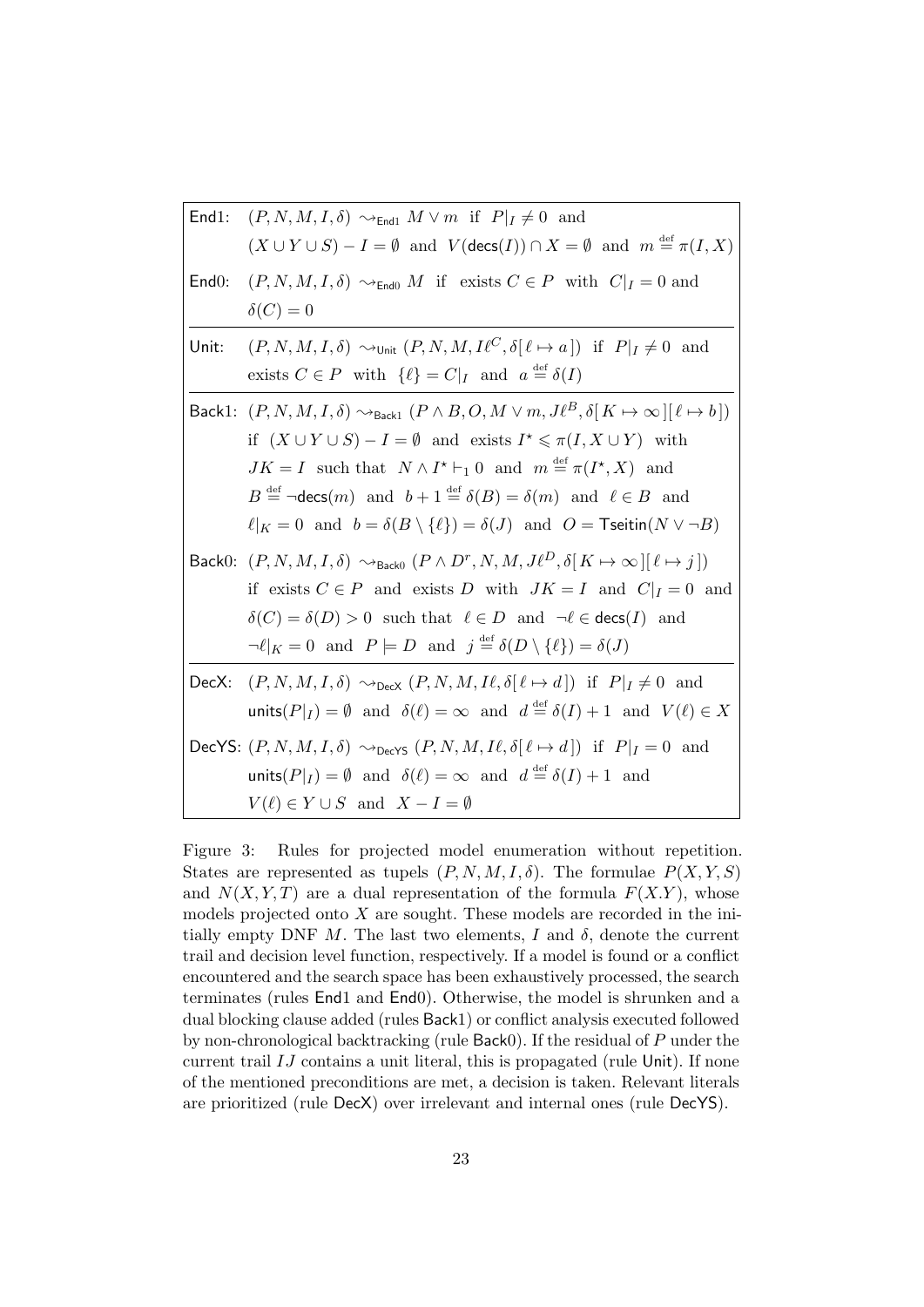Unit. No conflict in  $P$  occurred, and a clause in  $P$  is unit under  $I$ . Its unit literal  $\ell$  is propagated and assigned the current decision level.

Back1. All variables are assigned and no conflict in  $P$  occurred, hence the trail  $I$  is a total model of  $P$ . It is shrunken as described in [Section 5](#page-12-0) obtaining  $I^*$ . The projection of  $I^*$  onto X, m, is added to M. The clause B consisting of the negated decision literals of  $m$  is added as a blocking clause to P. Its negation  $\neg B$  is added disjunctively to N, which is transformed back into CNF by means of the Tseitin transformation. The solver backtracks to the second highest decision level in  $B$  and propagates  $\ell$  at the current decision level, i. e., basically flips the relevant decision literal with highest decision level.

Back0. The current trail falsifies a clause in  $P$  at a decision level greater than zero indicating that the search space has not yet been processed exhaustively. Conflict analysis returns a clause  $D$  implied by  $P$ , which added to  $P$  and marked as redundant. The solver backtracks to the second highest decision level j in D. The learned clause D becomes unit, and its unit literal  $\ell$  is propagated at decision level j. In contrast to End1, any decision literal need be flipped, which particularly applies to irrelevant and internal decision literals.

DecX. No conflict has occurred, the residual of  $P$  under  $I$  contains no units, and there is an unassigned relevant literal  $\ell$ . The current decision level is incremented to d,  $\ell$  is decided and assigned decision level d.

DecYS. No conflict has occurred, and the residual of  $P$  under  $I$  contains no units. All relevant literals are assigned, and there is an unassigned irrelevant or internal literal  $\ell$ . The current decision level is incremented to  $d, \ell$  is decided and assigned decision level d.

## <span id="page-23-0"></span>8.2 Example

The working of our calculus is shown by means of an example. Consider again [Example 1](#page-1-3) and [Example 5.](#page-10-2) We have

$$
F = \underbrace{(a \lor c)}_{C_1} \land \underbrace{(a \lor \neg c)}_{C_2} \land \underbrace{(b \lor d)}_{C_3} \land \underbrace{(b \lor \neg d)}_{C_4}
$$

and assume the set of relevant variables is  $X = \{a, c\}$  and the set of irrelevant variables is  $Y = \{b, d\}$ . The formula F is already in CNF, therefore we define  $P_0 = F$  and accordingly  $S_0 = \emptyset$ . For its negation

$$
\neg F = (\neg a \land \neg c) \lor (\neg a \land c) \lor (\neg b \land \neg d) \lor (\neg b \land d)
$$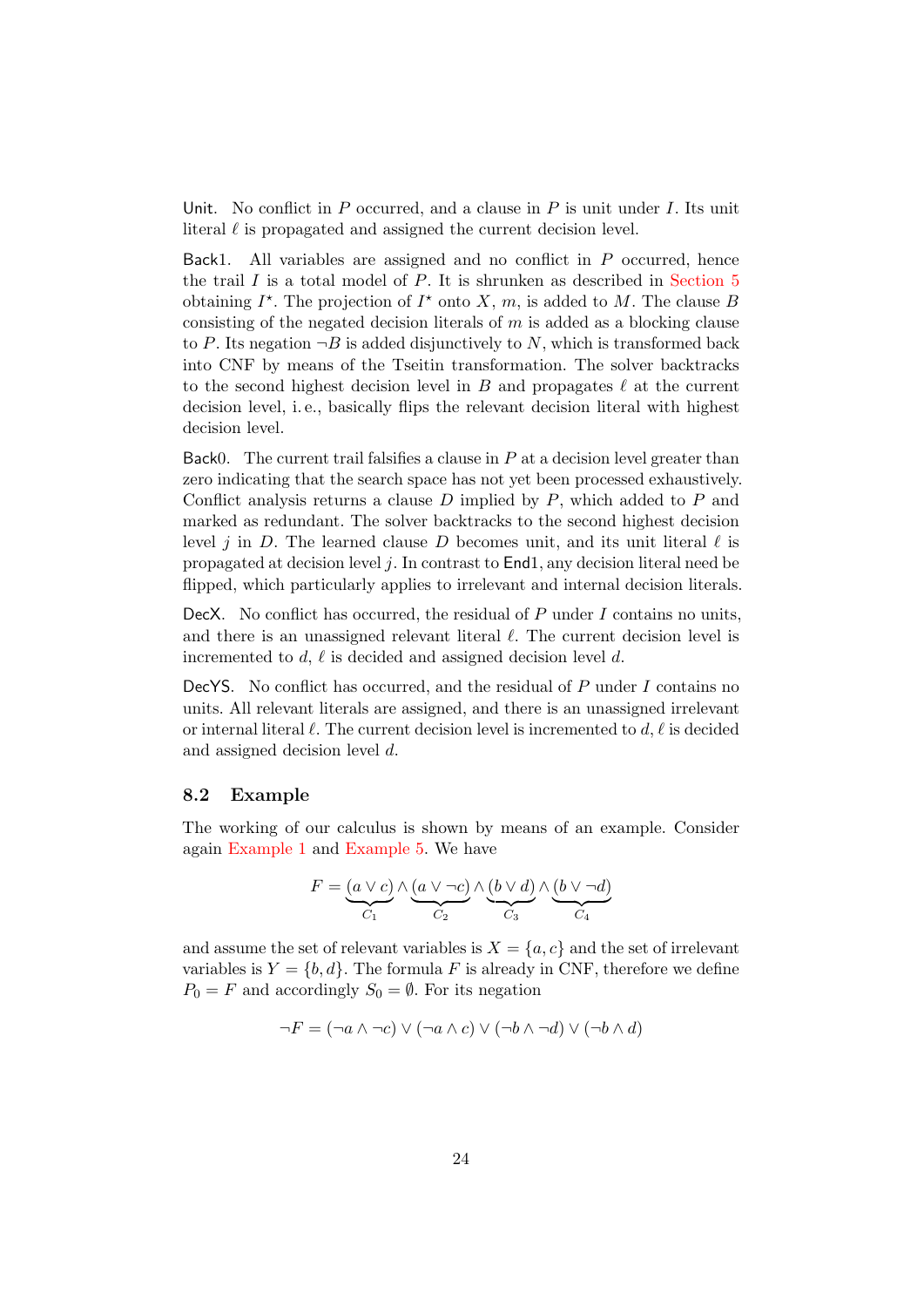| <b>Step</b>    | Rule             |                       | $P _I$                                                         | N     | M              |
|----------------|------------------|-----------------------|----------------------------------------------------------------|-------|----------------|
| $\Omega$       |                  | $\epsilon$            | $P_0$                                                          | $N_0$ | $\Omega$       |
|                | DecX             | $a^d$                 | $(b \vee d) \wedge (b \vee \neg d)$                            | $N_0$ | $\Omega$       |
| 2              | DecX             | $a^d c^d$             | $(b \vee d) \wedge (b \vee \neg d)$                            | $N_0$ | $\theta$       |
| 3              | <b>DecYS</b>     | $a^d c^d b^d$         |                                                                | $N_0$ | $\theta$       |
| 4              | <b>DecYS</b>     | $a^d c^d b^d d^d$     |                                                                | $N_0$ | $\Omega$       |
| $\overline{5}$ | Back1            | $\neg a^{B_1}$        | $(c) \wedge (\neg c) \wedge (b \vee d) \wedge (b \vee \neg d)$ | $N_1$ | $\alpha$       |
| 6              | Unit             | $\neg a^{B_1}c^{C_1}$ | $() \wedge (b \vee d) \wedge (b \vee \neg b)$                  | $N_1$ | $\mathfrak{a}$ |
|                | End <sub>0</sub> |                       |                                                                |       | $\alpha$       |

<span id="page-24-0"></span>Figure 4: Execution trace for  $F = (a \lor c) \land (a \lor \neg c) \land (b \lor d) \land (b \lor \neg d)$ defined over the set of relevant variables  $X = \{a, c\}$  and the set of irrelevant variables  $Y = \{b, d\}$  (see also [Example 1](#page-1-3) and [Example 5\)](#page-10-2).

we define

$$
N_0 = \underbrace{(\neg t_1 \lor \neg a)}_{D_1} \land \underbrace{(\neg t_1 \lor \neg c)}_{D_2} \land \underbrace{(a \lor c \lor t_1)}_{D_3} \land \underbrace{(\neg t_2 \lor \neg a)}_{D_5} \land \underbrace{(a \lor c \lor t_1)}_{D_6} \land \underbrace{(\neg t_2 \lor \neg a)}_{D_5} \land \underbrace{(a \lor \neg c \lor t_2)}_{D_6} \land \underbrace{(\neg t_3 \lor \neg b)}_{D_7} \land \underbrace{(\neg t_3 \lor \neg d)}_{D_8} \land \underbrace{(b \lor d \lor t_3)}_{D_9} \land \underbrace{(\neg t_4 \lor \neg b)}_{D_{10}} \land \underbrace{(b \lor \neg d \lor t_4)}_{D_{12}} \land \underbrace{(t_1 \lor t_2 \lor t_3 \lor t_4)}_{D_{13}}
$$

with the set of internal variables  $T_0 = \{t_1, t_2, t_3, t_4\}$ . Assume a lexicographic ordering of the input variables, i.e.,  $a \succ_{lex} b \succ_{lex} c \succ_{lex} d$ , and assume we choose the decision variable according to this ordering. The execution steps are depicted in [Figure 4.](#page-24-0)

Step 0: The initial state is given by the empty trail  $\varepsilon$ , the CNF formulae  $P_0$ and  $N_0$ , and the empty DNF formula 0.

Step 1: The formula  $P_0$  contains no units, and there are unassigned relevant variables. The preconditions of rule  $DecX$  are met, and decision  $a$  is taken.

Step 2: No conflict occurred,  $P_0|_I$  contains no units, and there are unassigned relevant variables. The preconditions of rule DecX are met, and c is decided.

Step 3: No conflict occurred,  $P_0|_I$  contains no units. All relevant variables are assigned, and there are unassigned irrelevant variables. The preconditions of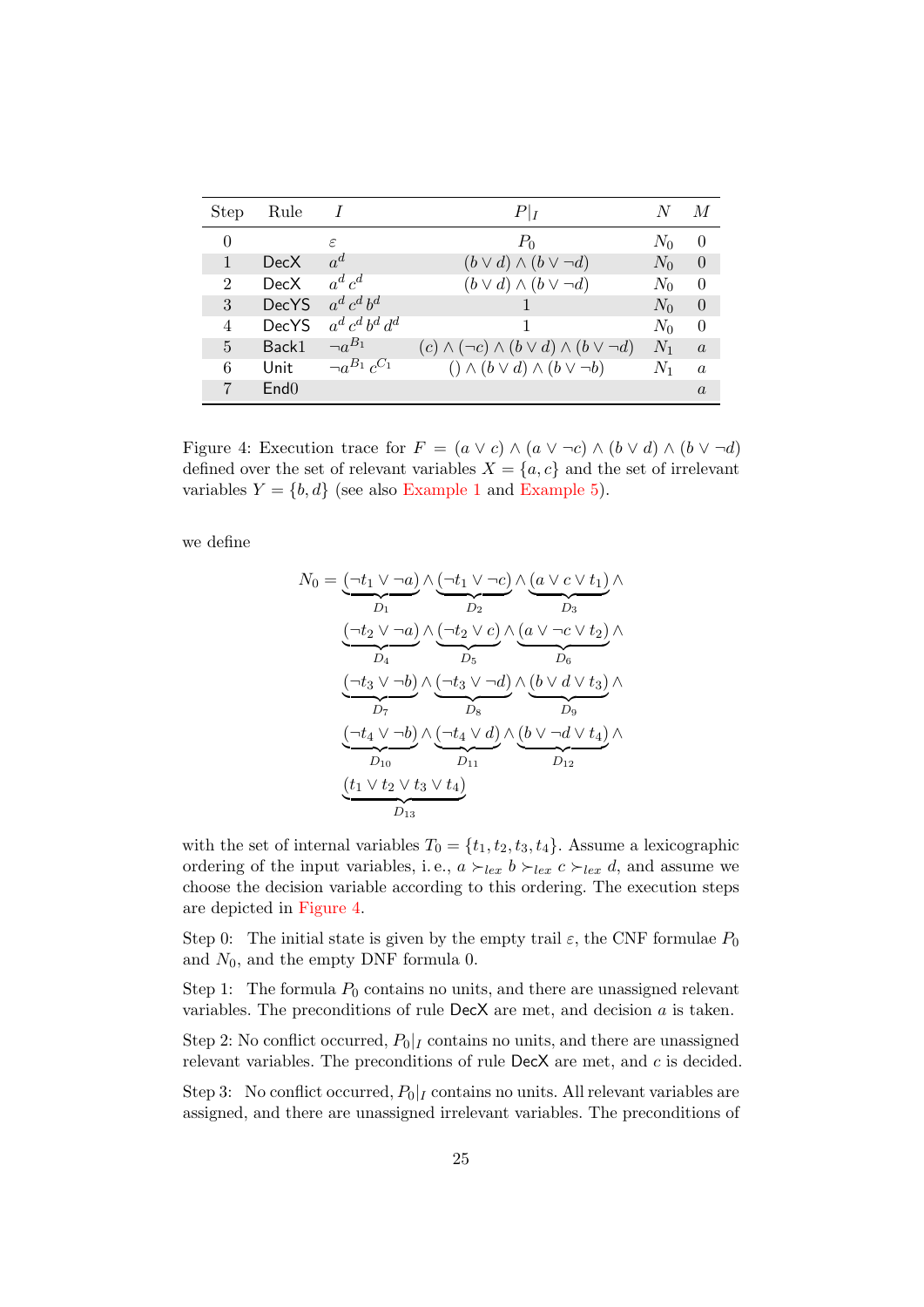rule DecYS are met, and decision b is taken. Notice that I already satisfies  $P_0$ , but the solver is not able to detect this fact.

Step 4: Again, the preconditions of rule DecYS are met, and decision  $d$  is taken.

Step 5: No conflict occurred and all variables are assigned, hence I is a model of  $P_0$ . It is shrunken following the procedure described in [Section 5.](#page-12-0)

We call a SAT solver incrementally on  $N_0 \wedge I$ , i.e., assuming the literals on I. A conflict in  $N_0$  occurs by propagation of variables in  $T_0$  only, and conflict analysis provides us with the shrunken model  $ab$  of  $F$ . Below, the resulting implication graph and trail are depicted:

$$
D_1 \longrightarrow \neg t_1
$$
\n
$$
D_{13}
$$
\n
$$
C
$$
\n
$$
D_2
$$
\n
$$
C
$$
\n
$$
D_{13}
$$
\n
$$
C
$$
\n
$$
D_{12}
$$
\n
$$
D_{13}
$$
\n
$$
D_{12}
$$
\n
$$
D_{13}
$$
\n
$$
D_{11}
$$
\n
$$
D_{12}
$$
\n
$$
D_{13}
$$
\n
$$
D_{13}
$$

The conflicting clause is  $D_{13}$ . For conflict analysis, we resolve  $D_{13}$  with  $D_{10}$ , the resolvent with  $D_7$ , followed by resolution with  $D_4$  and  $D_1$ . The obtained clause  $(\neg b \lor \neg a)$  contains only assumed literals. The assumptions c and d do not participate in the conflict and therefore do not occur in the resulting clause. Below, the resolution steps are visualized.

$$
\frac{(t_1 \vee t_2 \vee t_3 \vee t_4) \qquad (\neg t_4 \vee \neg b)}{(t_1 \vee t_2 \vee t_3 \vee \neg b) \qquad (\neg t_3 \vee \neg b)} \qquad (t_1 \vee t_2 \vee \neg b)}
$$
\n
$$
\frac{(t_1 \vee t_2 \vee \neg b) \qquad (\neg t_2 \vee \neg a)}{(t_1 \vee \neg b) \vee \neg a) \qquad (\neg t_1 \vee \neg a)} \qquad (t_1 \vee \neg b \vee \neg a)
$$

The negation of  $(\neg b \lor \neg a)$  is  $I^* = a b \leq I$  we are looking for. The first model is  $m_1 = \pi(I^*, X) = a$  and accordingly  $M_1 = M_0 \vee m_1$ . Furthermore we have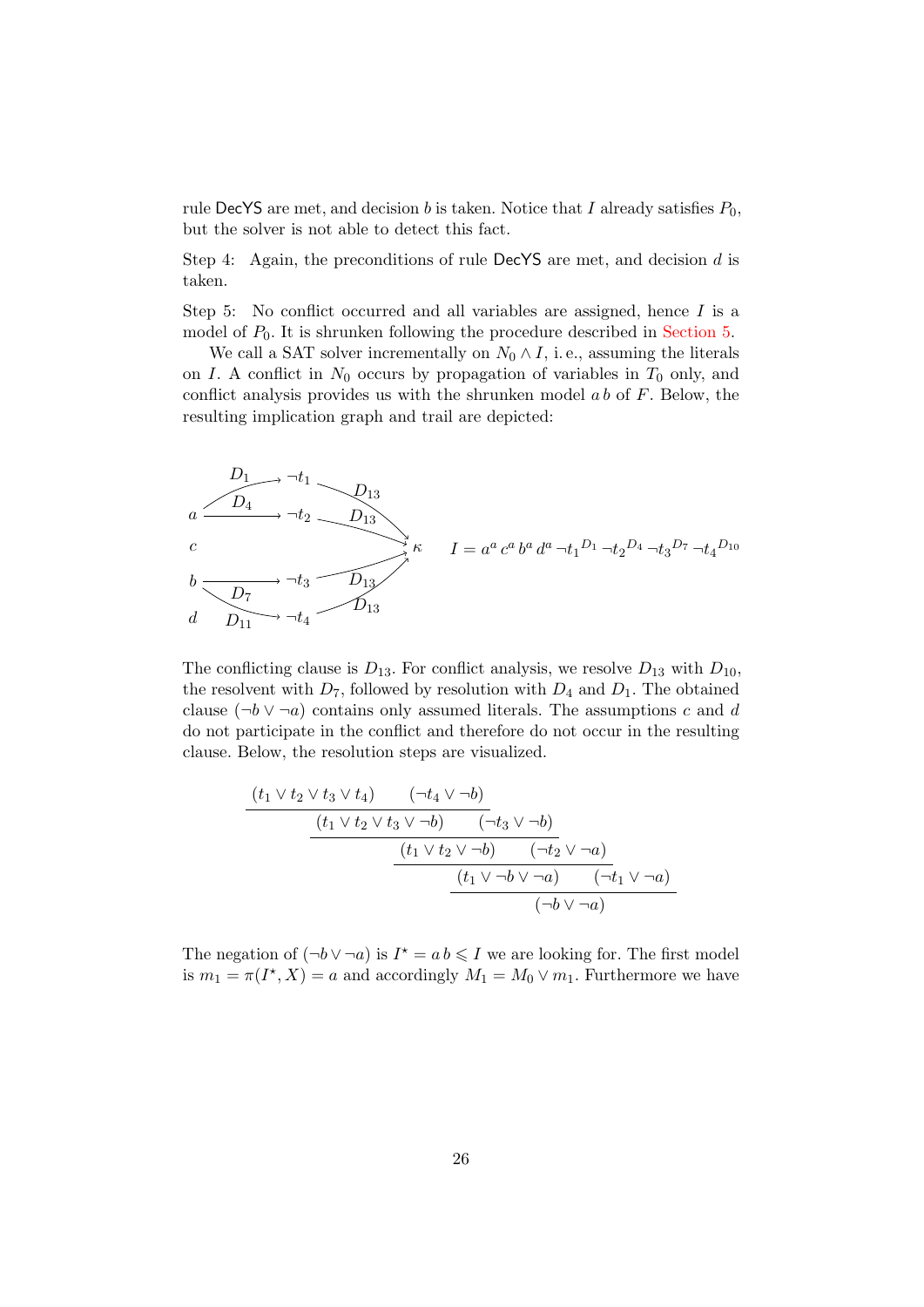$B_1 = \neg \text{decs}(m_1) = (\neg a)$ , hence

$$
P_1 = P_0 \wedge \underbrace{(\neg a)}_{B_1} \quad \text{and}
$$
\n
$$
N_1 = N_0 \vee \underbrace{(a)}_{\neg B_1}
$$
\n
$$
= N_0 \setminus \{(\bigvee_{j=1}^4 t_j)\} \wedge (\bigvee_{j=1}^5 t_j) \wedge (t_5 \leftrightarrow a)
$$
\n
$$
= (\bigwedge_{i=1}^{12} D_i) \wedge (\bigvee_{j=1}^{4} \bigvee_{D_{14}} \bigvee_{D_{15}} \bigvee (t_1 \vee t_2 \vee t_3 \vee t_4 \vee t_5)
$$

where  $D_{14} \wedge D_{15} = (t_5 \leftrightarrow a)$  is the Tseitin transformation of  $m_1$ . The clause  $\neg B_1$  is added disjunctively to  $N_0$ . To retain N in CNF,  $\neg B_1$  is encoded as  $(t_5 \leftrightarrow \neg B_1)$ ,  $t_5$  is added to  $D_{13}$  resulting in  $D_{16}$ , and  $T_1 = T_0 \cup \{t_5\}$  $\{t_1, t_2, t_3, t_4, t_5\}$  as described in [Section 6.](#page-14-0) The clause  $B_1$  acts in P as blocking clause. The solver backtracks to decision level zero and propagates  $\neg a$  with reason  $B_1$ .

Step 6: The formula  $P_1|_I$  contains two units,  $C_1|_I = (c)$  and  $C_2|_I = (\neg c)$ . The literal c is propagated with reason  $C_1$ .

Step 7: The trail falsifies  $C_2$ , and the current decision level is zero. The preconditions of rule End0 are met and the search terminates without altering  $M = a$ , which represents exactly the models of F projected onto X, namely  $ac$  and  $a \neg c$ .

#### 8.3 Proofs

Our proofs are based on the ones provided for our work addressing chronological CDCL for model counting [\[18\]](#page-44-1), which in turn rely on the proof of correctness we provided for chronological CDCL [\[43\]](#page-45-12). The method presented here mainly differs from the former in the following aspects: The total models found are shrunken by means of dual reasoning. It adopts nonchronological CDCL instead of chronological CDCL and accordingly makes use of blocking clauses, which affects the ordering or the literals on the trail. In fact, unlike in chronological CDCL, the literals on the trail are ordered in ascending order with respect to their decision level, which simplifies not only the rules but also the proofs. Projection in turn adds complexity to some invariants. In some aspects our proofs are similar to or essentially the same as those in our former proofs  $[43, 18]$  $[43, 18]$  $[43, 18]$ . However, they are fully worked out to keep them self-contained.

In order to prove the correctness of our method, we make use of the invariants listed in [Figure 5.](#page-27-0) Invariant InvDualPN in essence is [Equation 4.](#page-11-6)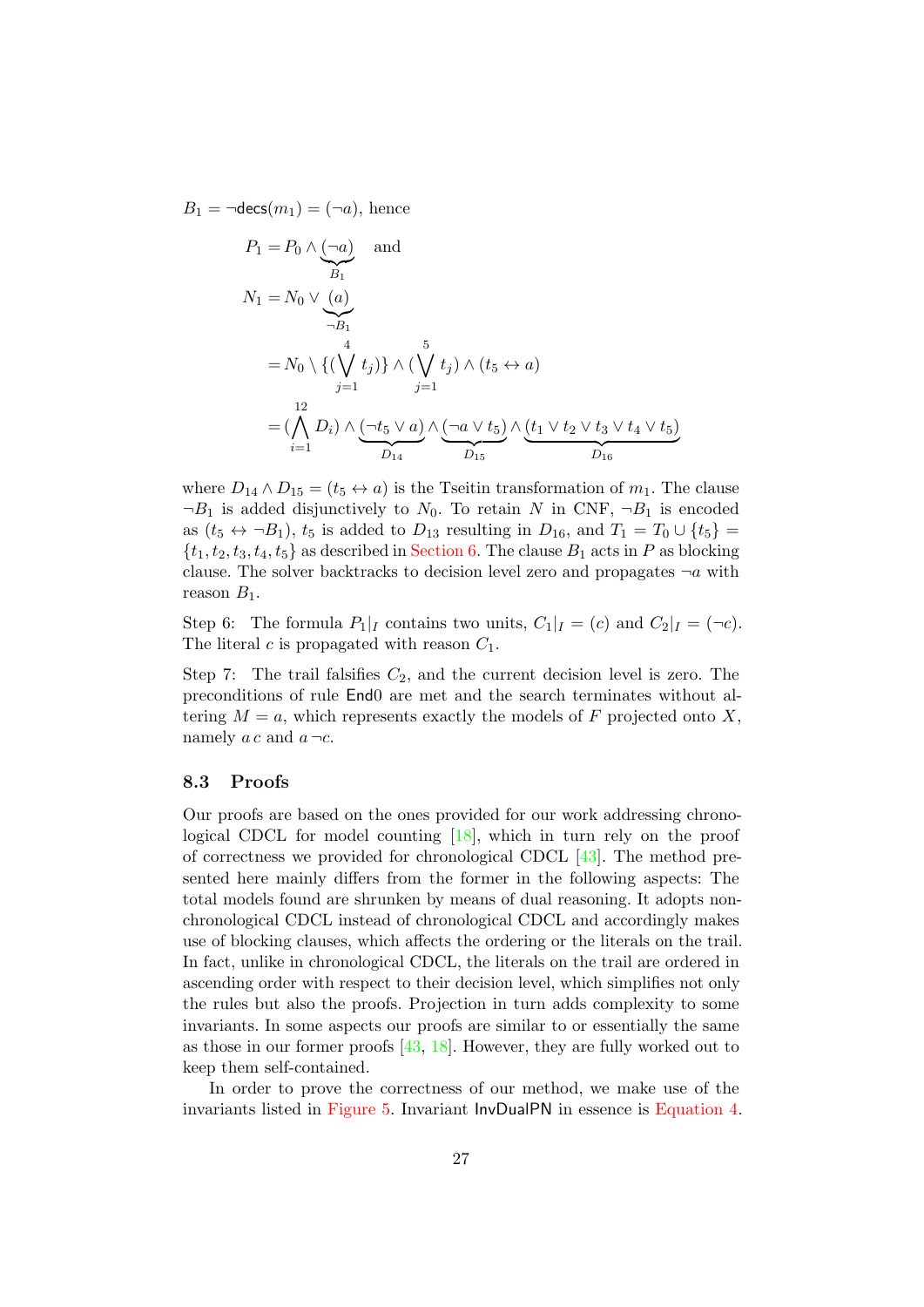| $InvDualPN: \exists S [P(X,Y,S)] \equiv \neg \exists T [N(X,Y,T)]$                               |
|--------------------------------------------------------------------------------------------------|
| InvDecs: $\delta(\text{decs}(I)) = \{1, , \delta(I)\}\$                                          |
| Invimpliered: $\forall n \in \mathbb{N}$ . $P \wedge \text{decs}_{\leq n}(I) \models I_{\leq n}$ |
| $InvDSOP:$ <i>M</i> is a DSOP                                                                    |

<span id="page-27-0"></span>Figure 5: Invariants for projected model enumeration without repetition.

It ensures that the shrunken model is again a model of P projected onto the input variables stating that  $P$  and  $N$  projected onto the input variables  $X \cup Y$  are each other's negation. Intuitively, Invariant InvDualPN holds because the found models are blocked in  $P$  and added to its negation  $N$ . Invariants InvDecs and InvImplIrred equal Invariants (2) and (3) in our proofs of correctness of chronological CDCL [\[43\]](#page-45-12) and model counting by means of chronological CDCL [\[18\]](#page-44-1). Invariant InvImplIrred differs from the latter in that we need not consider the negation of the DNF  $M$  explicitly. The negation of M is exactly the conjunction of the blocking clauses associated with the found models, and these are added to P. Invariant InvImplIrred is needed to show that the literal propagated after backtracking is implied by the resulting trail. Its reason is either a blocking clause (rule Back1) or a clause learned by means of conflict analysis (rule Back0).

Our proof is split into several parts. We start by showing that the invariants listed in [Figure 5](#page-27-0) hold in non-terminal states [\(Subsubsection 8.3.1\)](#page-27-1). Then we prove that our method always makes progress [\(Subsubsection 8.3.2\)](#page-30-0), before showing that our procedure terminates [\(Subsubsection 8.3.3\)](#page-31-0). We conclude the proof by showing that every total model is found exactly once and that all total models are detected, i.e., that upon termination  $M \equiv \pi(P, X)$ holds [\(Subsubsection 8.3.4\)](#page-33-0).

#### <span id="page-27-1"></span>8.3.1 Invariants in Non-Terminal States

Proposition 2. Invariants InvDualPN, InvDecs, InvDSOP, and InvImplIrred hold in non-terminal states.

Proof. The proof is carried out by induction over the number of rule applications. Assuming Invariants InvDualPN to InvImplIrred hold in a non-terminal state  $(P, N, M, I, \delta)$ , we show that they are met after the transition to another non-terminal state for all rules.

## Unit

Invariant InvDualPN: Neither P nor N are altered, hence Invariant InvDualPN holds after the application of rule Unit.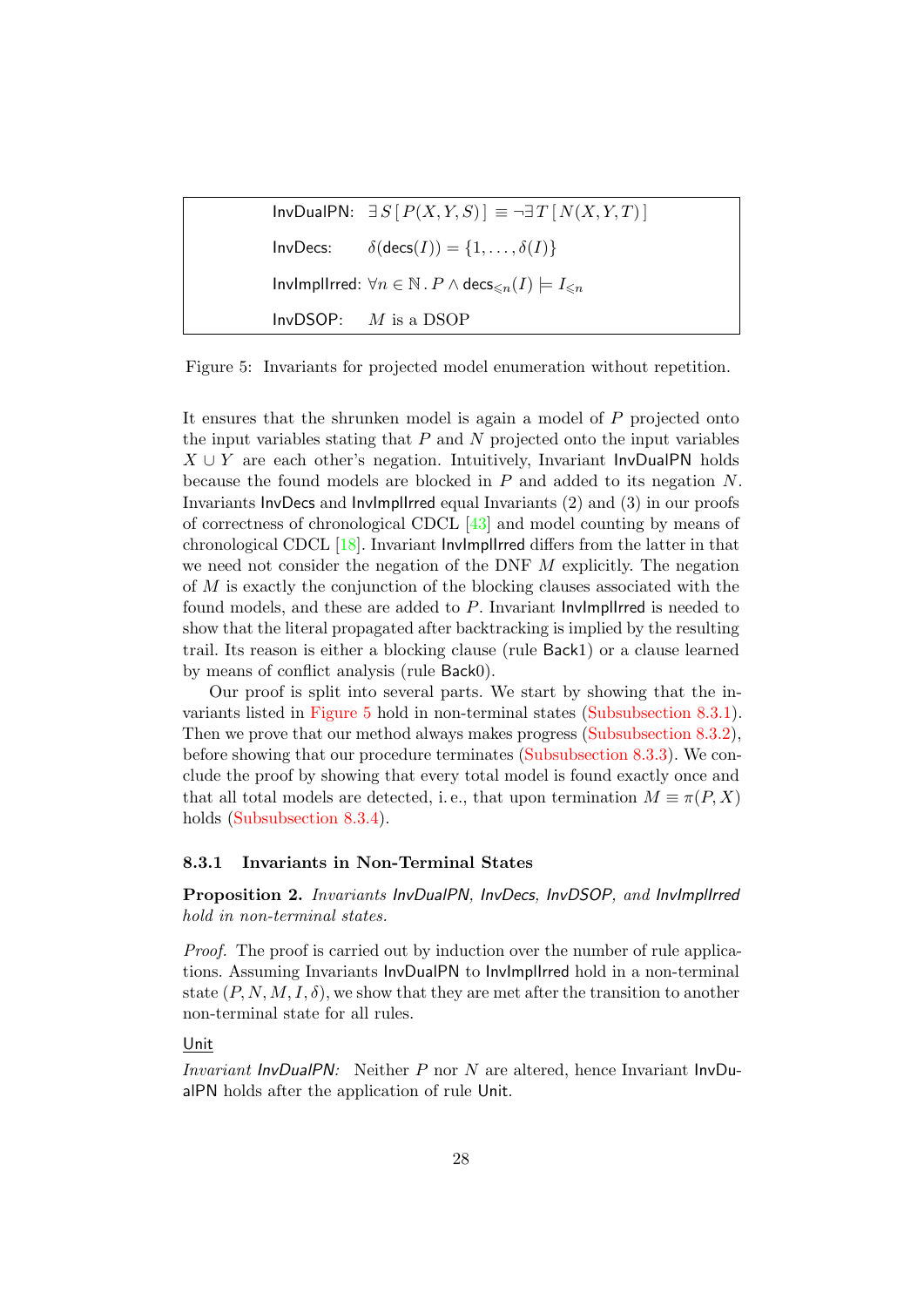*Invariant InvDecs:* The trail I is extended by a literal  $\ell$ . We need to show that  $\ell$  is not a decision literal. Only the case where  $a > 0$  need be considered, since at decision level zero all literals are propagated. There exists a clause  $C \in P$  s. t.  $C|_{I} = \{\ell\}$ . Now,  $a = \delta(I)$ , i.e., there is already a literal  $k \neq \ell$ on I with  $\delta(k) = a$ . From this it follows that  $\ell$  is not a decision literal. The decisions remain unchanged, and Invariant InvDecs holds after applying rule Unit.

*Invariant InvImplIrred:* Due to  $C|_I = \{ \ell \}$ , we have  $P \wedge \text{decs}_{\leq n}(I) \models \neg (C \setminus \{ \ell \}).$ Since  $C \in P$ , also  $P \wedge \text{decs}_{\leq n}(I) \models C$ . Modus ponens gives us  $P \wedge \text{decs}_{\leq n}(I) \models$  $I_{\leq n}$ . Hence,  $P \wedge \text{decs}_{\leq n}(I\ell) \models I\ell_{\leq n}$ , and Invariant InvImplIrred holds after executing rule Unit.

*Invariant InvDSOP:* Due to the premise,  $M$  is a DSOP. It is not altered by rule Unit and after its application is therefore still a DSOP.

## Back1

*Invariant InvDualPN:* We have  $\exists S [ P(X, Y, S) ] \equiv \neg \exists T [ N(X, Y, T) ]$  and we need to show  $\exists S[(P \wedge B)(X,Y,S)] \equiv \neg \exists T [O(X,Y,T)]$  where  $B =$  $\neg \text{desc}(m)$  and  $B = \text{Tsetin}(N \lor \neg B)$  and  $m = \pi(I^*, X)$  is a model of P projected onto X. Since we have that  $\exists T [O(X, Y, T)] \equiv \exists T [(N \vee \neg B)(X, Y, T)].$ and furthermore  $\neg \exists T \left[ (N \lor \neg B)(X, Y, T) \right] \equiv \forall T \left[ (\neg N \land B)(X, Y, T) \right],$  we reformulate the claim as  $\exists S [(P \wedge B)(X,Y,S)] \equiv \forall T [(\neg N \wedge B)(X,Y,T)].$ Together with  $\exists S [ P(X, Y, S) ] \equiv \forall T [\neg N(X, Y, T)]$  and observing that B contains no variable in  $Y$ , the claim holds.

Invariant InvDecs: We show that the decisions remaining on the trail are unaffected and that no new decision is taken, i.e.,  $\ell$  in the post state is not a decision. It is sufficient to consider the case where  $\delta(I) > 0$ . Now,  $J = I_{\leq b}$ by the definition of  $J$ , and the decisions on  $J$  are not affected by rule Back1. We have  $\delta(B \setminus \{\ell\}) = b = \delta(J)$  and  $\delta(B) = b + 1$ . Since relevant decisions are prioritized, also  $B = \neg \text{decs}_{\leq b+1}(\pi(I, X)) = \neg \text{decs}_{\leq b+1}(I)$ . According to Invariant InvDecs there exists exactly one decision literal for each decision level and in particular in B. Since  $\ell \in B$ , we have  $\neg \ell \in \text{desc}(I)$ . Precisely,  $\neg \ell \in K$ , and  $\neg \ell$  is unassigned upon backtracking. Due to the definition of B there exists a literal  $k \in B$  where  $k \neq \ell$  such that  $\delta(k) = b$ , i.e.,  $k \in J$ , hence k precedes  $\ell$  on the resulting trail. By the definition of the blocks on the trail,  $\ell$  is not a decision literal. Since the decisions on  $J$  are unaffected, as argued above, Invariant InvDecs is met.

*Invariant InvImplIrred:* We need to show that  $P \wedge \text{decs}_{\leq n}(J\ell) = (J\ell)_{\leq n}$ for all n. First notice that the decision levels of the literals in J do not change by applying rule Back1. Only the decision level of the variable of  $\ell$  is decremented from  $b + 1$  to b. It also stops being a decision. Since  $\delta(J\ell) = b$ , we can assume  $n \leq b$ . Observe that  $P \wedge \text{decs}_{\leq n}(J\ell) \equiv P \wedge \text{decs}_{\leq n}(J)$ , since  $\ell$ is not a decision in  $J\ell$  and  $I_{\leqslant b} = J$  and thus  $I_{\leqslant n} = J_{\leqslant n}$  by definition. Now the induction hypothesis is applied and we get  $P \wedge \text{decs}_{\leq n}(J\ell) \models I_{\leq n}$ .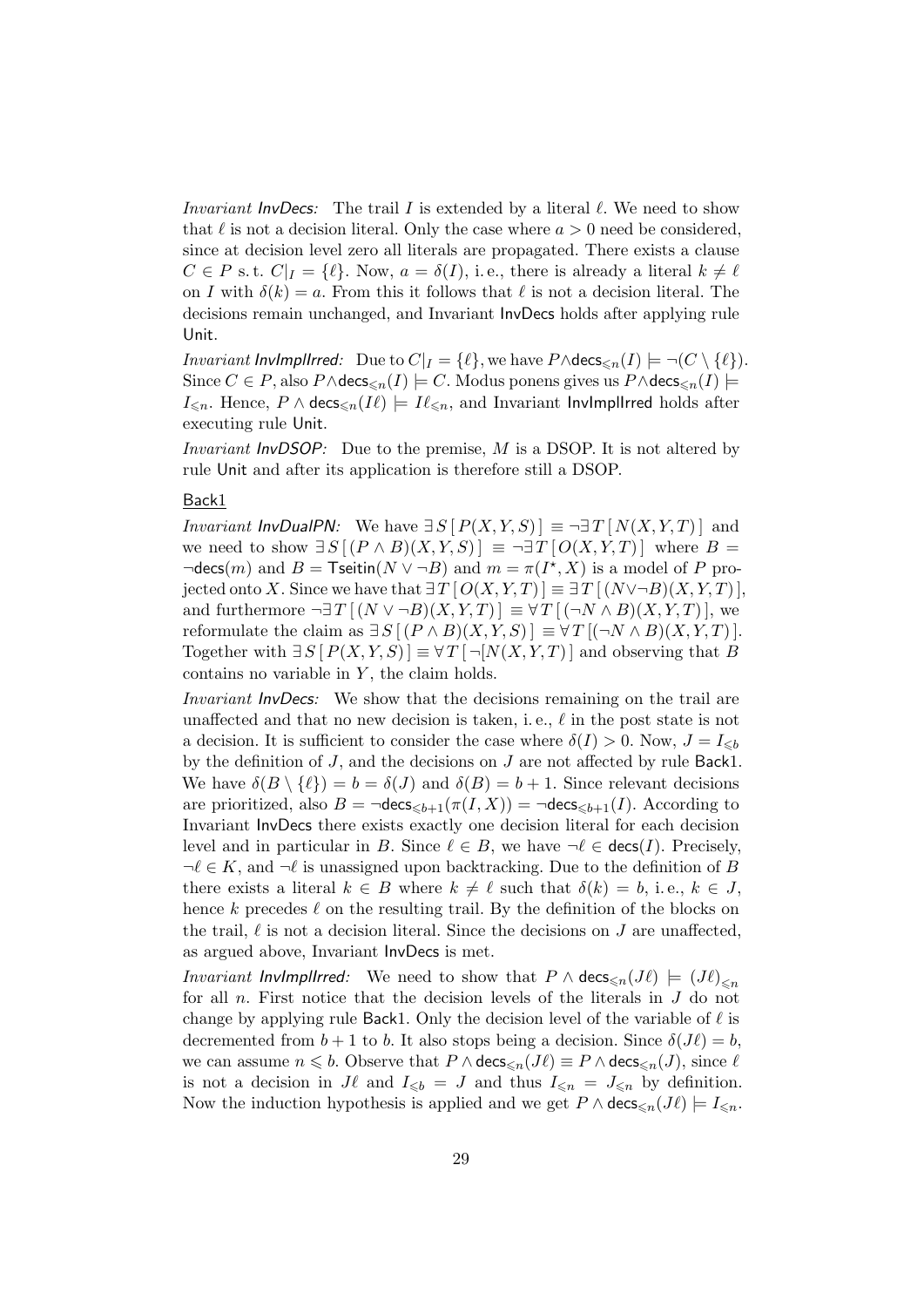Again using  $I_{\leq n} = J_{\leq n}$  this almost closes the proof except that we are left to prove  $P \wedge \text{desc}_{\leq b}(J\ell) \models \ell$  as  $\ell$  has decision level b in  $J\ell$  after applying the rule and thus  $\ell$  disappears in the proof obligation for  $n < b$ . To see this notice that  $P \wedge \neg B \models I_{\leq b+1}$  using again the induction hypothesis for  $n = b + 1$ , and recalling that relevant decisions are prioritized, i.e.,  $I_{\leq b+1}$ contains only relevant decisions, and  $\neg B = \text{desc}(\pi(I^*, X)) = \text{desc}_{\leq b+1}(I)$ . This gives  $P \wedge \neg \text{decs}_{\leq b}(J) \wedge \neg \ell \models I_{\leq b+1}$  and thus  $P \wedge \neg \text{decs}_{\leq b}(J) \wedge \neg I_{\leq b+1} \models \ell$ by conditional contraposition. Therefore, Invariant InvImplIrred holds.

Invariant InvDSOP: We assume that M is a DSOP and need to show that  $M \vee m$  is also a DSOP. Due to the use of the dual blocking clause encoding, [Proposition 1](#page-15-3) holds, and invariant InvDSOP is met after executing Back1.

#### Back0

*Invariant InvDualPN:* We have  $\exists S [P(X, Y, S)] \equiv \neg \exists T [N(X, Y, T)]$ , and we need to show that  $\exists S [(P \wedge D)(X,Y,S)] \equiv \neg \exists T [N(X,Y,T)]$ . By the premise,  $P \models D$ , hence  $P \land D \equiv P$ . Now  $\exists S [(P \land D)(X, Y, S)] \equiv$  $\exists S [P(X, Y, S)] \equiv \exists T [N(X, Y, T)]$ , and Invariant InvDualPN holds.

*Invariant InvDecs:* We have  $J \le I$ , hence the decisions on J remain unaltered. Now we show that  $\ell$  is not a decision literal. As in the proof for rule Unit, it is sufficient to consider the case where  $j > 0$ . There exists a clause D where  $P \models D$  such that  $\delta(D) > 0$  and a literal  $\ell \in D$  for which  $\ell|_K = 0$ and  $\neg \ell \in K$ , hence  $\ell$  is unassigned during backtracking. Furthermore, there exists a literal  $k \in D$  where  $k \neq \ell$  and such that  $\delta(k) = j$  which precedes  $\ell$  on the trail  $J\ell$ . Therefore, following the argument in rule Unit, the literal  $\ell$  is not a decision literal. Since the decisions remain unchanged, Invariant InvDecs holds after applying rule Back0.

Invariant InvImplIrred: Let  $n$  be arbitrary but fixed. Before executing Back0, we have  $P \wedge \text{decs}_{\leq n}(I) \models I_{\leq n}$ . We need to show that  $P \wedge \text{decs}_{\leq n}(J\ell) \models (J\ell)_{\leq n}$ . Now,  $I = JK$  and  $J < I$ , i.e.,  $P \wedge \text{decs}_{\leq n}(J) \models J_{\leq n}$ . From  $j = \delta(D \setminus \{\ell\})$  $\delta(J)$  we get  $D|_J = \{\ell\}.$  On the one hand,  $P \wedge \text{desc}_{\leq n}(J) \models \neg(D \setminus \{\ell\}),$ and on the other hand  $P \wedge \text{desc}_{\leq n}(J) \models D$ . Therefore, by modus ponens,  $P \wedge \text{decs}_{\leq n}(J) \models \ell$ . Since  $\ell$  is not a decision literal, as shown above,  $P \wedge \ell$  $\mathsf{decs}_{\le n}(J) \equiv P \wedge \mathsf{decs}_{\le n}(J\ell)$  and  $P \wedge \mathsf{decs}_{\le n}(J\ell) \models J\ell$ , and Invariant InvImplIrred holds after applying rule Back0.

Invariant InvDSOP: The DSOP M remains unaltered, and InvDSOP still holds after executing rule Back0.

## DecX

Invariant InvDualPN: Both P and N remain unaltered, hence Invariant InvDualPN still holds after executing rule DecX.

*Invariant InvDecs:* The literal  $\ell$  is a decision literal by definition. It is assigned decision level  $d = \delta(I) + 1$ . Since  $\ell \in \text{desc}(I\ell)$ , we have  $\delta(\text{desc}(I\ell)) =$  $\{1, \ldots, d\}$ , and Invariant InvDecs holds after applying rule DecX.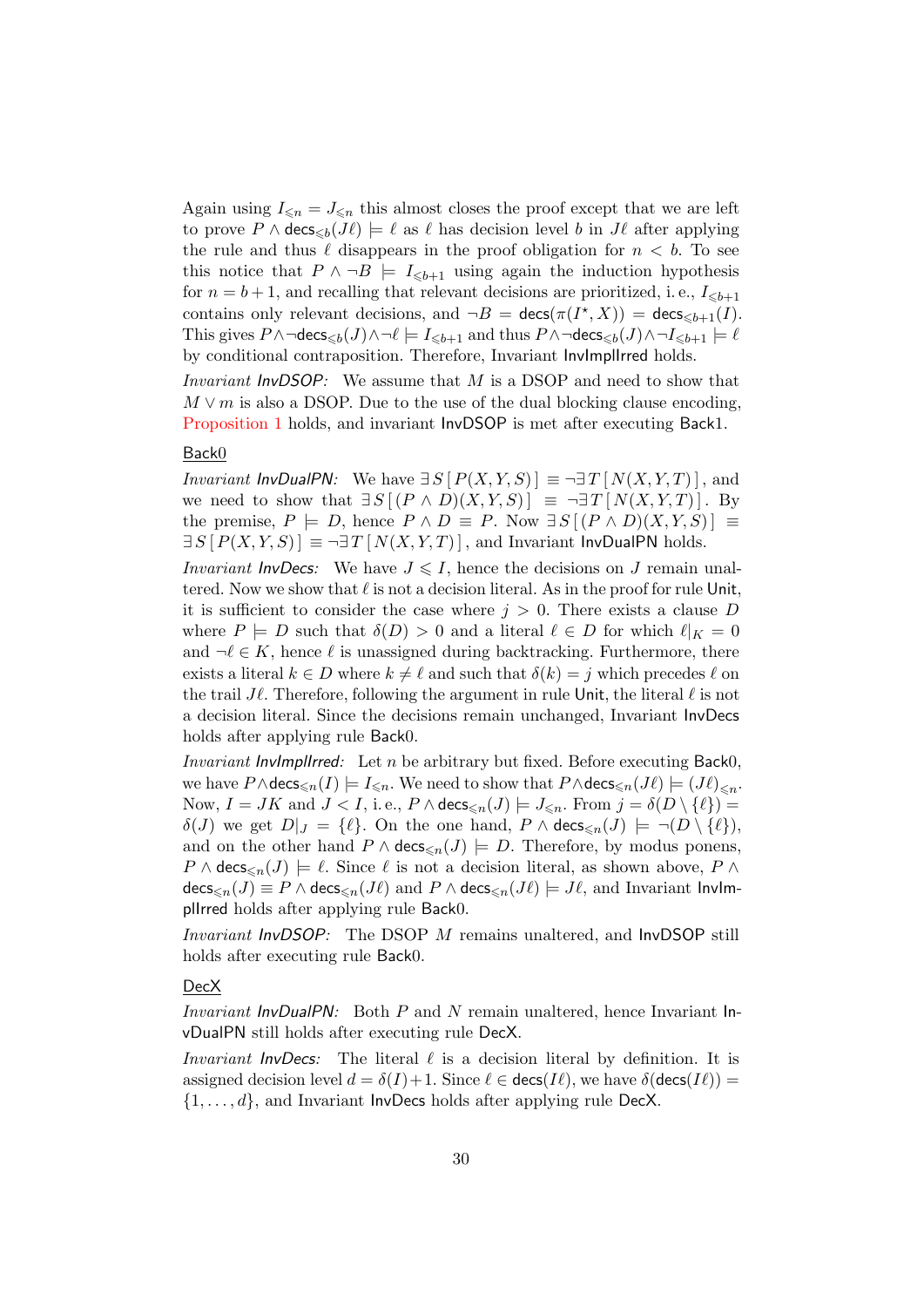*Invariant InvImplIrred:* Le *n* be arbitrary but fixed. Since  $\ell$  is a decision literal, we have  $P \wedge \mathsf{decs}_{\leqslant n}(I\ell) \equiv P \wedge \mathsf{decs}_{\leqslant n}(I) \wedge \ell \models I_{\leqslant n} \wedge \ell \equiv (I\ell)_{\leqslant n}.$ Hence, Invariant InvImplIrred holds after applying rule DecX.

Invariant InvDSOP: The DSOP M remains unaltered by rule DecX, hence invariant InvDSOP still holds after its application.

#### DecYS.

The proofs of Invariants InvDualPN, InvDecs, InvDSOP, and InvDSOP are identical to the ones for rule DecX.  $\Box$ 

#### <span id="page-30-0"></span>8.3.2 Progress

Our method can not get caught in an endless loop, as shown next.

<span id="page-30-1"></span>**Proposition 3.** EnumerateIrredundant always makes progress, *i.e.*, in every non-terminal state a rule is applicable.

Proof. The proof is executed by induction over the number of rule applications. We show that in any non-terminal state  $(P, N, M, I, \delta)$  a rule is applicable.

Assume all variables are assigned and no conflict has occurred. If no relevant decision is left on the trail I, rule End1 can be applied. Otherwise, we execute an incremental SAT call  $\mathsf{SAT}(N, \pi(I, X \cup Y))$ . Since all input variables are assigned, we obtain a conflict by propagating internal variables only. Conflict analysis gives us the subsequence  $I^*$  of  $\pi(I, X \cup Y)$  consisting of the literals involved in the conflict, which is a model of  $F$ . Since we are interested in the models of F projected onto X, we choose  $B = \neg \text{decs}(\pi(I^*, X)).$ Now,  $\delta(B) = b + 1$ , and due to Invariant InvDecs B contains exactly one decision literal  $\ell$  such that  $\delta(\ell) = b + 1$  and therefore  $\delta(B \setminus {\ell}) = b$ . We choose J and K such that  $I = JK$  and  $b = \delta(J)$  and in particular  $\ell|_K = 0$ . After backtracking to decision level b, we have  $I_{\leq b} = J$  where  $B|_J = \{\ell\}$ . All preconditions of rule Back1 are met.

If instead a conflict has occurred, there exists a clause  $C \in P$  such that  $C|_I = 0$ . If  $\delta(C) = 0$ , rule EndO is applicable. Otherwise, by Invariant Invlmpllrred we have  $P \wedge \mathsf{decs}_{\leqslant \delta(I)}(I) \, \equiv \, P \wedge \mathsf{decs}_{\leqslant \delta(I)}(I) \wedge I_{\leqslant \delta(I)} \, \models \, I_{\leqslant \delta(I)}.$ Since  $I(P) \equiv 0$ , also  $P \wedge \mathsf{decs}_{\leq \delta(I)}(I) \wedge I_{\leq \delta(I)} \equiv P \wedge \mathsf{decs}_{\leq \delta(I)}(I) \equiv 0$ . If we choose  $D = \neg \text{desc}(I)$  we obtain  $P \land \neg D \land I_{\leq \delta(I)} \equiv 0$ , thus  $P \models D$ . Clause D contains only decision literals and  $\delta(D) = \delta(I)$ . From Invariant InvDecs we know that D contains exactly one decision literal for each decision level in  $\{1, \ldots, \delta(I)\}\.$  We choose  $\ell \in D$  such that  $\delta(\ell) = \delta(I)$ . Then the asserting level is given by  $j = \delta(D \setminus \{\ell\})$ . Without loss of generalization we assume the trail to be of the form  $I = JK$  where  $\delta(J) = j$ . After backtracking to decision level j, the trail is equal to J. Since  $D|_J = \{ \ell \}$ , all conditions of rule Back0 hold.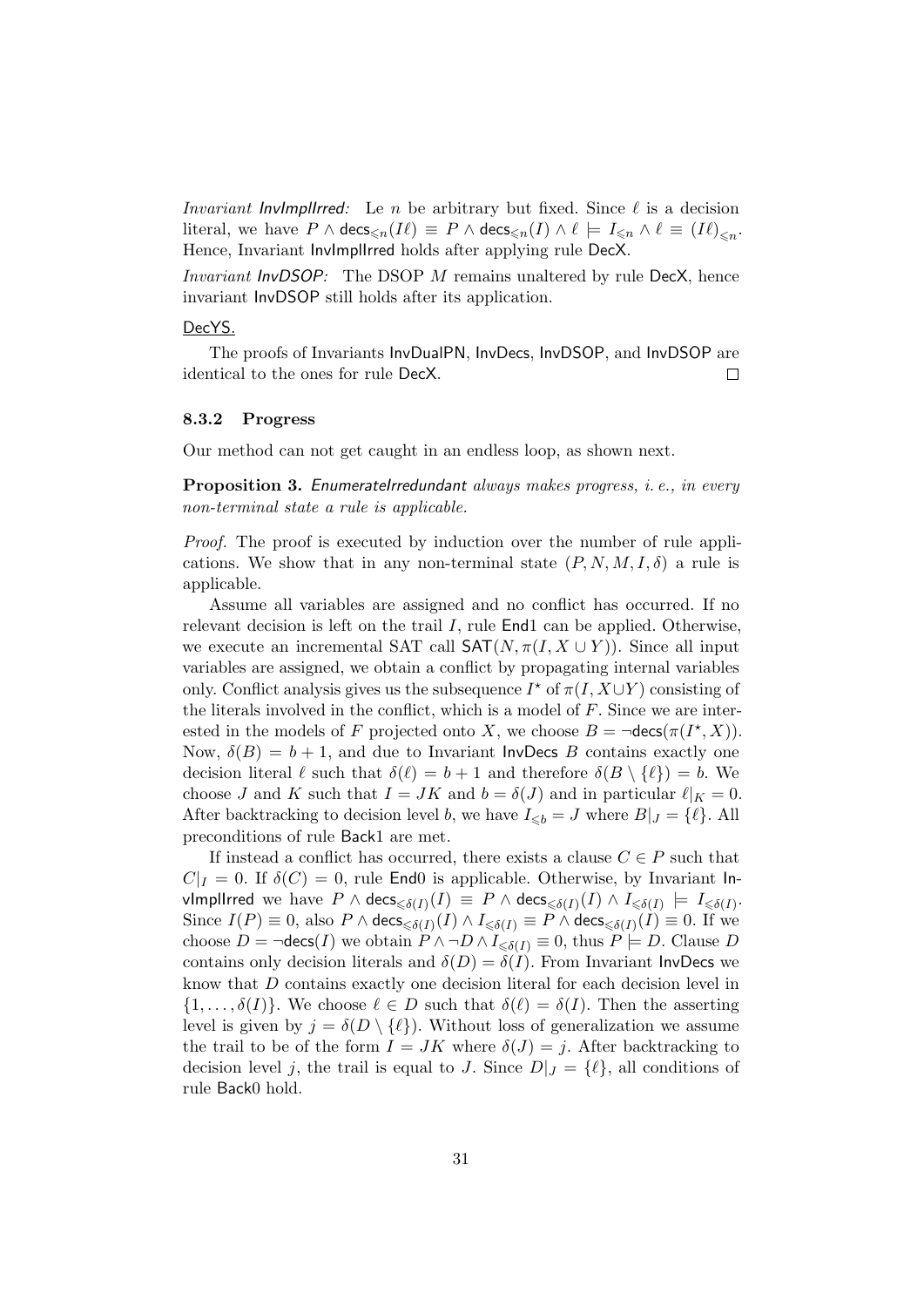If  $P|_I \notin \{0,1\}$ , there are unassigned variables in  $X \cup Y \cup S$ . If there exists a clause  $C \in P$  where  $C|_I = \{ \ell \}$ , the preconditions of rule Unit are met. If instead units( $F|_I$ ) =  $\emptyset$ , there exists a literal  $\ell$  with  $V(\ell) \in X \cup Y \cup S$ and  $\delta(\ell) = \infty$ . If not all relevant variables are assigned, the preconditions of rule DecX are satisfied. Otherwise, rule DecYS is applicable.

All possible cases are covered by this argument. Hence, in every nonterminal state a rule is applicable, i. e., EnumerateIrredundant always makes  $\Box$ progress.

#### <span id="page-31-0"></span>8.3.3 Termination

#### <span id="page-31-3"></span>Proposition 4. EnumerateIrredundant terminates.

*Proof.* In our proof we follow the argument by Nieuwenhuis et al. [\[58\]](#page-46-11) and Marić and Janičić  $[59]$ , or more precisely the one by Blanchette et al.  $[60]$ .

We need to show that from the initial state  $(P, N, 0, \varepsilon, \delta_0)$  a final state M is reached in a finite number of steps, i. e., no infinite sequence of rule applications is generated. Otherwise stated, we need to prove that the relation  $\rightsquigarrow_{\text{EnumIrred}}$  is well-founded. To this end, we define a well-founded relation  $\succ_{\text{EnumIrred}}$  such that any transition  $s \sim_{\text{EnumIrred}} s'$  from a state s to a state s' implies  $s \succ_{\text{EnumIrred}} s'$ .

In accordance with Blanchette et al. [\[60\]](#page-47-1) but adopting the notation introduced by Fleury [\[61\]](#page-47-2), we map states to lists. Using the abstract representation of the assignment trail  $I$  by Nieuwenhuis et al.  $[58]$ , we write

$$
I = I_0 \ell_1 I_1 \ell_2 I_2 \dots \ell_m I_m \quad \text{where} \quad \{\ell_1, \dots, \ell_m\} = \text{desc}(I). \tag{13}
$$

The state  $(P, N, M, I, \delta)$  is then mapped to

<span id="page-31-2"></span><span id="page-31-1"></span>
$$
[\underbrace{0,\ldots,0}_{|I_0|},1,\underbrace{0,\ldots,0}_{|I_1|},1,\underbrace{0,\ldots,0}_{|I_2|},1,\ldots,1,\underbrace{0,\ldots,0}_{|I_m|},\underbrace{2,\ldots,2}_{|V|-|I|}]
$$
 (14)

where  $V = X \cup Y \cup S$ . In this representation, the order of the literals on I is reflected. Propagated literals are denoted by 0, decisions are denoted by 1. Unassigned literals are represented by 2 and are moved to the end. The final state M is represented by  $\varepsilon$ . The state containing the trail I in [Equation 13](#page-31-1) is mapped to the list in [Equation 14.](#page-31-2) The first  $|I_0|$  entries represent the literals propagated at decision level zero, the 1 at position  $|I_0|+1$  represents the decision literal  $\ell_1$ , and so on for all decision levels on I. The last  $|V| - |I|$  entries denote the unassigned variables. Notice that we are not interested in the variable assignment itself, but in its structure, i. e., the number of propagated literals per decision level and the number of unassigned variables. Furthermore, the states are encoded into lists of the same length. This representation induces a lexicographic order  $>_{lex}$  on the states. We therefore define  $\succ_{\text{EnumIrred}}$  as the restriction of  $\succ_{\text{lex}}$  to  $\{[v_1,\ldots,v_{|V|}] \mid v_i \in$  $\{0, 1, 2\}$  for  $1 \leqslant i \leqslant |V|$ . Accordingly, we have that  $s \succ_{\text{EnumIrred}} s'$ , if  $s >_{\text{lex}} s'$ .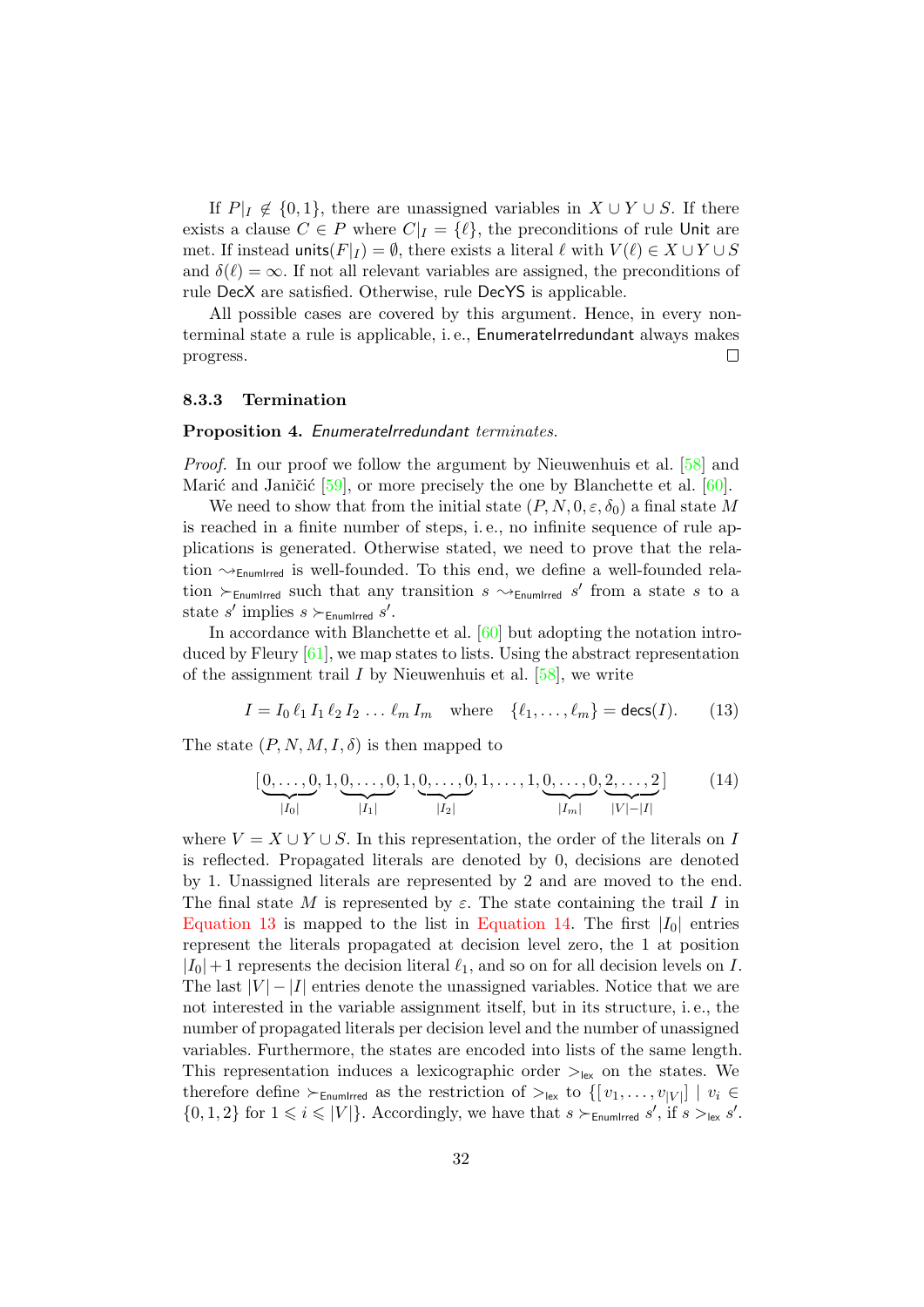| $\frac{[\ldots]}{\varepsilon}$ End1                                                | $\frac{[0,\ldots,0,2,\ldots,2]}{\varepsilon}$ End0                                 | $\frac{[\ldots,2,2,\ldots,2]}{\ldots,0,2,\ldots,2]}$ Unit |
|------------------------------------------------------------------------------------|------------------------------------------------------------------------------------|-----------------------------------------------------------|
| $\frac{[\ldots,1,\ldots,1,\ldots,2,\ldots,2]}{\ldots,0,2,\ldots\ldots,2,2]}$ Back1 | $\frac{[\ldots,1,\ldots,1,\ldots,2,\ldots,2]}{\ldots,0,2,\ldots\ldots,2,2]}$ Back0 |                                                           |
| $\frac{[\ldots,2,2,\ldots,2]}{\ldots,1,2,\ldots,2]}$ DecX                          | $\frac{[\ldots,2,2,\ldots,2]}{\ldots,1,2,\ldots,2]}$ DecYS                         |                                                           |

<span id="page-32-0"></span>Figure 6: Transitions of states mapped to lists according to [Equation 14.](#page-31-2) The initial state is depicted above the horizontal rule, the resulting state below. The two end rules lead to the minimal element  $\varepsilon$ . Rule Unit replaces an unassigned literal (denoted by 2) by a propagated one (denoted by 0) and leaves the rest unchanged. Rules Back1 and Back0 replace a decision literal (denoted by 1) by a propagated one. Finally, the two decision rules replace an unassigned literal by a decision. Clearly, w. r. t. the lexicographic order, the states decrease by a rule application.

In [Figure 6,](#page-32-0) the state transitions for the rules are visualized. In this representation, the unspecified elements occurring prior to the first digit are not altered by the application of the rule. We show that  $s \succ_{\text{EnumIrred}} s'$  for each rule.

End1. The state s' is mapped to  $\varepsilon$ , which is the minimal element with respect to  $>_{lex}$ , hence  $s$   $\succ_{EnumIrred} s'$  trivially holds. The representation of the state may contain both 0's and 1's but no 2's, since our algorithm detects only total models.[12](#page-32-1) Recall that the associated trail must not contain any relevant decision, which is not reflected in the structure of the trail.

End0. The state s' is mapped to  $\varepsilon$ , which is the minimal element with respect to  $>_{lex}$ , hence  $s$   $\succ_{EnumIrred} s'$  trivially holds. The representation of the state may contain both 0's and 2's but no 1's, since any decision need be flipped.

Unit. An unassigned variable is propagated. Its representation changes from 2 to 0, and all elements preceding it remain unaffected. Due to  $2 >_{lex} 0$ , we also have that  $s \succ_{\mathsf{EnumIrred}} s'$ .

Back1 / Back0. A decision literal, e.g.,  $\neg \ell$  is flipped and propagated at a lower decision level, let's say d. The decision level d is extended by  $\ell$ , which is represented by 0, and replaces the decision literal at decision level  $d+1$ . All other literals at decision level  $d+1$  and higher are unassigned and thus

<span id="page-32-1"></span> $12$ This restriction may be weakened in favor of finding partial models. In this section, we refer to the rules introduced in [Subsection 8.1](#page-21-1) and discuss a generalization of our algorithm enabling the detection of partial models further down.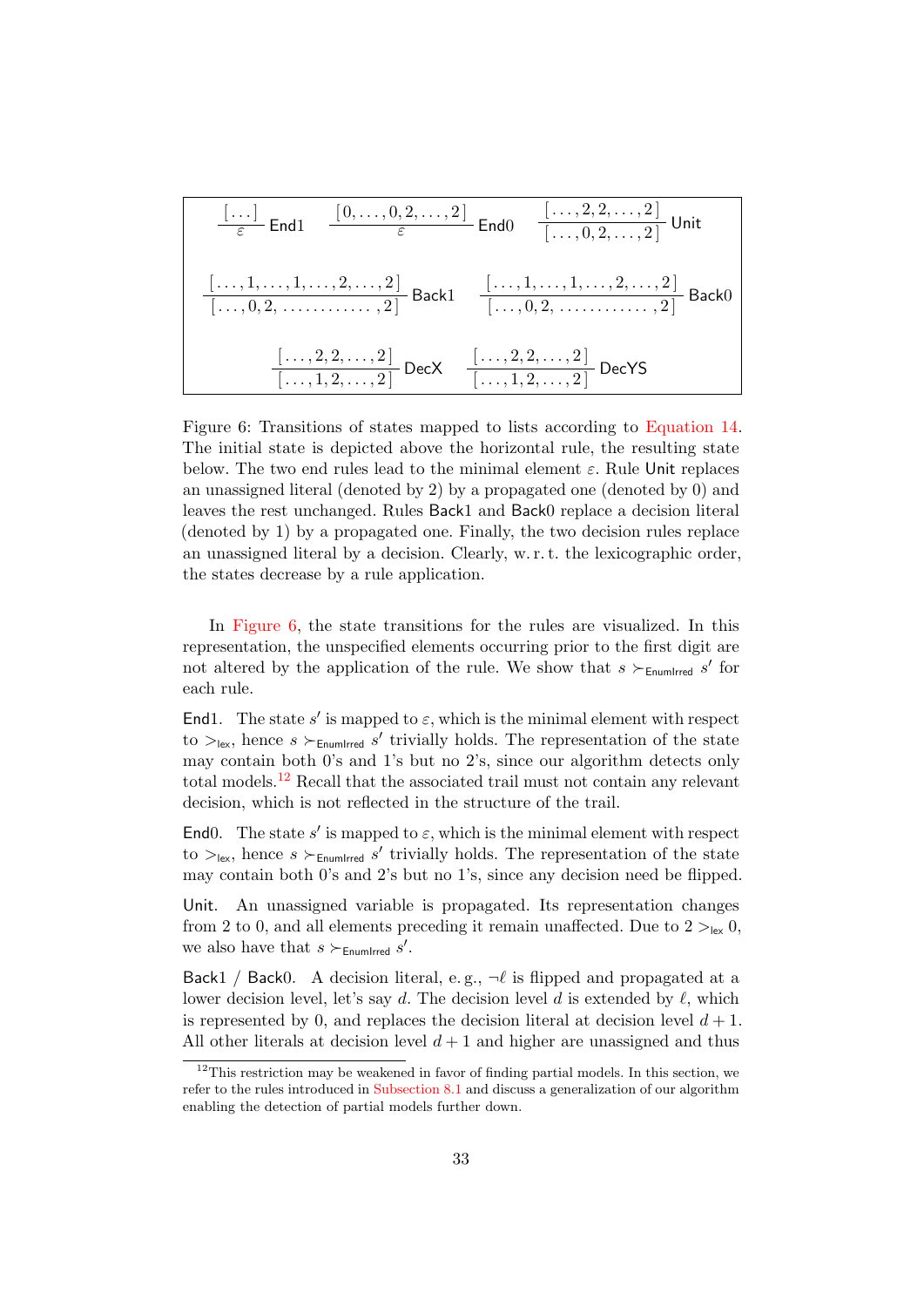represented by 2. Therefore,  $s \succ_{\text{EnumIrred}} s'$ . Notice that, although different preconditions of the rules Back1 and Back0 apply and the two rules differ, the structure of their states is the same.

DecX / DecYS. An unassigned variable is decided, i. e., in the representation, the first occurrence of 2 is replaced by 1. The other elements remain unaltered, hence  $s \succ_{\text{EnumIrred}} s'$ . As for the backtracking rules, whether a relevant or irrelevant or internal variable is decided, is irrelevant and not reflected in the mapping of the state, as for rules Back1 and Back0.

We have shown that after any rule application the resulting state is smaller than the preceding one with respect to the lexicographic order on which  $\succ_{\text{EnumIrred}}$  is based. This argument shows that  $\succ_{\text{EnumIrred}}$  is well-founded, and that therefore EnumerateIrredundant terminates.  $\Box$ 

#### <span id="page-33-0"></span>8.3.4 Equivalence

The final state is given by a DSOP M such that  $M \equiv \pi(F, X)$ . The proof is split into several steps. We start by proving that, given a total model I of  $P$ , its subsequence  $I^*$  returned by  $SAT$  (line 20 of EnumerateIrredundant in [Figure 1\)](#page-18-0) is a (partial) model of  $\pi(P, X)$  and that any total model of P found during execution either was already found or is found for the first time. Then we show that all models of P are found and that each model is found exactly once, before concluding by proving that  $M \equiv \pi(F, X)$ .

<span id="page-33-1"></span>**Proposition 5.** Let I be a total model of P and  $I^* = \mathsf{SAT}(N, \pi(I, X \cup Y))$ . Then  $I^*$  is a model of  $\pi(P, X)$ .

*Proof.* All variables in  $X \cup Y \cup S$  are assigned, and  $P(X, Y, S)$  and  $N(X, Y, T)$ are a dual representation of  $F(X, Y)$ . Invariant InvDualPN holds. In particular it holds for the values of the variables in  $X \cup Y \cup S$  set to their values in I, i.e., we have that  $\exists S [P(X,Y,S)|_I] \equiv \neg \exists T [N(X,Y,T)|_I]$ , where only the unassigned variables in  $(X \cup Y) - I$  are universally quantified. Since  $I$  is a total model of  $P$ , Invariant InvDualPN can be rewritten as  $P(X, Y, S)|_I \equiv \neg \exists T [ N(X, Y, T)|_I$ , and  $\pi(I, X \cup Y)$  can not be extended to a model of  $N$ . Since the variables in  $T$  are defined in terms of variables in  $X \cup Y$ , an incremental SAT call on  $N \wedge I$  yields a conflict in N exclusively by propagating variables in T.

Exhaustive conflict analysis yields a clause D consisting of the negations of the (assumed) literals in I involved in the conflict. Its negation is a countermodel of  $\pi(N, X \cup Y)$ , which due to [Equation 5](#page-11-5) is a model of  $\pi(P, X \cup Y)$ Y). Obviously, the same holds for the projection onto X, and  $\pi(\neg D, X) \models$  $\pi(P, X)$ . Since  $I^* = \pi(\neg D, X)$ , we have  $I^* \models \pi(P, X)$ , and the claim holds.  $\Box$ 

Note: [Proposition 5](#page-33-1) corresponds to soundness according to [Definition 4.](#page-12-3)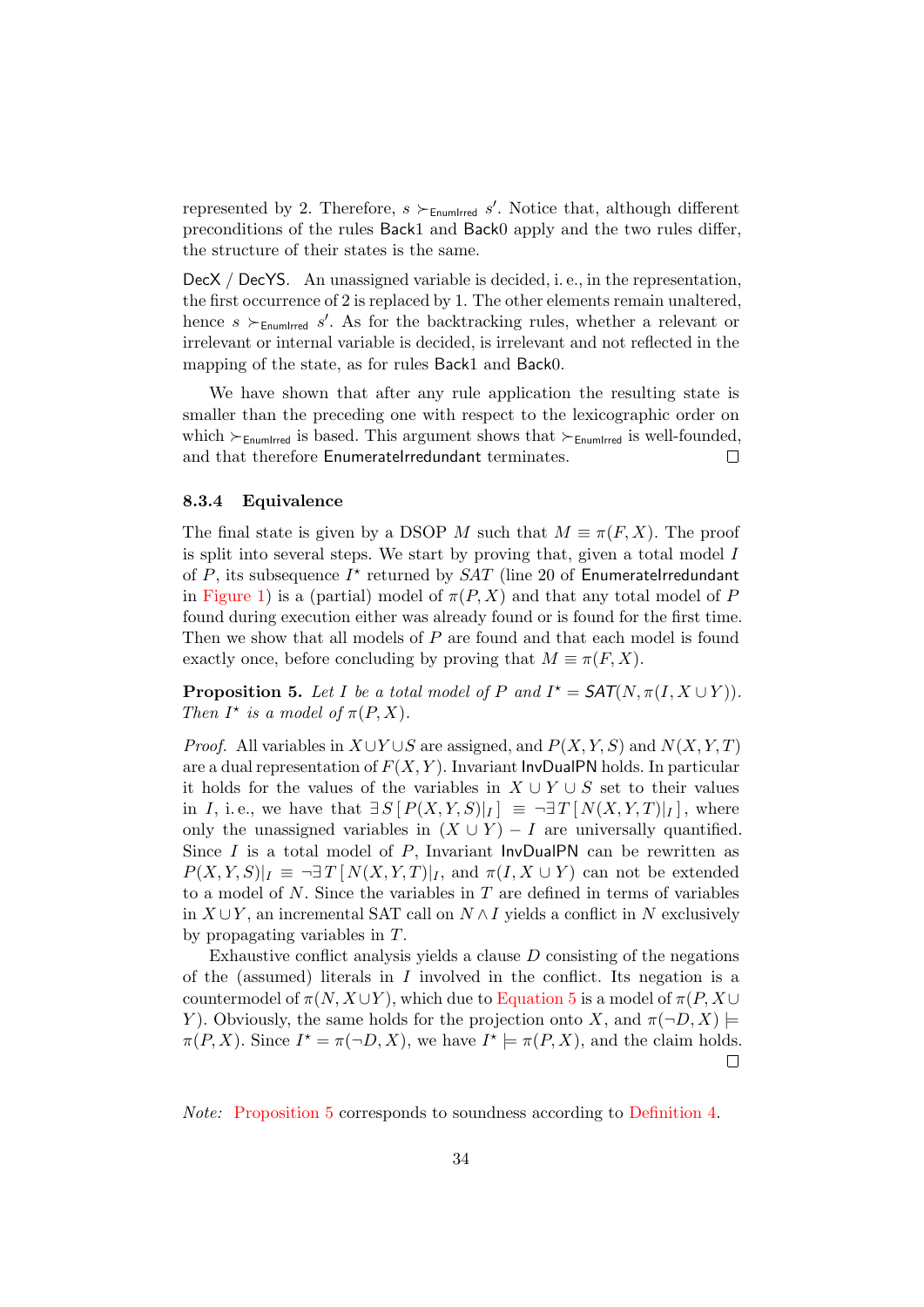#### <span id="page-34-7"></span><span id="page-34-0"></span>**Proposition 6.** A total model I of P is either

i

- (i) contained in M or
- <span id="page-34-1"></span>(ii) subsumed by a model in M or
- <span id="page-34-2"></span>(iii) a model of  $P_0 \wedge \bigwedge$  $B_i$  where  $B_i$  are the blocking clauses added to  $P_0$

*Proof.* All variables in  $X \cup Y \cup S$  are assigned, and  $I \models P$ . If I was already found earlier, it was shrunken and the resulting model projected onto X to obtain  $I^*$ , which was then added to M (rule Back1 and line 24 in Enu-merateIrredundant in [Figure 1\)](#page-18-0). If all assumed variables participated in the conflict and furthermore  $Y = S = \emptyset$ ,  $\pi(I^*, X \cup Y) = \pi(I^*, X) = I$ , and [Item \(i\)](#page-34-0) holds. Otherwise,  $I^* < I$ , and  $I^*$  subsumes I. Since  $I^* \in M$ , in this case [Item \(ii\)](#page-34-1) holds.

Suppose the model I is found for the first time. Since  $I \models P$ , also  $I \models C$ for all clauses  $C \in P$ . This in particular holds for all blocking clauses which were added to the original formula  $P = P_0$  (rule Back1 and line 22 in  $\Box$ EnumerateIrredundant), and [Item \(iii\)](#page-34-2) holds.

### <span id="page-34-3"></span>Proposition 7. Every model is found.

Proof. According to [Proposition 4,](#page-31-3) EnumerateIrredundant terminates. The final state  $M$  is reached if the search space has been processed exhaustively. Hence, all models have been found.  $\Box$ 

Note: [Proposition 7](#page-34-3) says that a sequence of all models of the formula is found. It therefore corresponds to completeness according to [Definition 5](#page-12-4) and to strong completeness according to [Definition 6,](#page-12-5) if restarts are applied.

<span id="page-34-6"></span>Proposition 8. Every model is found exactly once.

Proof. We recall [Proposition 1](#page-15-3) stating that only pairwise contradicting models are detected. In essence, this says that every model is found exactly  $\Box$ once.

<span id="page-34-8"></span>**Theorem 1** (Correctness). If  $(P, N, 0, \varepsilon, \delta_0) \sim_{\text{EnumIrred}}^* M$ , then

- <span id="page-34-4"></span>(i)  $M \equiv \pi(F, X)$
- <span id="page-34-5"></span>(ii)  $C_i \wedge C_j \equiv 0$  for  $C_i, C_j \in M$  and  $C_i \neq C_j$

*Proof.* The cubes in M are exactly the  $I^*$  computed from the total models of P. These are models of  $\pi(P, X)$  [\(Proposition 5\)](#page-33-1). Since by [Proposition 7](#page-34-3) all models are found,  $M \equiv \pi(P, X)$ . By [Equation 2](#page-11-3) models( $\exists Y, S \cdot P(X, Y, S)$ ) = models( $\exists Y \cdot F(X, Y)$ ) holds, i. e. models( $\pi(P, X)$ ) = models( $\pi(F, X)$ ). Therefore,  $M \equiv \pi(F, X)$ , and [Item \(i\)](#page-34-4) holds.

Due to [Proposition 1,](#page-15-3) the found models are pairwise contradicting, and [Item \(ii\)](#page-34-5) holds as well. Notice that one could also use [Proposition 8,](#page-34-6) since as its consequence, only pairwise contradicting models are found.  $\Box$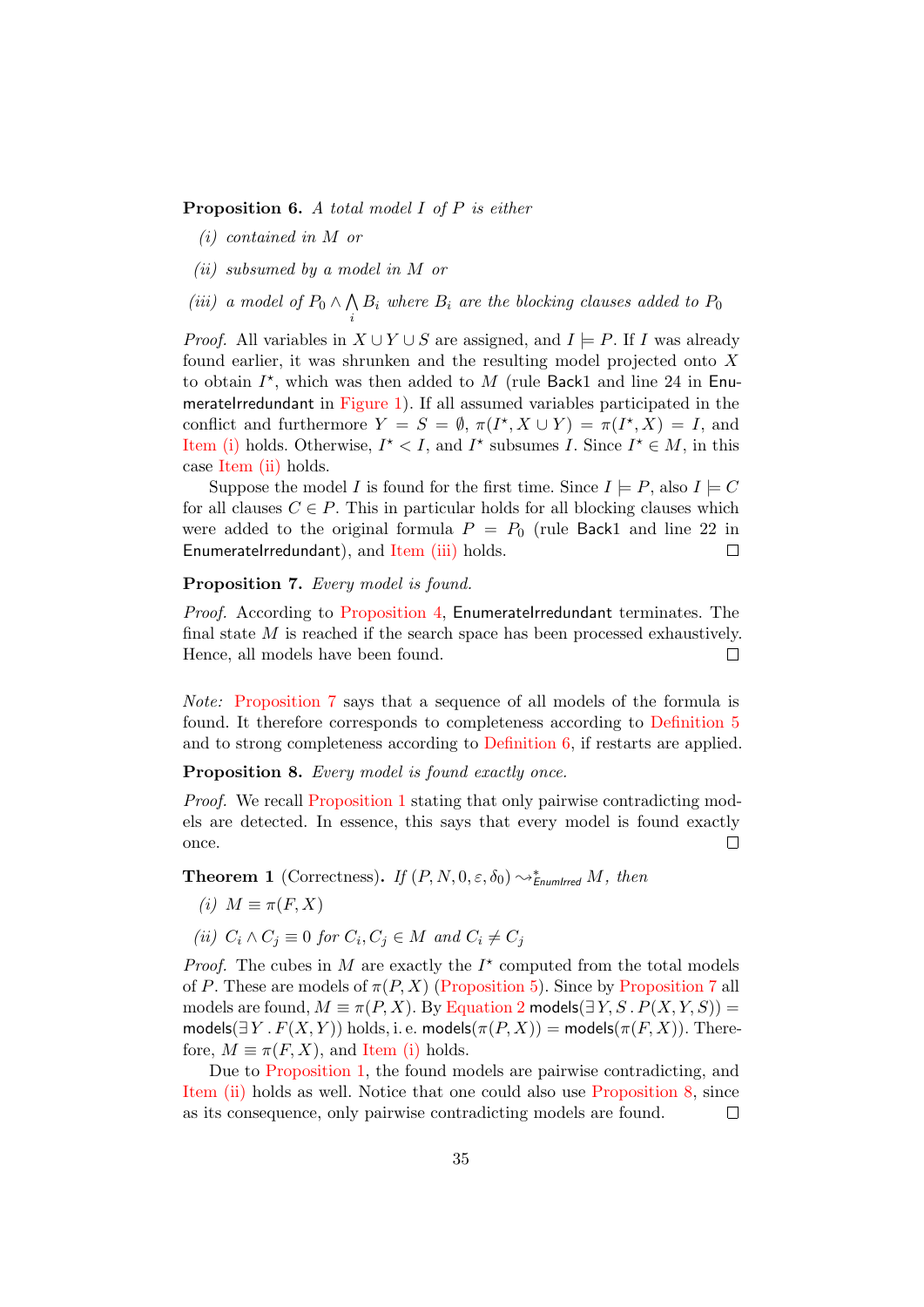## <span id="page-35-1"></span>8.4 Generalization to Partial Model Detection

EnumerateIrredundant only finds total models of  $P$ . In SAT solving, this makes sense from an computational point of view, because checking whether a partial assignment satisfies a formula is more expensive than extending it to a total one. However, model enumeration is computationally more expensive than SAT solving, hence satisfiability checks, e. g., in the form of entailment checks [\[46\]](#page-46-1), might pay off. Notice that it still might make sense to shrink the models found. In this section, we discuss the changes to be made to our presentation in order to support the detection of partial models.

First, the satisfiability condition need be replaced. This affects "all variables in  $X \cup Y \cup S$  are assigned" on line 15 of EnumerateIrredundant [\(Figure 1\)](#page-18-0) and " $(X \cup Y \cup S) - I = \emptyset$ " in rules End1 and Back1 in our calculus [\(Fig](#page-22-0)[ure 3\)](#page-22-0). These conditions are replaced by "I is a model of  $P$ " and " $I(P) = 1$ ", respectively.

Second, some proofs need slightly be adapted. In the proof of [Proposi](#page-30-1)[tion 3](#page-30-1) we use the assumption that I is total to justify that a conflict in  $N|_I$ is obtained by propagating only variables in  $T$ . Now Invariant InvDualPN ensures that a conflict in  $N|_I$  is obtained also if I is a partial assignment. However, it might be the case that input variables might need be propagated or decided, and we might obtain some  $I'$  containing literals which do not occur on *I*. Defining  $I^* = \pi(I', V(I))$  solves the issue, and the rest of the proof remains unchanged. Notice that this change is not reflected neither in EnumerateIrredundant nor in the calculus, since the computation of  $I^*$  is not specified. Adequate changes need be done in the wording and in the proof of [Proposition 5.](#page-33-1) The rest of the proof remains unaffected.

# <span id="page-35-0"></span>9 Conflict-Driven Clause Learning for Redundant All-SAT

Let  $F$  be a formula in CNF over a set of variables  $V$ , and suppose the current trail I satisfies F. Let the last decision literal on I be  $\neg \ell$ . It is flipped and the search continues. This corresponds to learning the negation of I and backtracking chronologically, i. e., to the previous decision level, after which  $\neg I$  becomes unit and its unit literal  $\ell$  is propagated. The clause  $\neg I$ acts as a reason for  $\ell$ . If at a later stage of the search, a conflict occurs, it is analyzed, and a clause blocking this falsifying assignment is learned.

Conflict-driven clause learning (CDCL) is based on the assumption that the reason of every literal which is not a decision literal is contained in the formula. If blocking clauses are added to the input formula, this is indeed the case, and CDCL for model enumeration does not differ from its SAT counterpart. However, this is not the case anymore if no blocking clauses are used. The question now is how  $\ell$  should be treated if its reason  $\neg I$  was not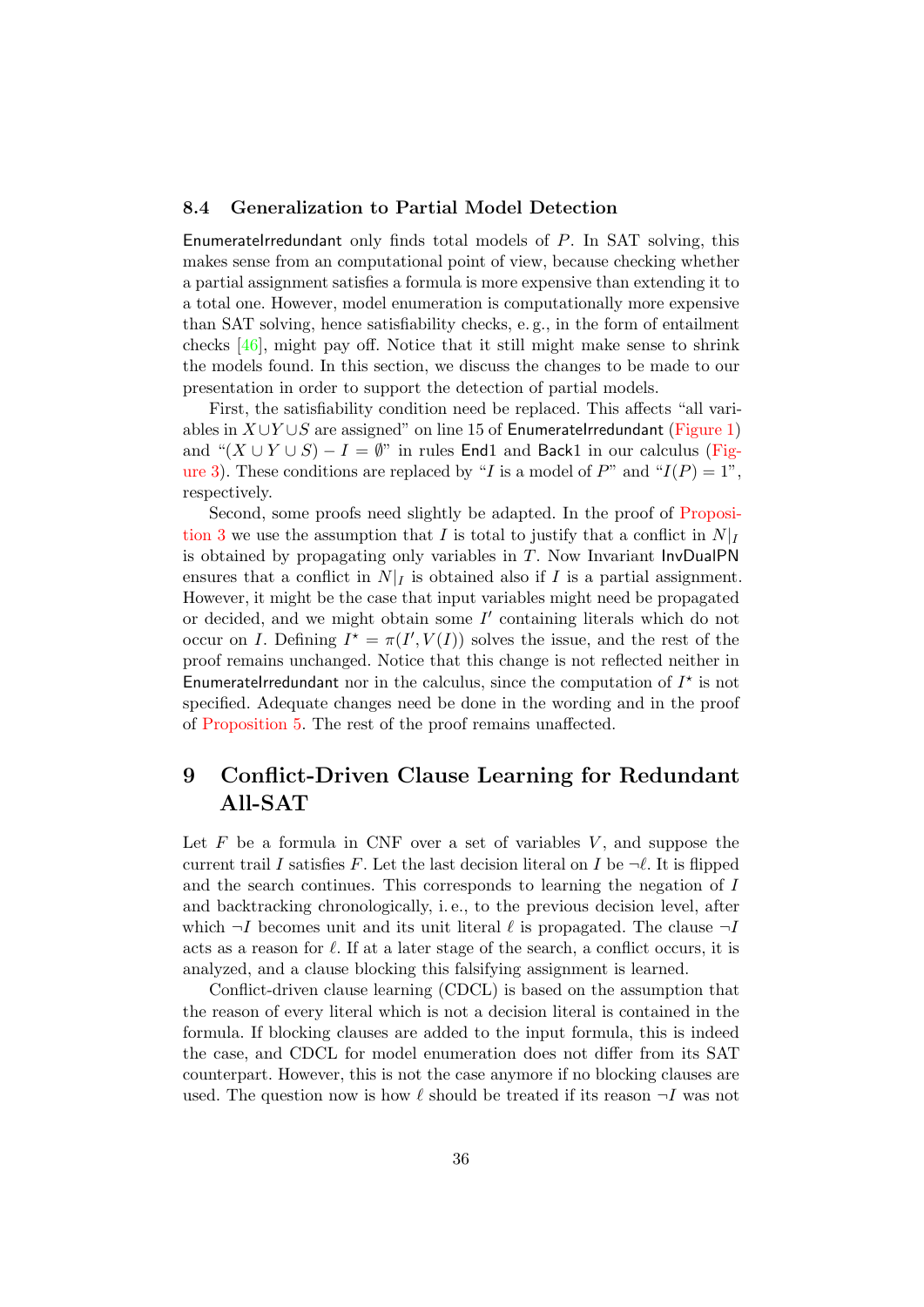added to the formula.

We propose to consider  $\ell$  as a propagating literal annotating it on the trail with its reason  $\neg I$  but without adding  $\neg I$  to F. This ensures the working of conflict analysis. Notice that  $\neg I$  can not be used for unit propagation. Furthermore, any clause learned in conflict analysis involving  $\neg I$  is logically entailed by  $F \wedge \neg I$  but not necessarily by F, to which it is added. This is in contrast to CDCL for SAT, where the clauses learned after a conflict are entailed by F. The idea is best conveyed by a small example.

Example 8 (Conflict analysis for model enumeration). Consider the formula F over the set of variables  $V = \{a, b, c, d, e\}$ :

$$
F=\underbrace{(a\vee b\vee \neg c)}_{C_1}\wedge \underbrace{(\neg b\vee c)}_{C_2}\wedge \underbrace{(d\vee \neg c\vee e)}_{C_3}\wedge \underbrace{(d\vee \neg c\vee \neg e)}_{C_4}
$$

Assume  $X = \{a, b, c, d\}$  and  $Y = \{e\}$ . Suppose we decide a and b, propagate c with reason  $C_2$  and decide d followed by deciding e. The resulting trail  $I_1 =$  $a^d b^d c^{C_2} d^d e^d$  is a model of F. This model is blocked by  $B_1 = (\neg a \vee \neg b \vee \neg d)$ consisting of the negated relevant decision literals on  $I_1$ . Considering only the decisions ensures that  $B_1$  contains exactly one literal per decision level and that after backtracking chronologically  $B_1$  becomes unit. Recall that  $B_1$ is not added to F. The last decision literal is flipped with reason  $B_1$  and e is propagated with reason  $C_3$ . But now  $C_4$  is falsified. The current trail is  $I_2 =$  $a^d b^d c^{C_2} \neg d^{B_1} e^{C_3}$ , which can also be visualized by the following implication graph:



The nodes on the left hand side having no incoming edge represent decisions and are annotated by their decision level. The other nodes denote propagated literals whose reasons label their incoming edges. The node  $\kappa$  represents a conflict, and the conflicting clause is the one labeling its incoming edges.

The resolution steps for determining the clause representing the reason for the conflict can either be read off the trail  $I_2$  in reverse assignment order or determined from the incident graph by following the arrows in reverse direction starting with κ. We first resolve the conflicting clause  $C_4$  with the reason of e,  $C_3$ , obtaining the resolvent  $(d \vee \neg c)$ . Both d and  $\neg c$  have the highest decision level 2, and we continue by resolving the resolvent with B<sub>1</sub> obtaining  $(\neg c \lor \neg a \lor b)$ , followed by resolution with  $C_2$  resulting in  $C_5 =$  $(\neg a \lor \neg b)$ , which has only one literal at decision level 2. The resolution process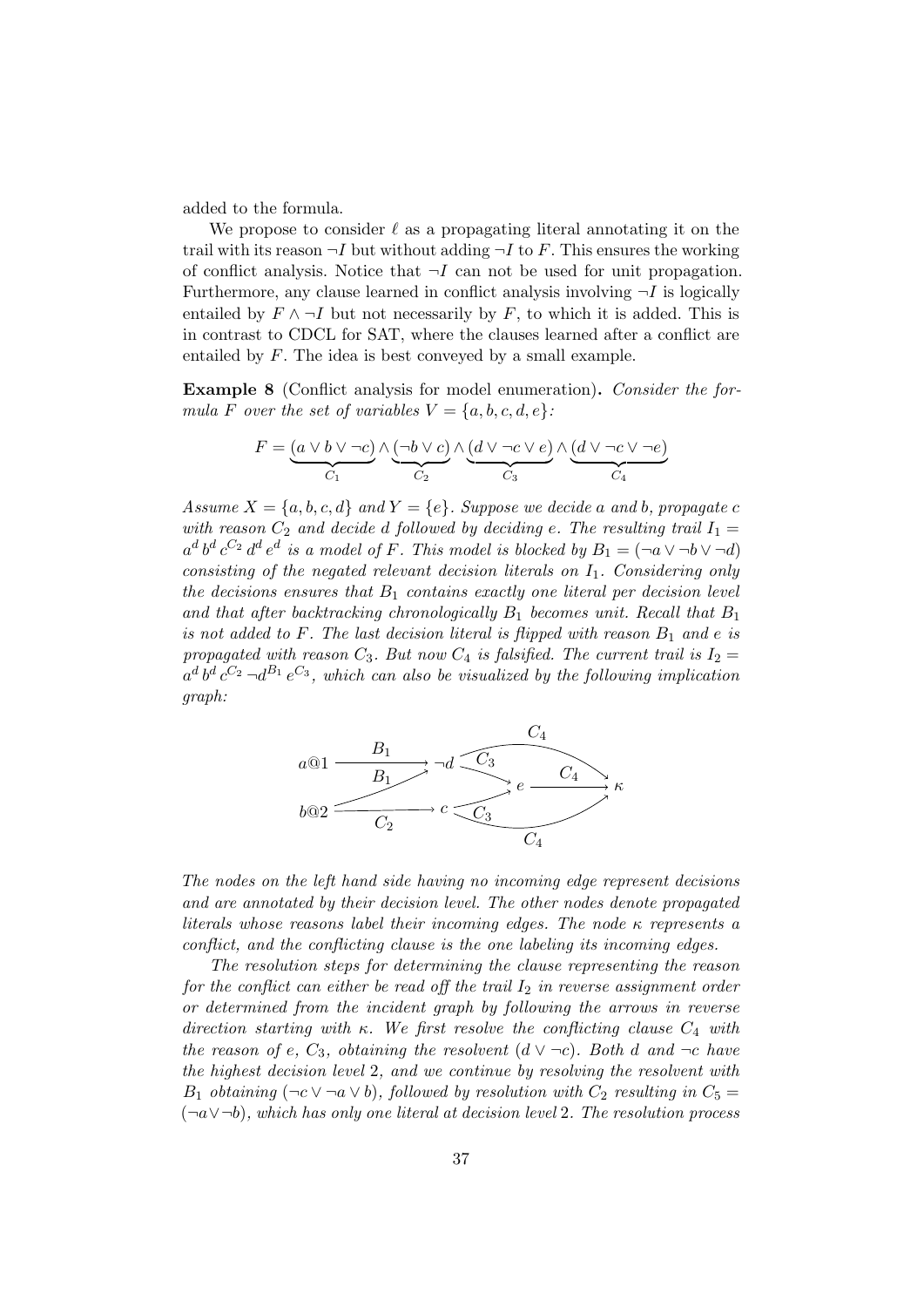Back1red:  $(P, N, M, I, \delta) \rightsquigarrow_{Back1red} (P, N, M \vee m, J\ell^B, \delta[K \mapsto \infty][\ell \mapsto b])$ if  $(X \cup Y \cup S) - I = \emptyset$  and exists  $I^* \leq \pi(I, X \cup Y)$  with  $JK = I$  such that  $N \wedge I^* \vdash_1 0$  and  $m \stackrel{\text{def}}{=} \pi(I^*, X)$  and  $B \stackrel{\text{def}}{=} \neg \text{desc}(m)$  and  $b+1 \stackrel{\text{def}}{=} \delta(B) = \delta(m)$  and  $\ell \in B$  and  $\ell|_{K} = 0$  and  $b = \delta(B \setminus {\ell}) = \delta(J)$ 

<span id="page-37-1"></span>Figure 7: Rule for backtracking after detection of a model in redundant model enumeration. The calculus for redundant projected model enumeration differs from its irredundant counterpart only in the fact that no blocking clauses are used. Hence, all rules in [Figure 3](#page-22-0) are maintained except for rule Back1, which is replaced by rule Back1red.

stops, and  $C_5$  is added to F. Notice that learning a clause containing one single literal at conflict level 2 requires resolution with  $B_1$ .

To lay the focus on the main topic, namely conflict analysis in the absence of blocking clauses, in this section we consider neither model shrinking nor projection. However, the extension of the clause learning algorithm to support the two, is straightforward.

# <span id="page-37-0"></span>10 Projected Redundant Model Enumeration

Now we turn our attention to the case where enumerating models multiple times is permitted. This allows for refraining from adding blocking clauses to the formula under consideration, since they might significantly slow down the enumerator. This affects both our algorithm and our calculus for irredundant projected model enumeration. Omitting the use of blocking clauses has a minor impact on our algorithm and its formalization. For this reason, in this section we point out the differences between the two methods.

## 10.1 Algorithm and Calculus

The only difference compared to EnumerateIrredundant consists in the fact that no blocking clauses are added to P. However, they are remembered as annotations on the trail in order to enable conflict analysis after finding a model. Our algorithm EnumerateRedundant therefore is exactly the same as EnumerateIrredundant listed in [Figure 1](#page-18-0) without lines  $22-23$ . The annotation of flipped literals happens in function Backtrack() in line 26.

Accordingly, our formalization consists of all rules of the calculus in [Figure 3](#page-22-0) but replacing rule Back1 by rule Back1red shown in [Figure 7.](#page-37-1) Rule Back1red differs from rule Back1 only in the fact that both  $P$  and  $N$  remain unaltered.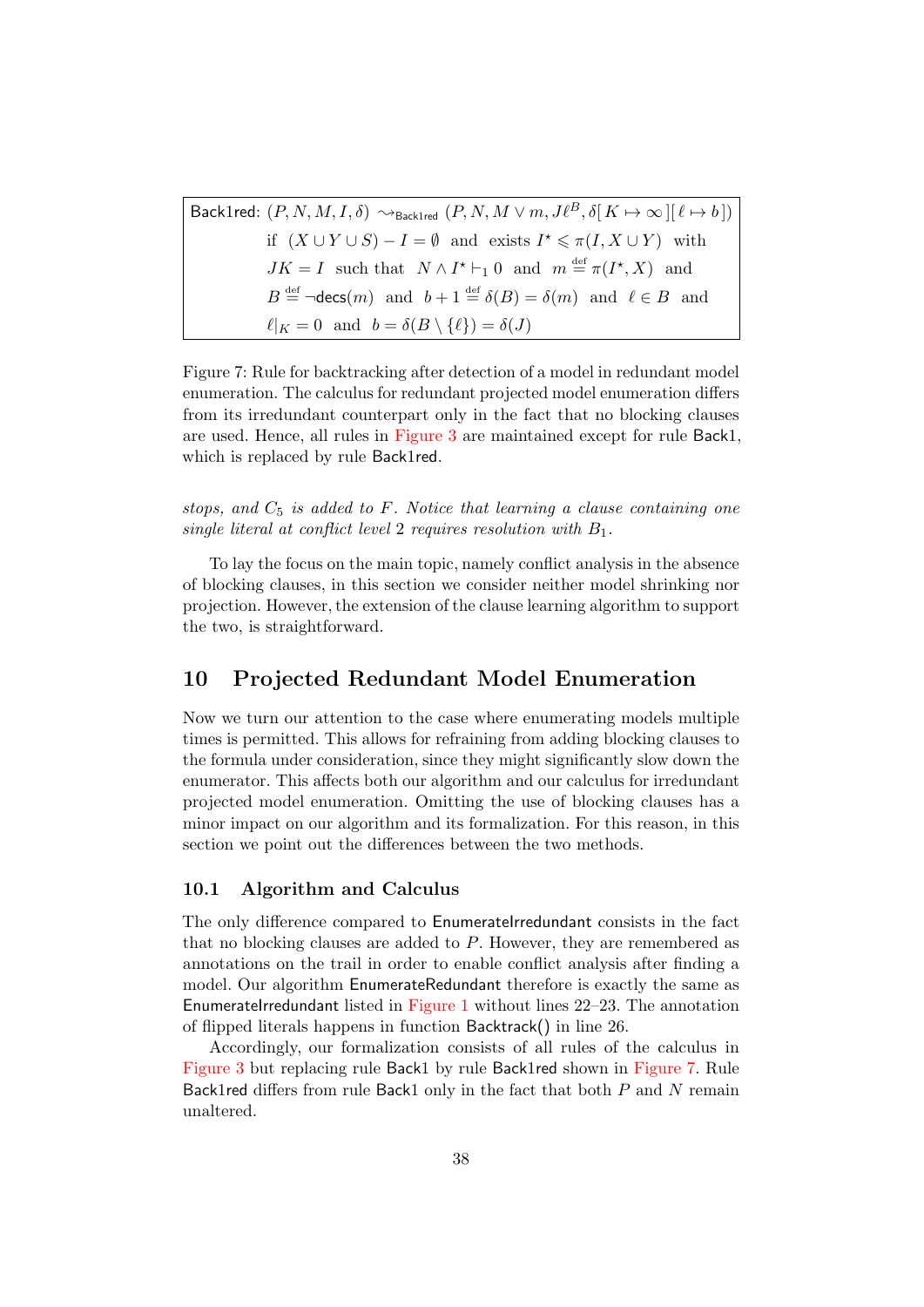#### 10.2 Example

Example 9 (Projected redundant model enumeration). Consider again [Ex](#page-1-3)[ample 1](#page-1-3) elaborated in detail in [Subsection 8.2](#page-23-0) for EnumerateIrredundant. We have

$$
P = \underbrace{(a \lor c)}_{C_1} \land \underbrace{(a \lor \neg c)}_{C_2} \land \underbrace{(b \lor d)}_{C_3} \land \underbrace{(b \lor \neg d)}_{C_4}
$$

and

$$
N = \underbrace{(\neg t_1 \lor \neg a)}_{D_1} \land \underbrace{(\neg t_1 \lor \neg c)}_{D_2} \land \underbrace{(a \lor c \lor t_1)}_{D_3} \land \underbrace{(\neg t_2 \lor \neg a)}_{D_4} \land \underbrace{(\neg t_2 \lor c)}_{D_5} \land \underbrace{(a \lor \neg c \lor t_2)}_{D_6} \land \underbrace{(\neg t_3 \lor \neg b)}_{D_7} \land \underbrace{(\neg t_3 \lor \neg b)}_{D_8} \land \underbrace{(b \lor d \lor t_3)}_{D_9} \land \underbrace{(\neg t_4 \lor \neg b)}_{D_{10}} \land \underbrace{(b \lor \neg d \lor t_4)}_{D_{12}} \land \underbrace{(t_1 \lor t_2 \lor t_3 \lor t_4)}_{D_{13}}
$$

Suppose  $X = \{a, c\}$  and  $Y = \{b, d\}$ . The execution trail is depicted in [Figure 8.](#page-39-0)

Assume we decide a, b, c, and d (steps  $1-4$ ) obtaining the trail  $I_1 =$  $a^d b^d c^d d^d$ , which is a model of P. Dual model shrinking occurs as in step 5 in the example elaborated in [Subsection 8.2,](#page-23-0) except that the assumed literals b and c occur in a different order, and the same model a b is obtained. Notice that the clause  $B_1 = (\neg a \lor \neg b)$  is not added to P.

After backtracking,  $P|_{I_1} = (d) \wedge (\neg d)$ , and after propagating d (step 6), we obtain a conflict. The current trail is  $I_3 = a^d \neg b^{B_1} d^{C_3}$ , and  $C_4|_{I_3} =$  (). Resolution of the reasons on  $I_3$  in reverse assignment order is executed, starting with the conflicting clause  $C_4$ . We obtain  $C_4 \otimes C_3 = (b) = C_5$ , which contains exactly one literal at the maximum decision level, hence no further resolution steps are required. Since (b) is unit, the enumerator backtracks to decision level 0 and propagates b with reason  $C_5$  (step 7). After deciding a, c, and d, we find the same model b a c d as in step  $\frac{1}{4}$  (steps 8–10). Obviously, model shrinking provides us with the same model b  $a$ , which is added to  $M$ , and the last relevant decision is flipped (step 11). Now unit propagation leads to a conflict (step 12), and since there are no decisions on the trail, the procedure stops (step 13). Now the cubes in M, which represent the models of  $P$ , are not pairwise disjoint anymore. However, we still have  $M \equiv \pi(P, X) \equiv \pi(F, X)$ .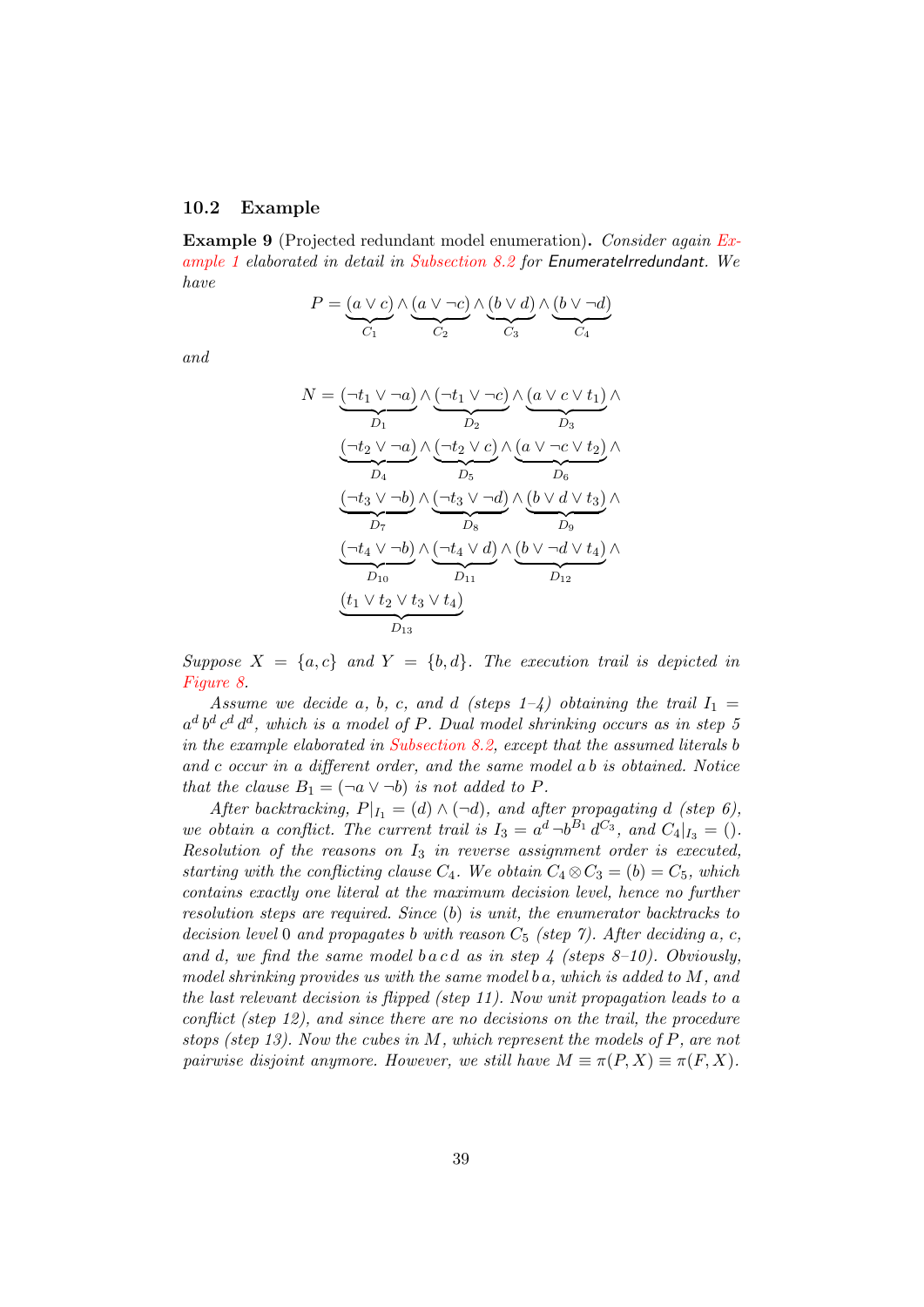| <b>Step</b>    | Rule              | $\overline{I}$                 | $P _I$                              | М                                |
|----------------|-------------------|--------------------------------|-------------------------------------|----------------------------------|
| $\Omega$       |                   | ε                              | $\boldsymbol{P}$                    | $\Omega$                         |
| $\mathbf{1}$   | <b>DecX</b>       | $a^d$                          | $(b \vee d) \wedge (b \vee \neg d)$ | $\left( \right)$                 |
| 2              | DecX              | $a^d b^d$                      | I.                                  | 0                                |
| 3              | <b>DecYS</b>      | $a^d b^d c^d$                  | $\mathbf{1}$                        | $\Omega$                         |
| 4              | <b>DecYS</b>      | $a^d b^d c^d d^d$              | 1                                   | 0                                |
| $\overline{5}$ | Back1red          | $a^d \neg b^{B_1}$             | $(d) \wedge (\neg d)$               | $a \wedge b$                     |
| 6              | Unit              | $a^d \, \neg b^{B_1} d^{C_3}$  | 0                                   | $a \wedge b$                     |
| $\overline{7}$ | Back <sub>0</sub> | $h^{C_5}$                      | $(a \vee c) \wedge (a \vee \neg c)$ | $a \wedge b$                     |
| 8              | <b>DecX</b>       | $b^{C_5} a^d$                  | 1                                   | $a \wedge b$                     |
| 9              | <b>DecYS</b>      | $b^{C_5} a^d c^d$              | $\mathbf{1}$                        | $a \wedge b$                     |
| 10             | <b>DecYS</b>      | $b^{C_5} a^d c^d d^d$          | 1                                   | $a \wedge b$                     |
| 11             | Back1red          | $b^{C_5} \neg a^{B_2}$         | $(c) \wedge (\neg c)$               | $(a \wedge b) \vee (b \wedge a)$ |
| 12             | Unit              | $b^{C_5} \neg a^{B_2} c^{C_1}$ | $\theta$                            | $(a \wedge b) \vee (b \wedge a)$ |
| 13             | End <sub>0</sub>  |                                |                                     | $(a \wedge b) \vee (b \wedge a)$ |

<span id="page-39-0"></span>Figure 8: Execution trace for  $F = (a \lor c) \land (a \lor \neg c) \land (b \lor d) \land (b \lor \neg d)$ defined over the set of relevant variables  $X = \{a, b\}$  and the set of irrelevant variables  $Y = \{c, d\}$  (see also [Example 1\)](#page-1-3).

## 10.3 Proofs

Invariants InvDualPN and InvDecs listed in [Figure 5](#page-27-0) are applicable also for redundant model enumeration, since they involve none of P and N. Invariant InvImplIrred instead need be adapted since no blocking clauses are added to P, and therefore it ceases to hold. Assume a model I has been found and shrunken to m, and that the last relevant decision literal  $\ell$  has been flipped. Since its reason  $B = \text{desc}(\neg m)$  is not added to P, from  $P \wedge \text{desc}(I)$  we can not infer I. Recall that instead m is added to M, hence  $\neg M$  contains the reasons of all decision literals flipped after having found a model. A closer look reveals that this case is analog to the one in our previous work [\[18\]](#page-44-1). In this work, we avoided the use of blocking clauses by means of chronological backtracking. However, the basic idea is the same, and we replace Invariant InvImplIrred by Invariant InvImplRed listed in [Figure 9.](#page-40-0) This is exactly Invariant (3) in our previous work on model counting [\[18\]](#page-44-1), hence in our proof we use a similar argument. The invariants for redundant model enumeration under projection are given in [Figure 9.](#page-40-0)

#### 10.3.1 Invariants in Non-Terminal States

Proposition 9 (Invariants in EnumerateRedundant). The Invariants InvDualPN, InvDecs, and InvImplRed hold in non-terminal states.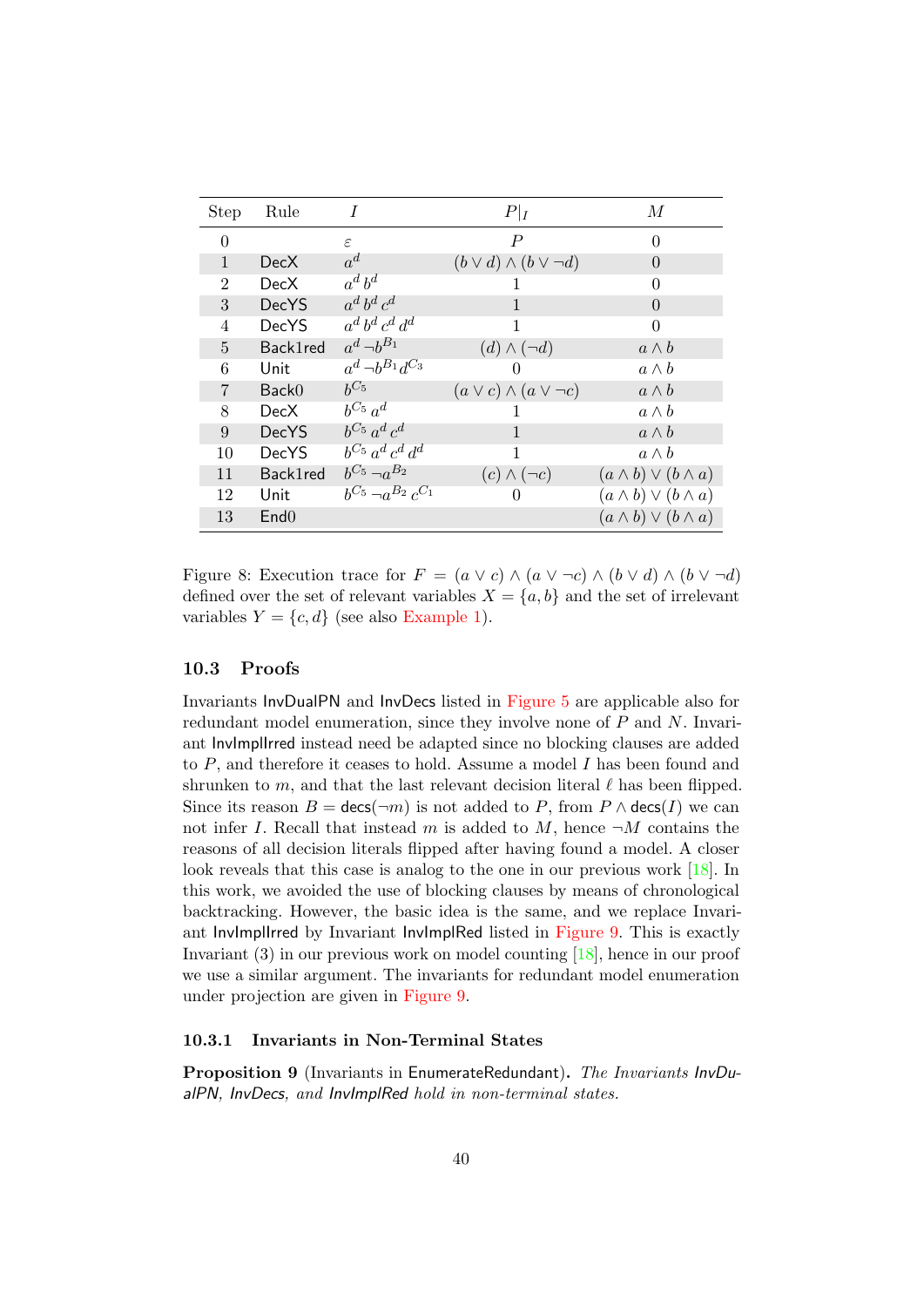InvDualPN:  $∃S[P(X, Y, S)] ≡ ¬∃T[N(X, Y, T)]$ InvDecs:  $\delta(\text{decs}(I)) = \{1, \ldots, \delta(I)\}\$ InvImplRed:  $\forall n \in \mathbb{N}$  .  $P \land \neg M \land \text{decs}_{\leq n}(I) \models I_{\leq n}$ 

<span id="page-40-0"></span>Figure 9: Invariants for projected model enumeration without repetition. Notice that Invariants InvDualPN and InvDecs are the same as for irredundant model enumeration, while due to the lack of blocking clauses, in invariant InvImplIrred the models recorded in M need be considered.

Proof. The proof is carried out by induction over the number of rule applications. Assuming Invariants InvDualPN, InvDecs, and InvImplRed hold in a non-terminal state  $(P, N, M, I, \delta)$ , we show that they are met after the transition to another non-terminal state for all rules.

Now rules End1, End0, Back0, DecX, and DecYS are the same as for EnumerateIrredundant [\(Figure 3\)](#page-22-0). In [Subsubsection 8.3.1](#page-27-1) we already proved that after the execution of these rules Invariants InvDualPN and InvDecs still hold.

As for invariant InvImplRed, from [Item \(i\)](#page-34-0) and [Item \(ii\)](#page-34-1) and observing that  $m \leq I$ , where I is a total model of P and  $m \in M$  its projection onto the relevant variables, we can conclude that invariant InvImplRed holds as well. To see this, remember that in invariant lnvlmpllrred we consider  $P = P_0 \wedge \bigwedge_i B_i$ , where the  $B_i$  are the clauses added to  $P_0$  blocking the models  $m_i$ . But  $B_i \leq m_i$ , hence invariant InvImplRed holds after the application of the rules Unit, Back0, DecX, and DecYS, and we are left to carry out the proof for rule Back1red.

#### Back1red

Invariant InvDualPN: Both P and N remain unaltered, therefore Invariant InvDualPN holds after the application of Back1red.

Invariant InvDecs: The proof is analogous to the one for rule Back1.

*Invariant InvImplRed:* We need to show  $P \wedge \neg(M \vee m) \wedge \text{desc}_{\leq n}(J\ell) \models (J\ell)_{\leq n}$ for all  $n$ . First notice that the decision levels of all the literals in  $J$  do not change while applying the rule. Only the decision level of the variable of  $\ell$  is decremented from  $b + 1$  to b. It also stops being a decision. Since  $\delta(J\ell) = b$ , we can assume  $n \leq b$ . Observe that  $P \wedge \neg(M \vee m) \wedge \text{decs}_{\leq n}(J\ell) \equiv$  $\neg m \wedge (P \wedge \neg M \wedge \text{decs}_{\leq n}(I)),$  since  $\ell$  is not a decision in  $J\ell$  and  $I_{\leq b} = J$  and  $I_{\leq n} = J_{\leq n}$  by definition. Now the induction hypothesis is applied and we get  $P \wedge \neg(M \vee m) \wedge \text{decs}_{\leq n}(J\ell) \models I_{\leq n}$ . Again using  $I_{\leq n} = J_{\leq n}$  this almost closes the proof except that we are left to prove  $P \wedge \neg(M \vee m) \wedge \text{decs}_{\leq \epsilon}(J\ell) \models \ell$  as  $\ell$ has decision level b in  $J\ell$  after applying the rule and thus  $\ell$  disappears in the proof obligation for  $n < b$ . To see this notice that  $P \land \neg B \models I_{\leq b+1}$  using again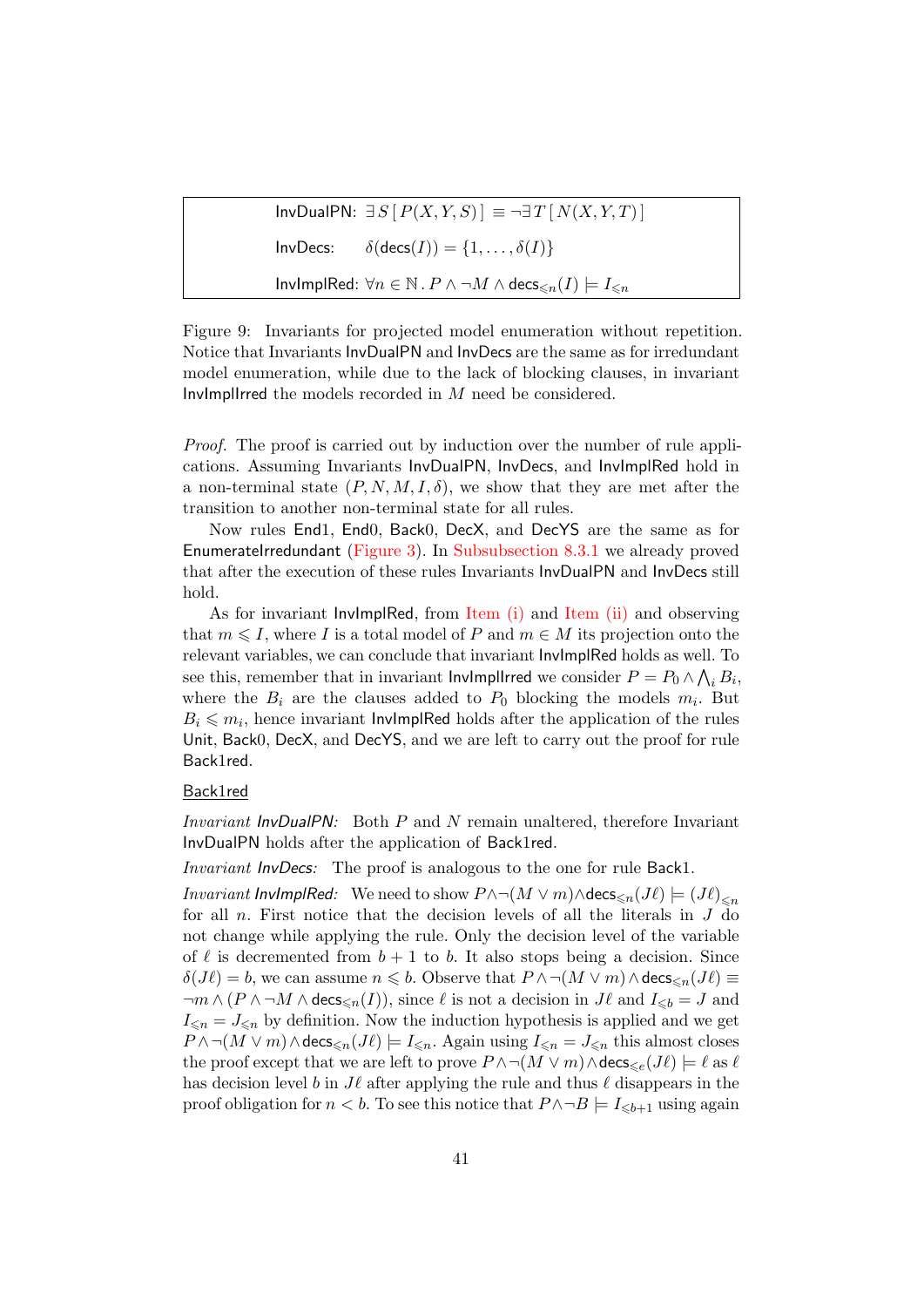the induction hypothesis for  $n = b + 1$  and recalling that  $\neg B = \text{desc}_{\leq b+1}(I)$ . This gives  $P \wedge \neg \text{decs}_{\leq b}(J) \wedge \neg \ell \models I_{\leq b+1}$  and thus  $P \wedge \neg \text{decs}_{\leq b}(J) \wedge \neg I_{\leq b+1} \models \ell$ by conditional contraposition.

 $\Box$ 

#### 10.3.2 Progress and Termination

The proofs that our method for redundant projected model enumeration always makes progress and eventually terminates are the same as in [Subsub](#page-30-0)[section 8.3.2](#page-30-0) and [Subsubsection 8.3.3.](#page-31-0)

#### 10.3.3 Equivalence

Some properties proved for the case of irredundant model enumeration cease to hold if we allow enumerating redundant models. Specifically, [Proposition 5,](#page-33-1) and [Proposition 7](#page-34-3) hold, while [Proposition 8](#page-34-6) does not. [Item \(i\)](#page-34-0) and [Item \(ii\)](#page-34-1) of [Proposition 6](#page-34-7) hold, while [Item \(iii\)](#page-34-2) does not. In [Theorem 1,](#page-34-8) [Item \(i\)](#page-34-4) holds but [Item \(ii\)](#page-34-5) does not. Their proofs remain the same as for irredundant model enumeration in [Subsubsection 8.3.1.](#page-27-1)

## 10.4 Generalization

The same observations apply as for irredundant model enumeration in [Sub](#page-35-1)[section 8.4.](#page-35-1)

# <span id="page-41-0"></span>11 Conclusion

Model enumeration and projection, with and without repetition, is a key element to several tasks. We have presented two methods for propositional model enumeration under projection. EnumerateIrredundant uses blocking clauses to avoid enumerating models multiple times, while EnumerateRedundant is exempt from blocking clauses and admits repetitions. Our CDCL-based model enumerators detect total models and uses dual reasoning to shrink them.

To ensure correctness of the shrinking mechanism, we developed a dual encoding of the blocking clauses. We provided a formalization and proof of correctness of our blocking-based model enumeration approach and discussed a generalization to the case where partial models are found. These partial models might not be minimal, hence shrinking them still might make sense. Also, there is no guarantee that the shrunken models are minimal as they depend on the order of the variable assignments.

We presented a conflict-driven clause learning mechanism for redundant model enumeration, since standard CDCL might fail in the absence of blocking clauses. Basically, those clauses are remembered on the trail without being added to the input formula. This prevents a blowup of the formula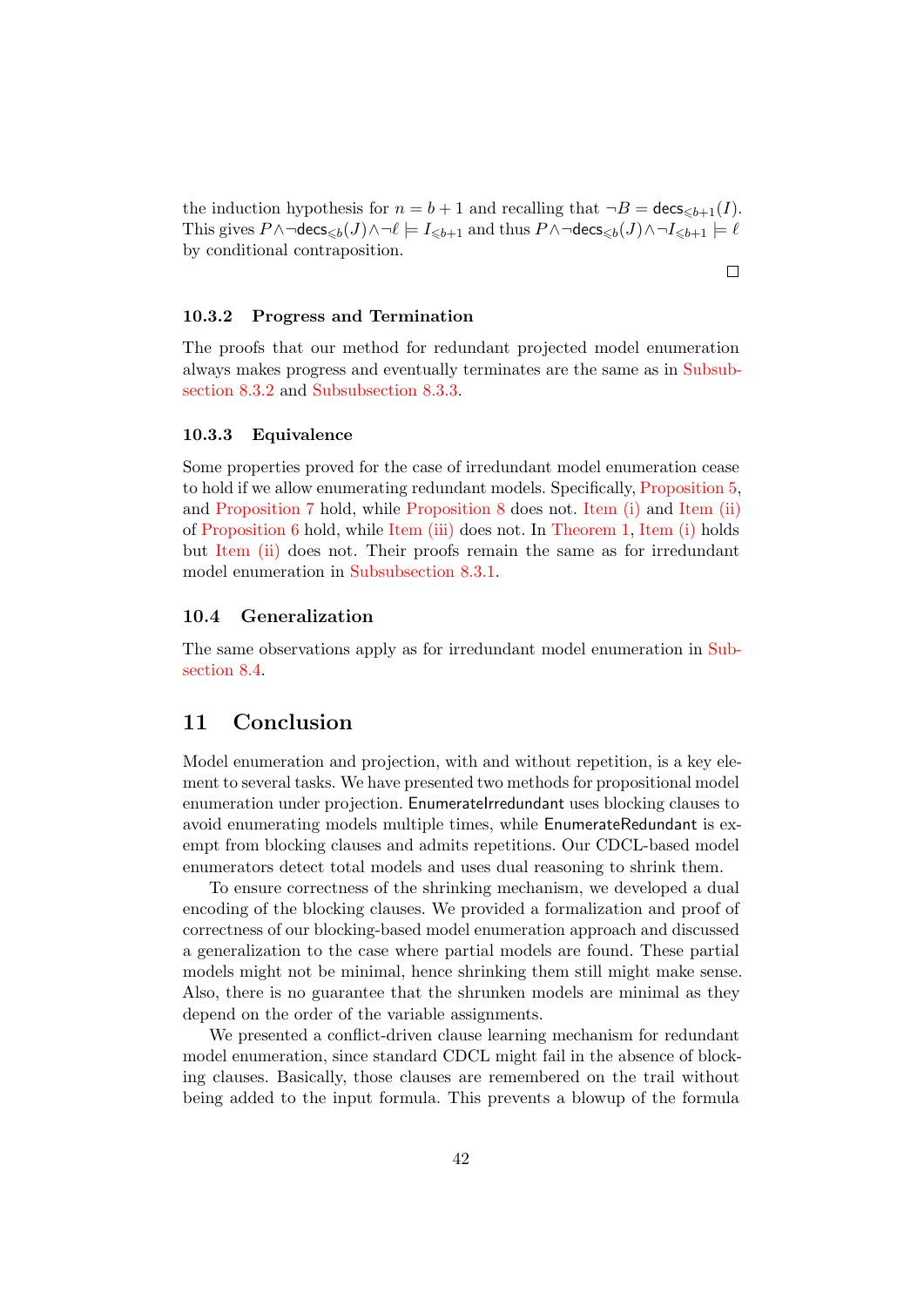but also does not further make use of these potentially short clauses, which in general propagate more eagerly than long clauses.

We discussed the modifications of our blocking-based algorithm and calculus to support redundant model enumeration and provided a correctness proof. Intuitively, shorter partial models representing non-disjoint sets of total models might be found.

Our method does not guarantee that the shrunken model  $I^*$  is minimal w. r. t. the decision level  $b$  in line EnumerateIrredundant. However, finding short DSOPs is important in circuit design  $[16]$ , and appropriate algorithms have been introduced by, e.g., Minato [\[62\]](#page-47-3). While DSOP minimization has been proven to be NP-complete [\[17\]](#page-44-0), finding a smaller decision level b would already be advantageous, since besides restricting the search space to be explored it generates shorter models. To this end, we plan to adapt our dual shrinking algorithm to exploit the Tseitin encoding as proposed by Iser et al. [\[63\]](#page-47-4).

In the presence of multiple conflicting clauses, a related interesting question might also be which one to choose as a starting point for conflict analysis with the aim to backtrack as far as possible. This is not obvious unless all conflicts are analyzed.

Determining shortest possible models makes our approach suitable for circuit design. We are convinced that this work provides incentives not only for the hardware-near community but also for the enumeration community.

# Acknowledgments

The work was supported by the LIT Secure and Correct Systems Lab funded by the State of Upper Austria, by the QuaSI project funded by D-Wave Systems Inc., and by the Italian Association for Artificial Intelligence (AI\*IA). We also thank Mathias Fleury for a number of helpful discussions, which in particular led to a more elegant equivalence proof compared to our original version.

## References

- <span id="page-42-0"></span>[1] A. Biere, A. Cimatti, E. M. Clarke, Y. Zhu, Symbolic model checking without BDDs, in: TACAS, Vol. 1579 of Lecture Notes in Computer Science, Springer, 1999, pp. 193–207.
- <span id="page-42-1"></span>[2] O. Shtrichman, Tuning SAT checkers for bounded model checking, in: CAV, Vol. 1855 of LNCS, Springer, 2000, pp. 480–494.
- <span id="page-42-2"></span>[3] O. Shtrichman, Pruning techniques for the SAT-based bounded model checking problem, in: CHARME, Vol. 2144 of LNCS, Springer, 2001, pp. 58–70.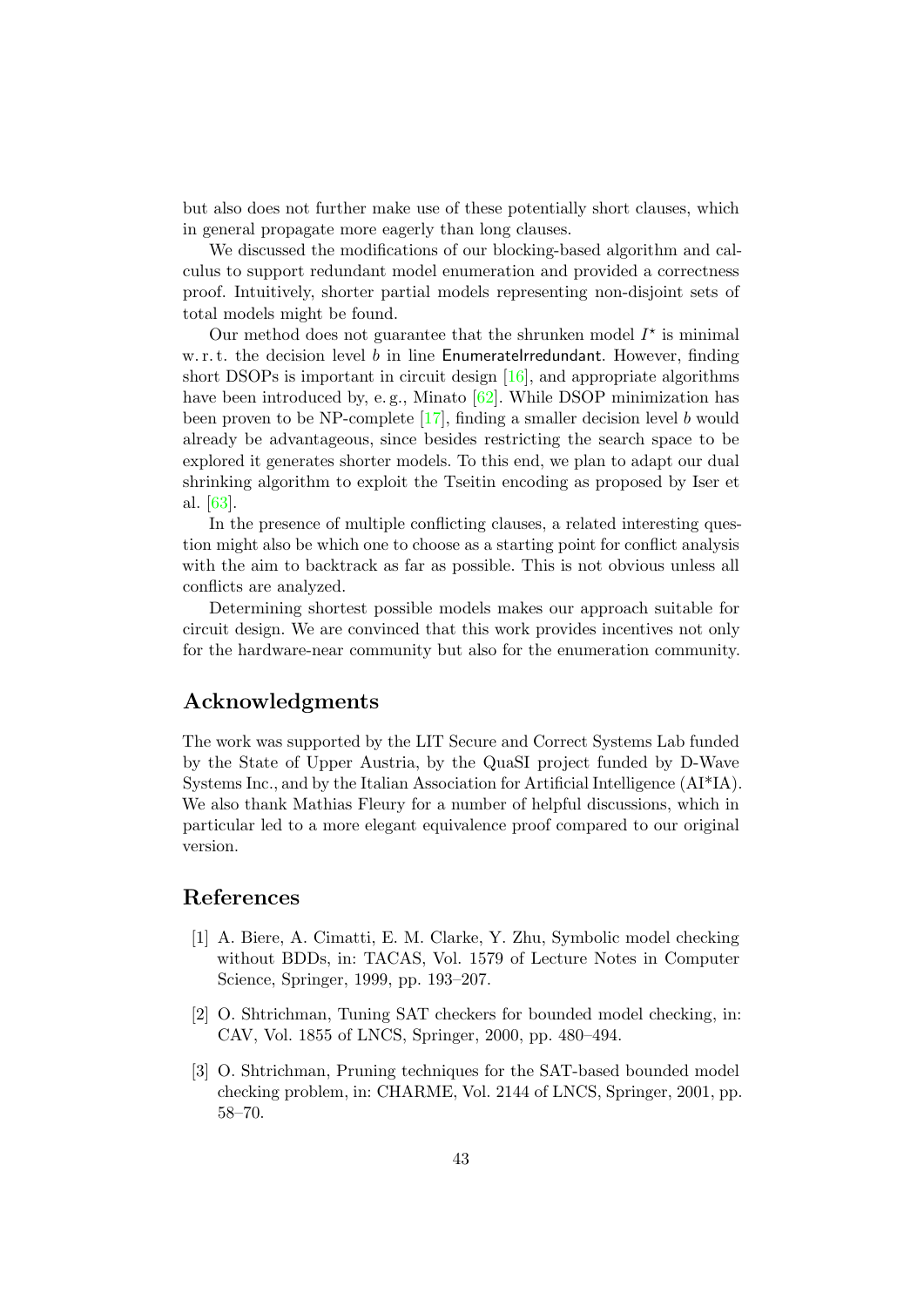- <span id="page-43-0"></span>[4] K. L. McMillan, Applying SAT methods in unbounded symbolic model checking, in: CAV, Vol. 2404 of LNCS, Springer, 2002, pp. 250–264.
- <span id="page-43-1"></span>[5] K. L. McMillan, Interpolation and SAT-based model checking, in: CAV, Vol. 2725 of Lecture Notes in Computer Science, Springer, 2003, pp. 1–13.
- <span id="page-43-2"></span>[6] H. Jin, H. Han, F. Somenzi, Efficient conflict analysis for finding all satisfying assignments of a Boolean circuit, in: TACAS, Vol. 3440 of Lecture Notes in Computer Science, Springer, 2005, pp. 287–300.
- <span id="page-43-3"></span>[7] A. Gupta, Z. Yang, P. Ashar, A. Gupta, SAT-based image computation with application in reachability analysis, in: FMCAD, Vol. 1954 of LNCS, Springer, 2000, pp. 354–371.
- <span id="page-43-4"></span>[8] B. Li, M. S. Hsiao, S. Sheng, A novel SAT all-solutions solver for efficient preimage computation, in: DATE, IEEE Computer Society, 2004, pp. 272–279.
- <span id="page-43-5"></span>[9] S. Sheng, M. S. Hsiao, Efficient preimage computation using a novel success-driven ATPG, in: DATE, IEEE Computer Society, 2003, pp. 10822–10827.
- <span id="page-43-6"></span>[10] O. Grumberg, A. Schuster, A. Yadgar, Memory efficient all-solutions SAT solver and its application for reachability analysis, in: FMCAD, Vol. 3312 of LNCS, Springer, 2004, pp. 275–289.
- <span id="page-43-7"></span>[11] A. Sullivan, D. Marinov, S. Khurshid, Solution enumeration abstraction: A modeling idiom to enhance a lightweight formal method, in: ICFEM, Vol. 11852 of Lecture Notes in Computer Science, Springer, 2019, pp. 336–352.
- <span id="page-43-8"></span>[12] S. K. Lahiri, R. Nieuwenhuis, A. Oliveras, SMT techniques for fast predicate abstraction, in: CAV, Vol. 4144 of LNCS, Springer, 2006, pp. 424–437.
- <span id="page-43-9"></span>[13] R. Sebastiani, Lazy satisfiability modulo theories, J. Satisf. Boolean Model. Comput. 3 (3-4) (2007) 141–224.
- <span id="page-43-10"></span>[14] P. B. Miltersen, J. Radhakrishnan, I. Wegener, On converting CNF to DNF, Theor. Comput. Sci. 347 (1-2) (2005) 325–335.
- <span id="page-43-11"></span>[15] I. Wegener, The complexity of Boolean functions, Wiley-Teubner, 1987.
- <span id="page-43-12"></span>[16] S. Minato, G. De Micheli, Finding all simple disjunctive decompositions using irredundant sum-of-products forms, in: ICCAD, ACM / IEEE Computer Society, 1998, pp. 111–117.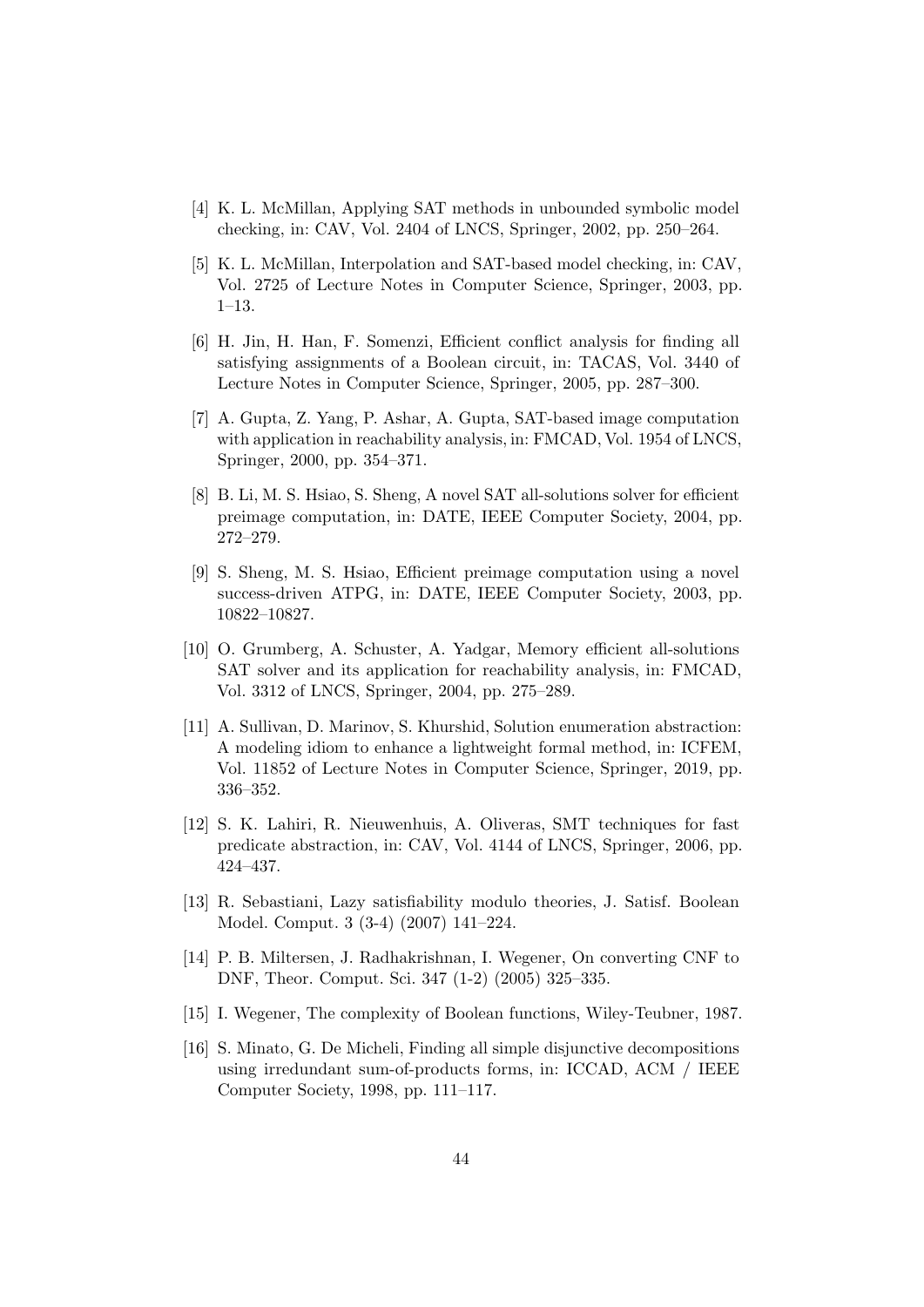- <span id="page-44-0"></span>[17] A. Bernasconi, V. Ciriani, F. Luccio, L. Pagli, Compact DSOP and partial DSOP forms, Theory Comput. Syst. 53 (4) (2013) 583–608.
- <span id="page-44-1"></span>[18] S. Möhle, A. Biere, Combining conflict-driven clause learning and chronological backtracking for propositional model counting, in: GCAI, Vol. 65 of EPiC Series in Computing, EasyChair, 2019, pp. 113–126.
- <span id="page-44-2"></span>[19] M. Cadoli, F. M. Donini, A survey on knowledge compilation, AI Commun. 10 (3-4) (1997) 137–150.
- <span id="page-44-3"></span>[20] A. Darwiche, P. Marquis, A knowledge compilation map, J. Artif. Intell. Res. 17 (2002) 229–264.
- <span id="page-44-4"></span>[21] J. Huang, A. Darwiche, The language of search, J. Artif. Intell. Res. 29 (2007) 191–219.
- <span id="page-44-5"></span>[22] C. J. Muise, S. A. McIlraith, J. C. Beck, E. I. Hsu, Dsharp: Fast d-DNNF compilation with sharpSAT, in: Canadian Conference on AI, Vol. 7310 of Lecture Notes in Computer Science, Springer, 2012, pp. 356–361.
- <span id="page-44-6"></span>[23] J. Lagniez, P. Marquis, An improved Decision-DNNF compiler, in: IJ-CAI, ijcai.org, 2017, pp. 667–673.
- <span id="page-44-7"></span>[24] H. Palacios, B. Bonet, A. Darwiche, H. Geffner, Pruning conformant plans by counting models on compiled d-dnnf representations, in: ICAPS, AAAI, 2005, pp. 141–150.
- <span id="page-44-8"></span>[25] J. P. M. Silva, K. A. Sakallah, GRASP - a new search algorithm for satisfiability, in: ICCAD, IEEE Computer Society / ACM, 1996, pp. 220–227.
- <span id="page-44-9"></span>[26] J. P. Marques-Silva, K. A. Sakallah, GRASP: A search algorithm for propositional satisfiability, IEEE Trans. Computers 48 (5) (1999) 506– 521.
- <span id="page-44-10"></span>[27] M. W. Moskewicz, C. F. Madigan, Y. Zhao, L. Zhang, S. Malik, Chaff: Engineering an efficient SAT solver, in: DAC, ACM, 2001, pp. 530–535.
- <span id="page-44-11"></span>[28] T. Sang, P. Beame, H. A. Kautz, Performing Bayesian inference by weighted model counting, in: AAAI, AAAI Press / The MIT Press, 2005, pp. 475–482.
- <span id="page-44-12"></span>[29] M. Chavira, A. Darwiche, On probabilistic inference by weighted model counting, Artif. Intell. 172 (6-7) (2008) 772–799.
- <span id="page-44-13"></span>[30] J. K. Fichte, M. Hecher, S. Woltran, M. Zisser, Weighted model counting on the GPU by exploiting small treewidth, in: ESA, Vol. 112 of LIPIcs, Schloss Dagstuhl - Leibniz-Zentrum für Informatik, 2018, pp. 28:1–28:16.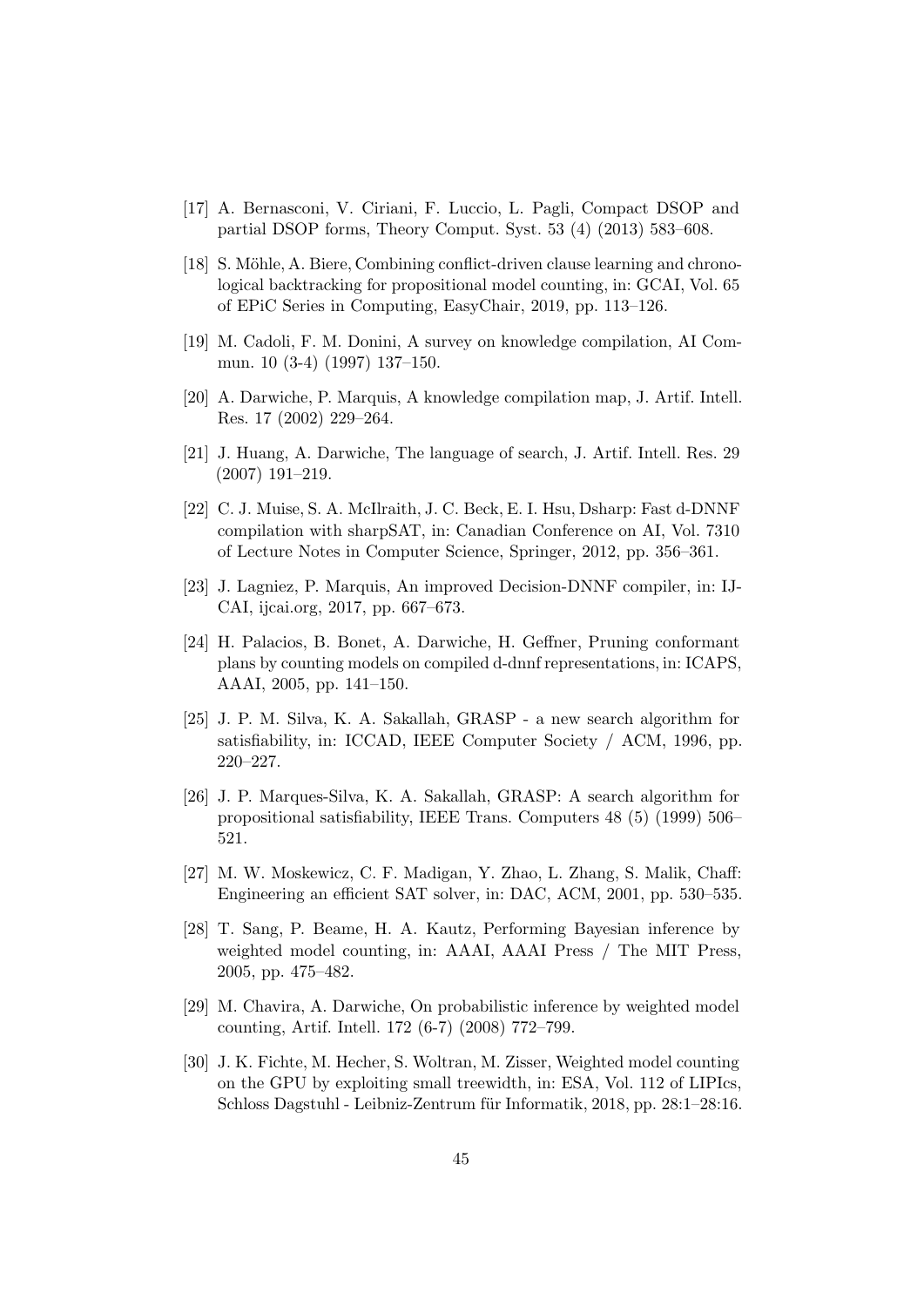- <span id="page-45-0"></span>[31] J. M. Dudek, V. H. N. Phan, M. Y. Vardi, DPMC: weighted model counting by dynamic programming on project-join trees, in: CP, Vol. 12333 of Lecture Notes in Computer Science, Springer, 2020, pp. 211– 230.
- <span id="page-45-1"></span>[32] F. Bacchus, S. Dalmao, T. Pitassi, DPLL with caching: A new algorithm for #SAT and Bayesian inference, Electron. Colloquium Comput. Complex. 10 (003) (2003).
- <span id="page-45-2"></span>[33] P. Morettin, A. Passerini, R. Sebastiani, Efficient weighted model integration via SMT-based predicate abstraction, in: IJCAI, ijcai.org, 2017, pp. 720–728.
- <span id="page-45-3"></span>[34] P. Morettin, A. Passerini, R. Sebastiani, Advanced SMT techniques for weighted model integration, Artif. Intell. 275 (2019) 1–27.
- <span id="page-45-4"></span>[35] R. Bayardo Jr., J. D. Pehoushek, Counting models using connected components, in: AAAI/IAAI, AAAI Press / The MIT Press, 2000, pp. 157–162.
- <span id="page-45-5"></span>[36] A. Morgado, J. P. M. Silva, Good learning and implicit model enumeration, in: ICTAI, IEEE Computer Society, 2005, pp. 131–136.
- <span id="page-45-6"></span>[37] S. Möhle, A. Biere, Dualizing projected model counting, in: ICTAI, IEEE, 2018, pp. 702–709.
- <span id="page-45-7"></span>[38] T. Toda, T. Soh, Implementing efficient all solutions SAT solvers, ACM Journal of Experimental Algorithmics 21 (1) (2016) 1.12:1–1.12:44.
- <span id="page-45-8"></span>[39] M. Gebser, B. Kaufmann, T. Schaub, Solution enumeration for projected Boolean search problems, in: CPAIOR, Vol. 5547 of Lecture Notes in Computer Science, Springer, 2009, pp. 71–86.
- <span id="page-45-9"></span>[40] M. Davis, G. Logemann, D. W. Loveland, A machine program for theorem-proving, Commun. ACM 5 (7) (1962) 394–397.
- <span id="page-45-10"></span>[41] E. Birnbaum, E. L. Lozinskii, The good old Davis-Putnam procedure helps counting models, J. Artif. Intell. Res. 10 (1999) 457–477.
- <span id="page-45-11"></span>[42] A. Nadel, V. Ryvchin, Chronological backtracking, in: SAT, Vol. 10929 of LNCS, Springer, 2018, pp. 111–121.
- <span id="page-45-12"></span>[43] S. Möhle, A. Biere, Backing backtracking, in: SAT, Vol. 11628 of Lecture Notes in Computer Science, Springer, 2019, pp. 250–266.
- <span id="page-45-13"></span>[44] A. Biere, S. Hölldobler, S. Möhle, An abstract dual propositional model counter, in: YSIP, Vol. 1837 of CEUR Workshop Proceedings, CEUR-WS.org, 2017, pp. 17–26.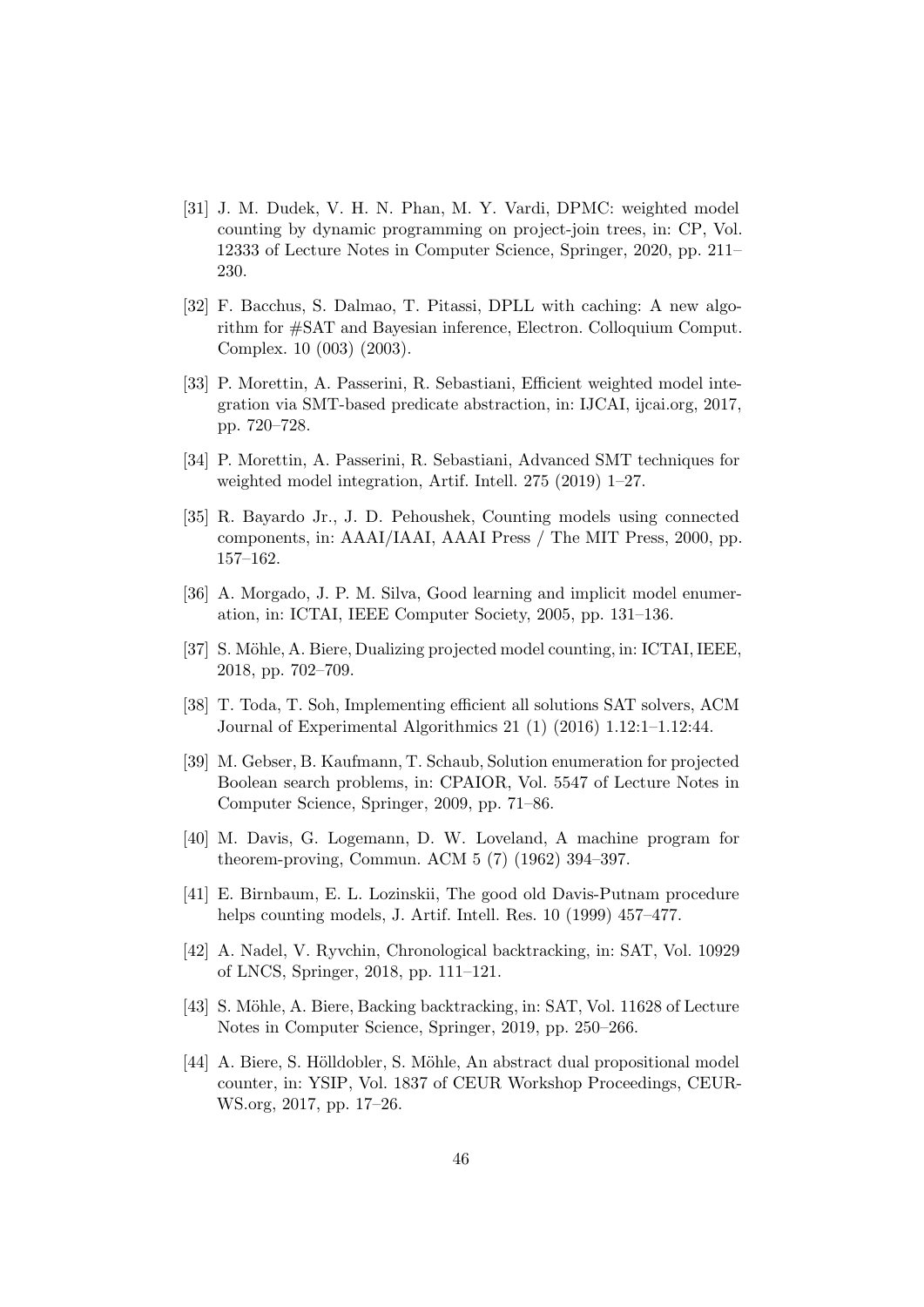- <span id="page-46-0"></span>[45] R. Sebastiani, Are you satisfied by this partial assignment?, [https:](https://arxiv.org/abs/2003.04225) [//arxiv.org/abs/2003.04225](https://arxiv.org/abs/2003.04225) (February 2020).
- <span id="page-46-1"></span>[46] S. Möhle, R. Sebastiani, A. Biere, Four flavors of entailment, in: SAT, Vol. 12178 of Lecture Notes in Computer Science, Springer, 2020, pp. 62–71.
- <span id="page-46-2"></span>[47] K. Ravi, F. Somenzi, Minimal assignments for bounded model checking, in: TACAS, Vol. 2988 of LNCS, Springer, 2004, pp. 31–45.
- <span id="page-46-3"></span>[48] R. A. Aziz, G. Chu, C. J. Muise, P. J. Stuckey, #∃SAT: Projected model counting, in: SAT, Vol. 9340 of Lecture Notes in Computer Science, Springer, 2015, pp. 121–137.
- [49] J. Brauer, A. King, J. Kriener, Existential quantification as incremental SAT, in: CAV, Vol. 6806 of LNCS, Springer, 2011, pp. 191–207.
- [50] C. Zengler, W. Küchlin, Boolean quantifier elimination for automotive configuration - A case study, in: FMICS, Vol. 8187 of Lecture Notes in Computer Science, Springer, 2013, pp. 48–62.
- <span id="page-46-4"></span>[51] C. Weidenbach, Automated reasoning building blocks, in: Correct System Design, Vol. 9360 of Lecture Notes in Computer Science, Springer, 2015, pp. 172–188.
- <span id="page-46-5"></span>[52] J. A. Robinson, A machine-oriented logic based on the resolution principle, J. ACM 12 (1) (1965) 23–41.
- <span id="page-46-6"></span>[53] J. N. Hooker, Solving the incremental satisfiability problem, J. Log. Program. 15 (1&2) (1993) 177–186.
- <span id="page-46-7"></span>[54] N. E<sup> $\acute{e}$ </sup>n, N. Sörensson, Temporal induction by incremental SAT solving, Electron. Notes Theor. Comput. Sci. 89 (4) (2003) 543–560.
- <span id="page-46-8"></span>[55] G. Tseitin, On the complexity of derivation in propositional calculus, Studies in Constructive Mathematics and Mathematical Logic (1968) 115–125.
- <span id="page-46-9"></span>[56] D. A. Plaisted, S. Greenbaum, A structure-preserving clause form translation, J. Symb. Comput. 2 (3) (1986) 293–304.
- <span id="page-46-10"></span>[57] A. Niemetz, M. Preiner, A. Biere, Turbo-charging lemmas on demand with don't care reasoning, in: FMCAD, IEEE, 2014, pp. 179–186.
- <span id="page-46-11"></span>[58] R. Nieuwenhuis, A. Oliveras, C. Tinelli, Solving SAT and SAT modulo theories: From an abstract Davis–Putnam–Logemann–Loveland procedure to dpll $(T)$ , J. ACM 53  $(6)$  (2006) 937–977.